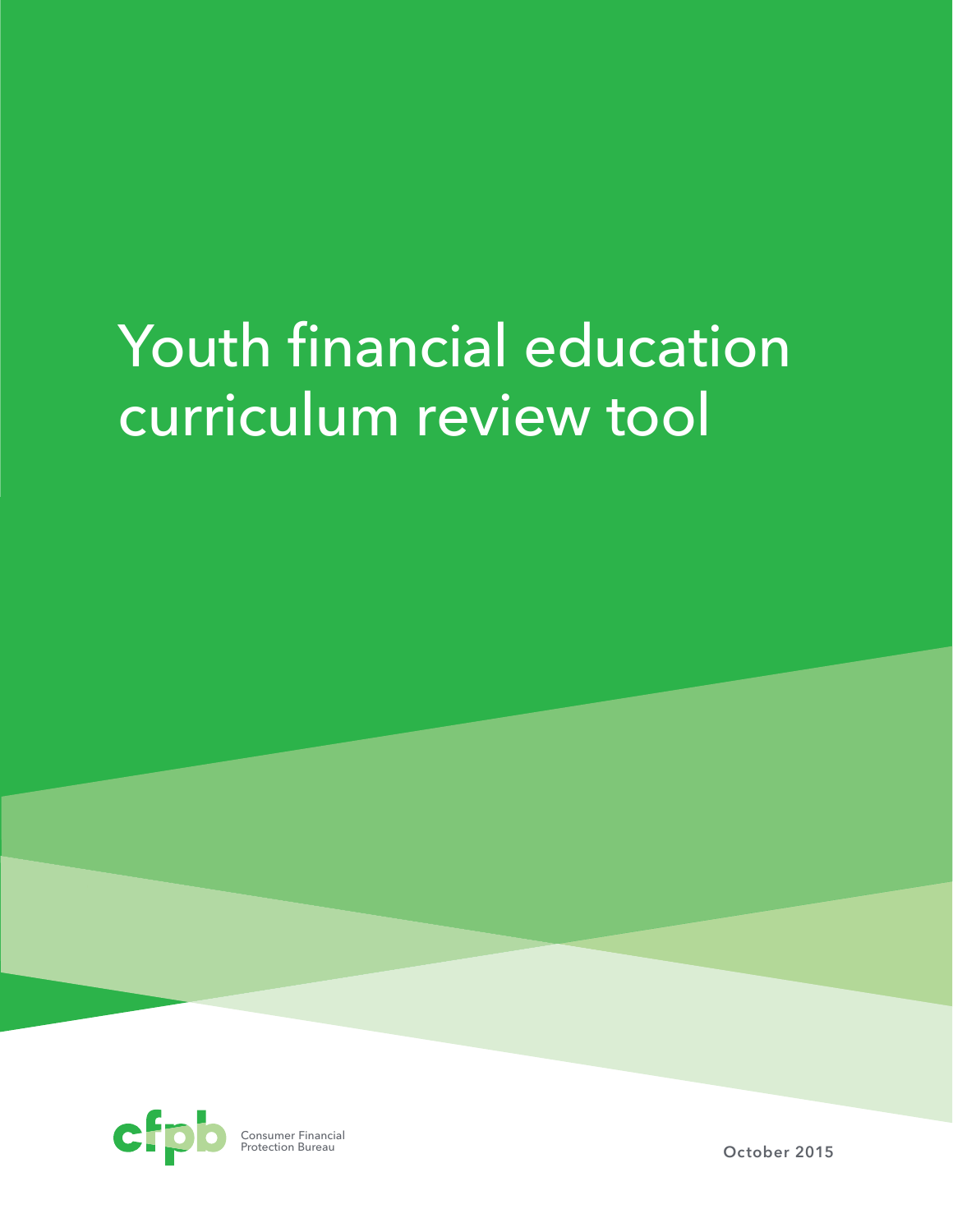# Table of contents

There is additional information about this tool. To learn more, go to www.consumerfinance.gov/f/201509\_cfpb\_youth-financialeducation-curriculum-review.pdf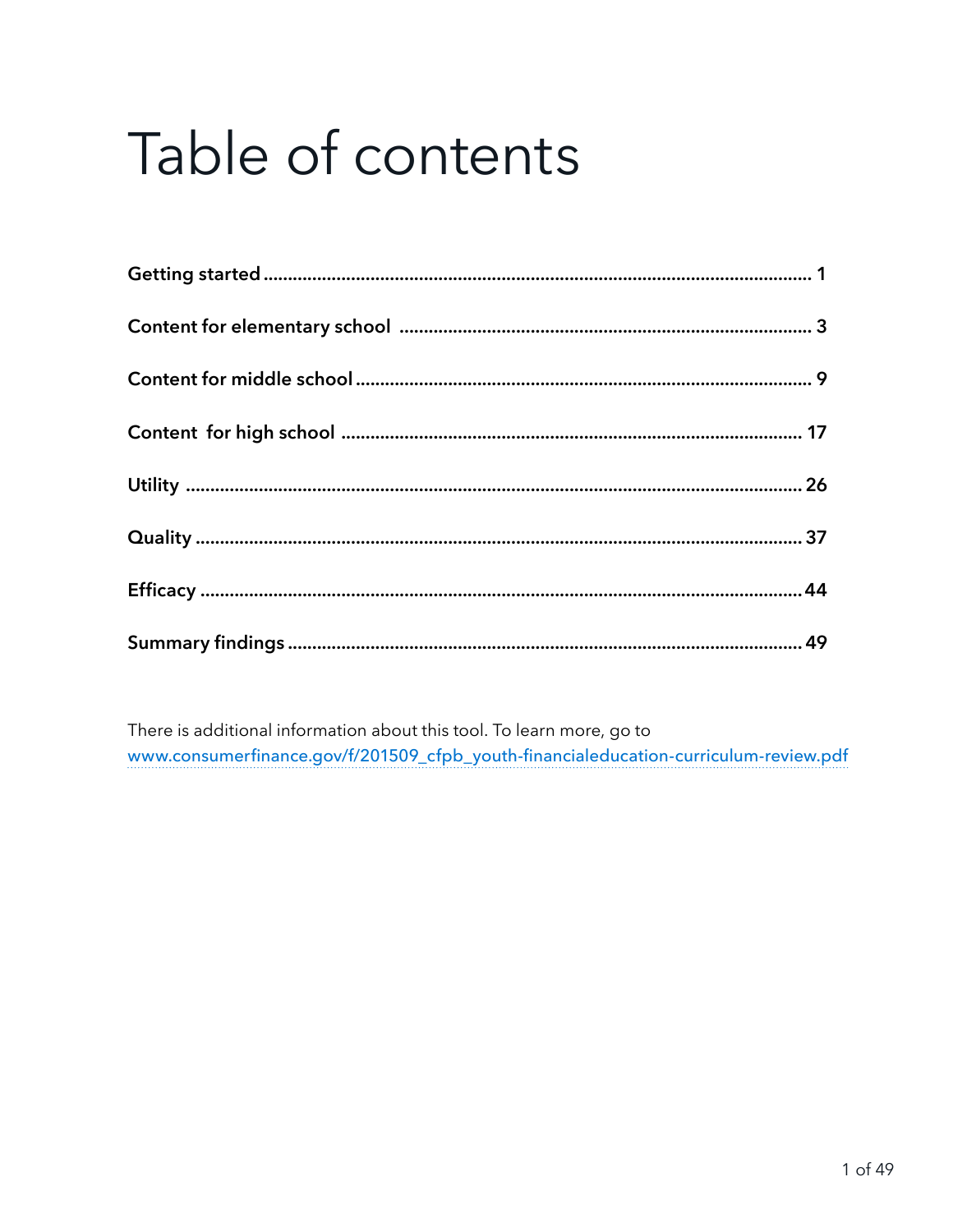# <span id="page-2-0"></span>Getting started

#### Selecting a review committee

To review multiple curricula, begin by assembling a committee of experts, including those with expertise in financial education, curriculum development, and research methodology (to review the evidence of efficacy). Practitioners – teachers who are actively teaching financial education – are especially valuable in determining the practical feasibility of curricula.

Once selected, committee members should review materials using this Curriculum Review Tool, in advance. Then, the committee should assemble to discuss and address discrepancies in their review. At the close of the review process, some organizers may wish to publicize or share the review findings.

### Preparing for the review

Begin preparing for the review by gathering all the materials that compose the curriculum. Consider consulting websites such as the [Jump\\$tart](http://www.jumpstart.org/jump$tart-clearinghouse.html)  [Clearinghouse](http://www.jumpstart.org/jump$tart-clearinghouse.html), [edutopia](http://www.edutopia.org) or [mymoney.gov](http://mymoney.gov) to find financial education resources.

#### **The materials you will need to conduct the review include the following:**

- Scope and sequence
- Lesson plans for each lesson, with objectives, activities, supporting materials (such as handout masters), and directions for teachers
- § Student assessments
- Guidance for teachers, such as suggestions for tailoring lessons, additional resources, and glossaries

These materials may be provided in a number of different formats and packages. For example, some materials may be online, some may be on a DVD or flash drive, and some may be on paper. Reviewers are likely to need, at minimum, a teacher workbook and a student workbook.

To review a curriculum's efficacy, reviewers should be familiar with basic research design and be prepared to commit time to finding and reviewing studies. The review committee should assemble research on the effects of the curriculum, aiming to collect strong, independent studies.

#### **The committee can get much of this information quickly by:**

- 1. **Using an online search engine.** Reviewers can search the curriculum name and the terms "effects," "impact," or "evaluation." The What Works Clearinghouse (WWC; [whatworks.ed.gov](http://whatworks.ed.gov)) might have some studies already reviewed. Financial education is not a focus topic for the WWC, but if the WWC reviews a study on financial education curricula, it will be conducted by trained and certified coders using a protocol vetted by methodological and substantive experts.
- 2. **Looking at the curriculum provider's website.**  Keep in mind that anecdotes, such as a teacher's story of how well some students responded to the curriculum, are not considered studies. In addition, stand-alone statistics such as pre- and post-test scores generally are not considered studies because they do not provide the context for determining whether the curriculum or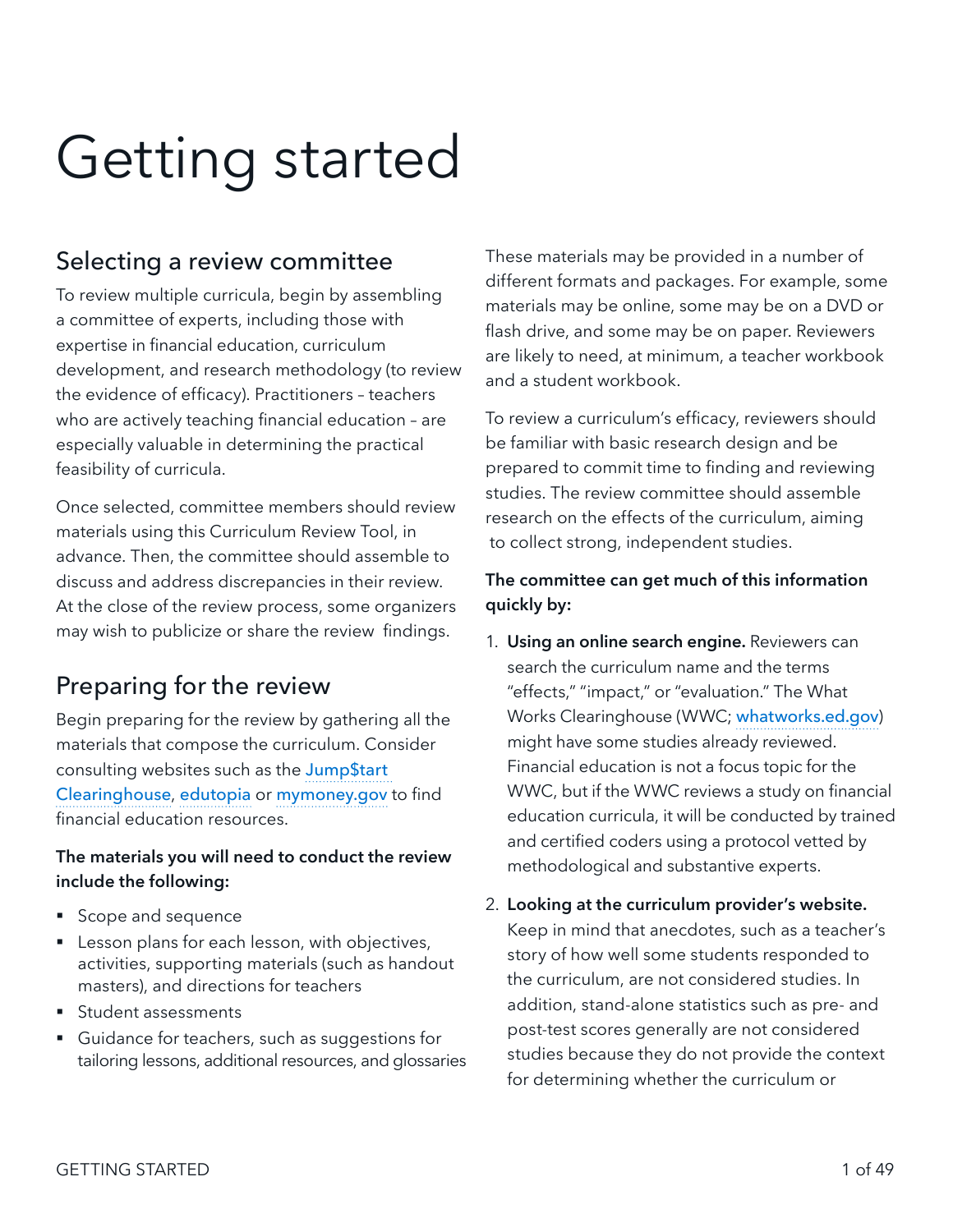some other factor caused the findings, unless the information about the treatment, samples, methods, and analysis are also provided alongside the statistics.

# Conducting the review

We recommend reviewing the dimensions in this order: content, utility, quality, and efficacy. This allows the reviewers to manage and absorb the vast amount of information about the curriculum at a reasonable pace.

#### **The financial education Curriculum Review Tool includes:**

- Criteria for each dimension which are broad concepts
- Indicators to further specify these criteria (listed in the left column)
- Questions to help evaluate each indicator (listed in the right column)

The Curriculum Review Tool also provides decision rules for evaluating each criterion and each overall dimension (content, utility, quality, and efficacy).

Each reviewer should read the relevant curriculum materials and answer the questions in the Curriculum Review Tool. Then, using the decision rules at the end of each section, come up with summary statements about each criterion and, ultimately, about the utility, quality, content, and efficacy of the curriculum.

Keep in mind it will be necessary to use different documents to evaluate the different dimensions of the curriculum, as shown in Table 1.

#### TABLE 1: GUIDANCE ON WHAT DOCUMENTS TO REVIEW FOR EACH DIMENSION

| Dimension | Necessary documents                                                               |
|-----------|-----------------------------------------------------------------------------------|
| Content   | <b>Read:</b> Scope and sequence<br>Skim: Lesson plans and<br>supporting materials |
| Utility   | <b>Read:</b> Lesson plans and<br>supporting materials                             |
| Quality   | <b>Read:</b> Lesson plans and<br>supporting materials                             |
| Efficacy  | Read: Outcomes studies<br>Skim: Provider's claims of effects                      |

# Summarizing the findings

Use the summary findings form provided to document your results.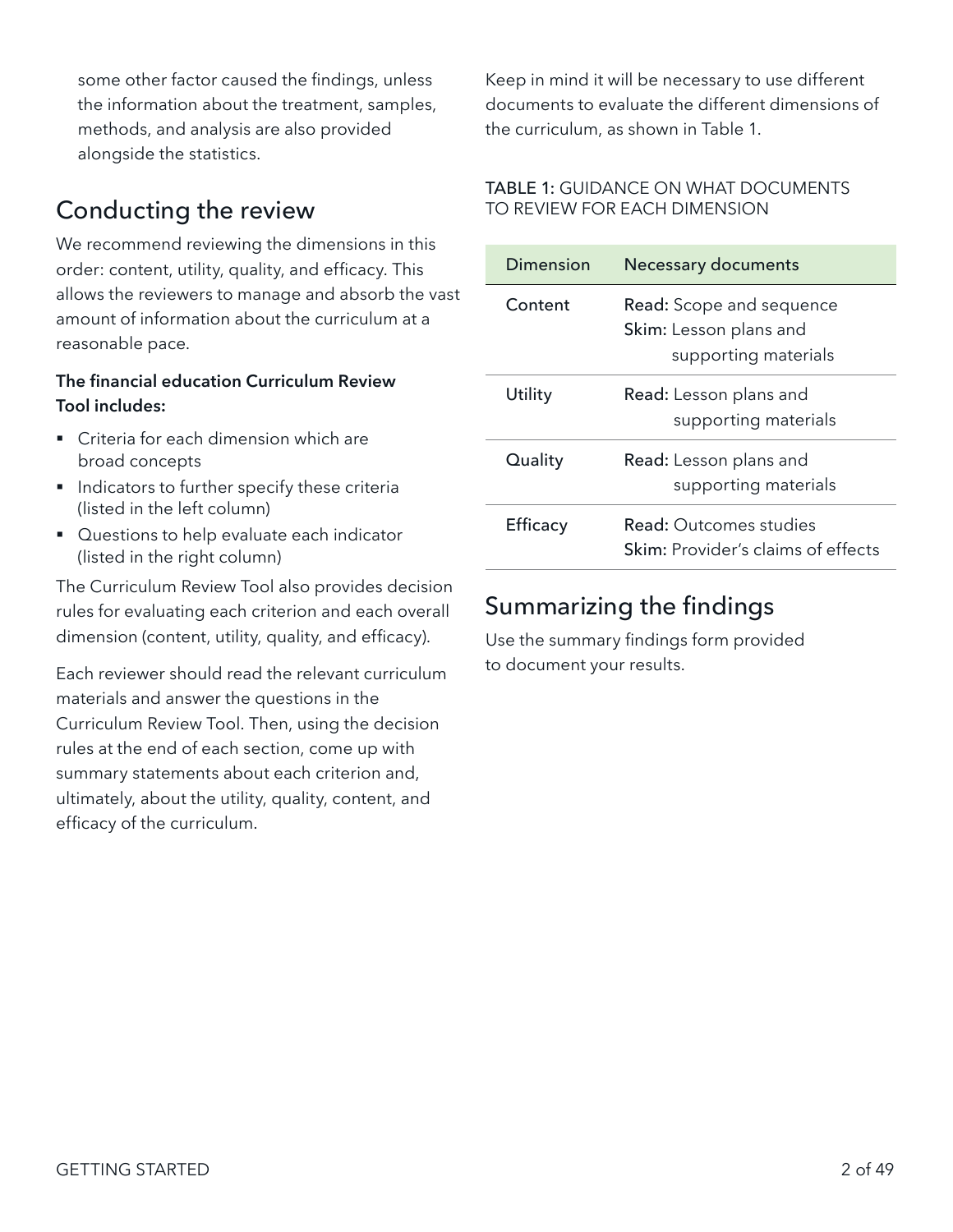# <span id="page-4-0"></span>**■ Content** for elementary school

Curriculum content refers to the knowledge and skills covered by the curriculum. The content dimension is based on our analysis of existing national and select state financial education standards.

#### **Instructions**

Read through the scope and sequence of the curriculum, skim the lesson plans, and answer the following questions.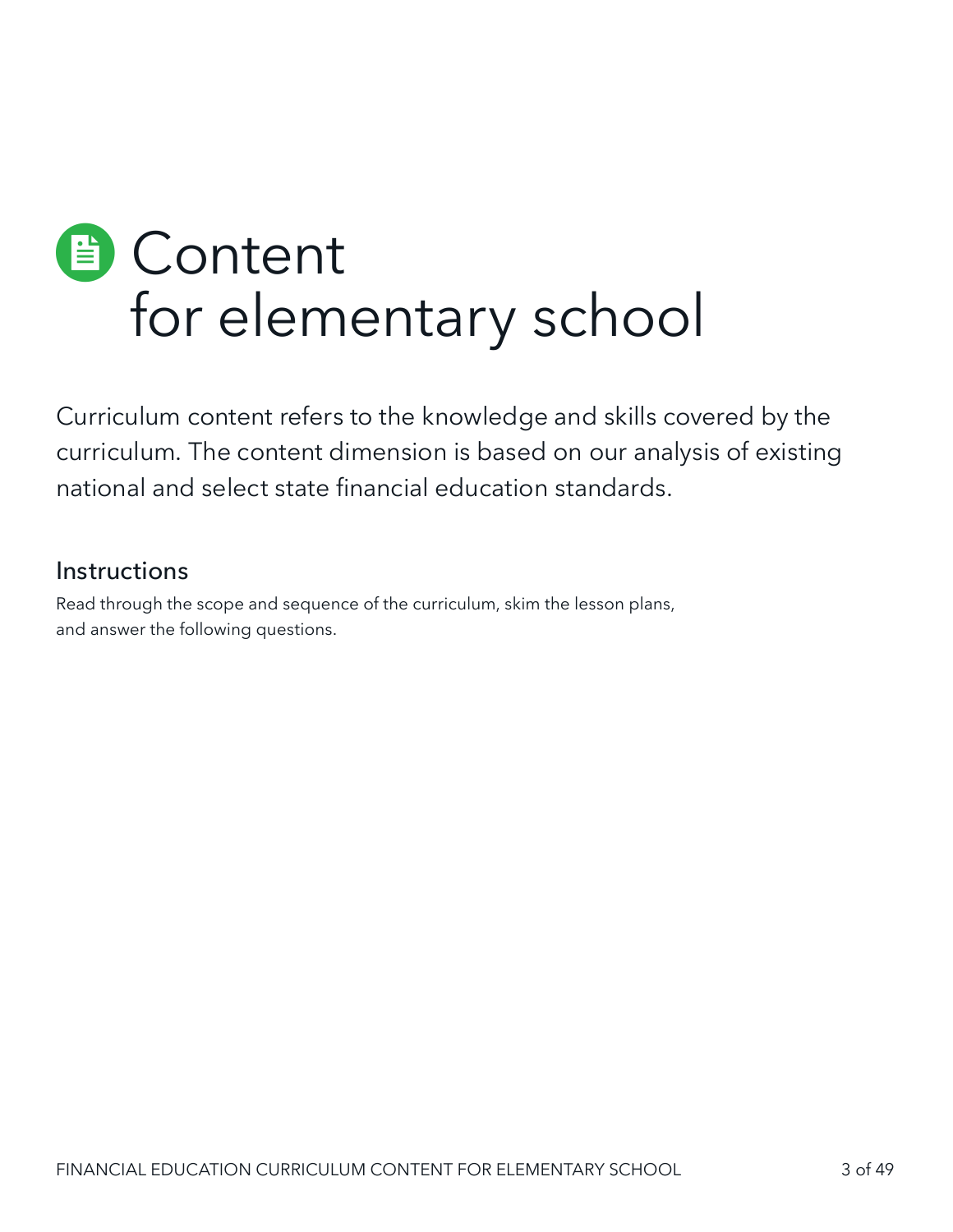|                                         | Reviewer name:<br>Review date:<br><u> 1980 - Johann Barbara, martxa alemaniar a</u>                       |                                                                                                                                                          |                |                 |
|-----------------------------------------|-----------------------------------------------------------------------------------------------------------|----------------------------------------------------------------------------------------------------------------------------------------------------------|----------------|-----------------|
|                                         |                                                                                                           |                                                                                                                                                          |                |                 |
| Grade focus:                            | <u> 1980 - Johann Barbara, martxa alemaniar a</u>                                                         | Publication date:                                                                                                                                        |                |                 |
| Content criterion 1                     |                                                                                                           | Does the curriculum address grade-level appropriate topics for saving<br>and investing? Select yes if the following components are addressed.            |                |                 |
| 1.1                                     | People save for the future,<br>and might have different<br>goals for saving and make                      | One can save money in various ways, including at<br>home in a piggy bank or at a commercial bank, credit<br>union, or savings and loan institution.      | OYES ONO       |                 |
| different choices about<br>how to save. |                                                                                                           | Saving helps individuals act on future opportunities,<br>meet short-term and long-term goals, and address<br>financial emergencies.                      | OYES ONO       |                 |
| 1.2                                     | Compound interest affects<br>the value of savings.                                                        | Saving money in a bank or credit union allows<br>the money to earn interest.                                                                             | O YES          | ONO             |
| 1.3                                     | Investments involve<br>purchase of financial<br>assets to increase wealth.                                | The goal of savings is to set aside income for future<br>spending, whereas the goal of investing is to increase<br>wealth over time.                     | OYES ONO       |                 |
|                                         | Score: Content criterion 1                                                                                | Add up total number of components:                                                                                                                       | $0$ YES $0$ NO |                 |
| <b>Content criterion 2</b>              |                                                                                                           | Does the curriculum address grade-level appropriate topics<br>for earning, income, and careers? Select yes if the following<br>components are addressed. |                |                 |
| 2.1                                     | Sources of income<br>include wages, salaries,<br>and benefits, as well as<br>interest, rent, and profits. | Income is money earned from employment<br>and investments.                                                                                               | $O$ YES        | O <sub>NO</sub> |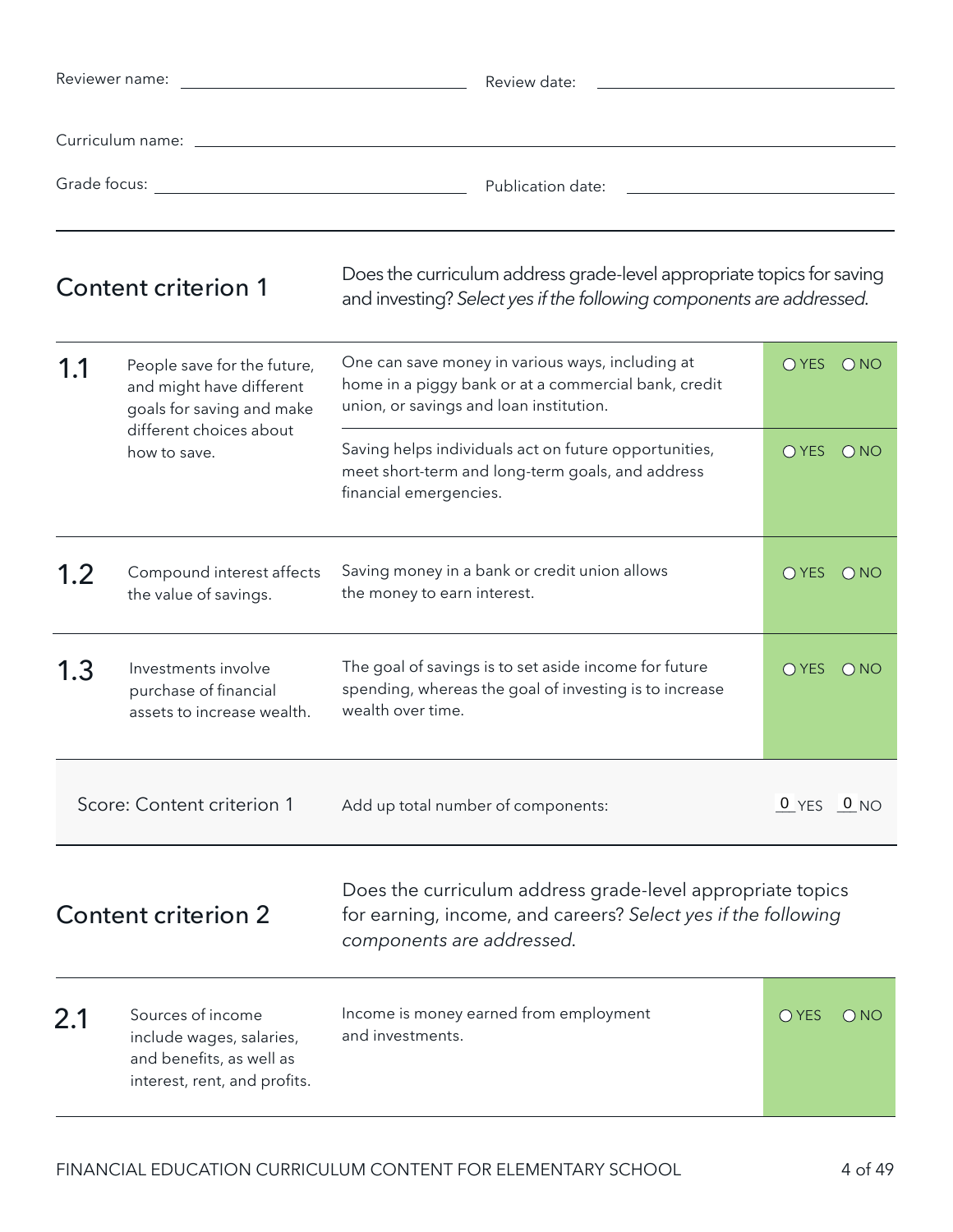| 2.2 | People can change their<br>income by acquiring<br>more education, work<br>experience, and skills. | Various jobs and careers provide different levels<br>of income and require different kinds of skills.                                                                                                                                               | $O$ YES        | $\bigcirc$ NO   |
|-----|---------------------------------------------------------------------------------------------------|-----------------------------------------------------------------------------------------------------------------------------------------------------------------------------------------------------------------------------------------------------|----------------|-----------------|
|     | Score: Content criterion 2                                                                        | Add up total number of components:                                                                                                                                                                                                                  | $0$ YES $0$ NO |                 |
|     | <b>Content criterion 3</b>                                                                        | Does the curriculum address grade-level appropriate topics<br>for spending? Select yes if the following components are addressed.                                                                                                                   |                |                 |
| 3.1 | People choose to buy<br>some goods or services<br>over others.                                    | People must make choices about and prioritize the<br>goods and services they buy because they can't have<br>everything they want.                                                                                                                   | $O$ YES        | ONO             |
|     |                                                                                                   | Individual spending choices can be affected by a<br>variety of factors, including family circumstances,<br>price of goods and services, advertising, preferences,<br>peer pressure, product quality, impact of purchase on<br>self and others, etc. | O YES          | $\bigcirc$ NO   |
| 3.2 | Individuals who are active<br>and aware consumers                                                 | Individuals should know the numbers essential<br>to count money.                                                                                                                                                                                    | $O$ YES        | O NO            |
|     | can make more informed<br>choices.                                                                | Individuals should understand and be able to use<br>the different values of coins.                                                                                                                                                                  | <b>O</b> YES   | O NO            |
|     |                                                                                                   | Making good spending choices involves systematic<br>decision-making and planning, including comparing<br>the benefits and costs of spending, asking questions,<br>and comparison shopping.                                                          | O YES          | $\bigcirc$ NO   |
|     |                                                                                                   | A budget is a plan for using income productively,<br>including spending, sharing, and saving.                                                                                                                                                       | O YES          | ONO             |
|     | Score: Content criterion 3                                                                        | Add up total number of components:                                                                                                                                                                                                                  | $0$ YES        | 0 <sub>NO</sub> |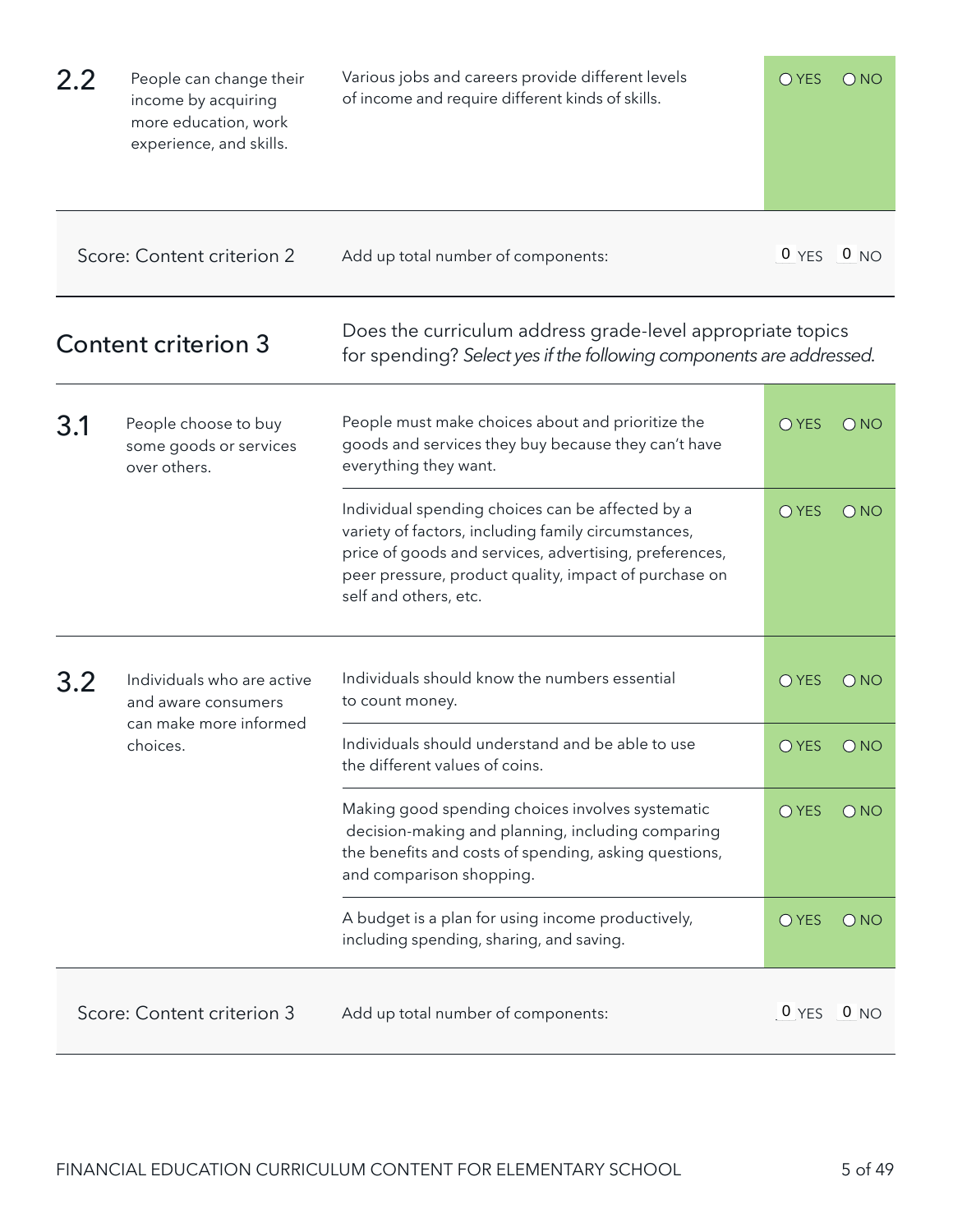|     | <b>Content criterion 4</b>                                                                               | Does the curriculum address grade-level appropriate topics<br>for borrowing and credit?<br>Select yes if the following components are addressed.                                                |                |                 |
|-----|----------------------------------------------------------------------------------------------------------|-------------------------------------------------------------------------------------------------------------------------------------------------------------------------------------------------|----------------|-----------------|
| 4.1 | Borrowing allows people<br>to purchase goods and<br>services now that must be<br>paid for in the future. | Borrowing from others is often referred to as<br>obtaining credit. Credit is the use of someone else's<br>money for a fee; interest is the fee one pays for<br>borrowing money through credit.  | $O$ YES        | ONO             |
|     |                                                                                                          | When people use credit, they receive something<br>of value now and agree to repay the lender over time,<br>or at some date in the future, with interest.                                        | O YES          | O NO            |
|     | Score: Content criterion 4                                                                               | Add up total number of components:                                                                                                                                                              | 0 YES 0 NO     |                 |
|     | <b>Content criterion 5</b>                                                                               | Does the curriculum address grade-level appropriate topics<br>for managing potential financial risk, including insurance?<br>Select yes if the following components are addressed.              |                |                 |
| 5.1 | People make choices to<br>protect themselves from                                                        | Risk is the chance of loss or harm and<br>is an unavoidable part of daily life.                                                                                                                 | $O$ YES        | ONO             |
|     | financial risks.                                                                                         | Individuals can choose to accept risk or protect<br>themselves by avoiding risks or taking out insurance.                                                                                       | $O$ YES        | O NO            |
|     | Score: Content criterion 5                                                                               | Add up total number of components:                                                                                                                                                              | $0$ YES $0$ NO |                 |
|     | Content criterion 6                                                                                      | Does the curriculum address grade-level appropriate topics<br>for financial responsibility, money management, and financial<br>decisions? Select yes if the following components are addressed. |                |                 |
| 6.1 | Financial responsibility<br>involves planning for<br>the future.                                         | Individuals could have various short- or long-term<br>goals that could require them to save money.                                                                                              | $\bigcirc$ YES | ONO             |
|     | Score: Content criterion 6                                                                               | Add up total number of components:                                                                                                                                                              | 0 YES          | 0 <sub>NO</sub> |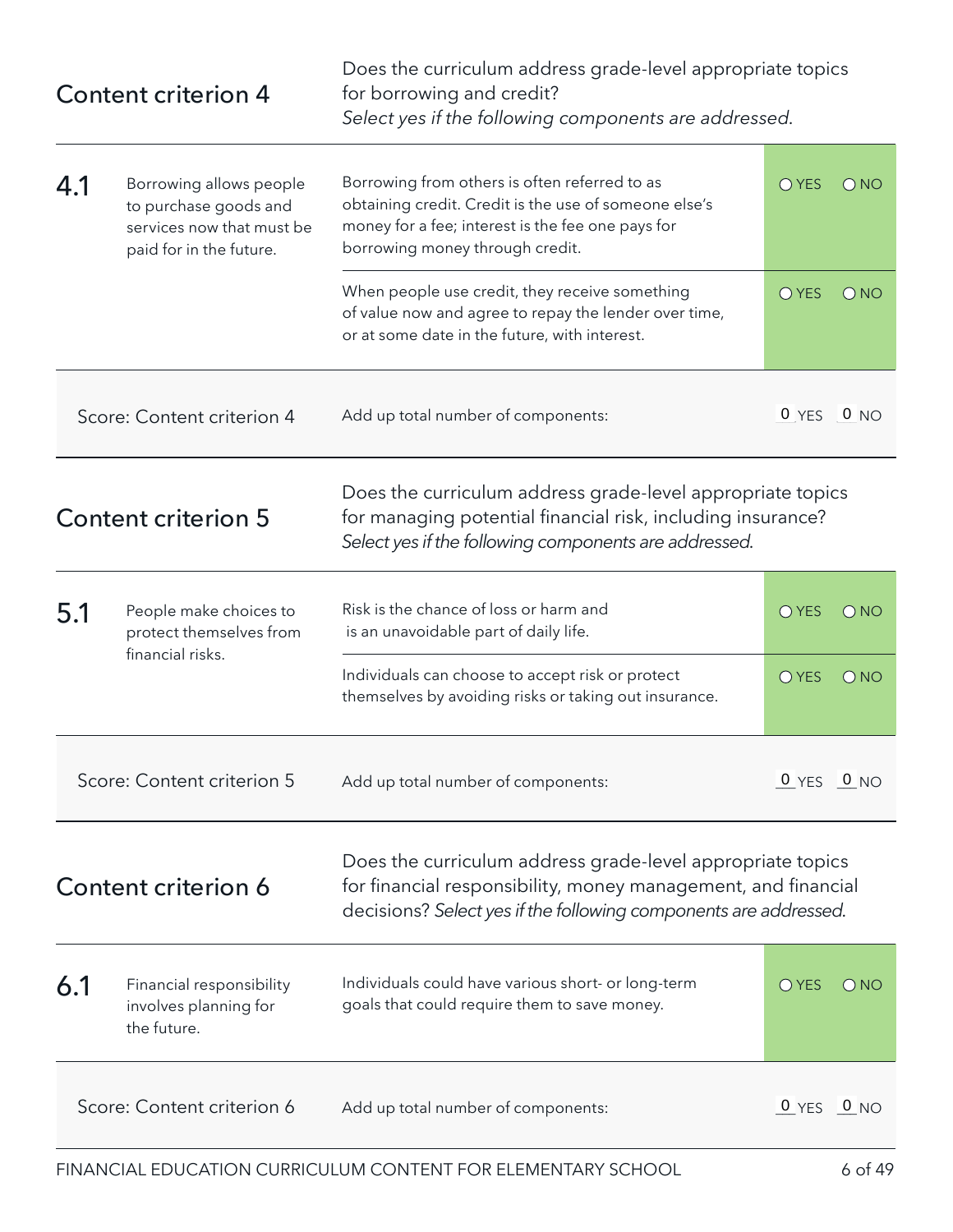# Summary: Content for elementary school

Instructions: Use your answers from the content section of the Curriculum Review Tool to summarize the scores.

| <b>Criterion 1</b> |                                                                   | The curriculum addresses grade-level appropriate topics for saving and investing.                                                                                        |
|--------------------|-------------------------------------------------------------------|--------------------------------------------------------------------------------------------------------------------------------------------------------------------------|
|                    | Total number of components:<br>0 YES 0 NO                         | $\bigcirc$ Exceeds<br>All 4 components were addressed<br>$\bigcirc$ Meets<br>3 components were addressed<br>○ Does not meet<br>Less than 3 components were addressed     |
| <b>Criterion 2</b> | and careers.                                                      | The curriculum addresses grade-level appropriate topics for earning, income,                                                                                             |
|                    | Total number of components:<br>$0$ YES $0$ NO                     | $\bigcirc$ Exceeds<br>Both of the components were addressed<br>$\bigcirc$ Meets<br>1 component was addressed<br>○ Does not meet<br>0 components were addressed           |
| <b>Criterion 3</b> |                                                                   | The curriculum addresses grade-level appropriate topics for spending.                                                                                                    |
|                    | Total number of components:<br>$0$ YES $0$ NO                     | $\bigcirc$ Exceeds<br>5 or more components were addressed<br>$\bigcirc$ Meets<br>4 components were addressed<br>○ Does not meet<br>Less than 4 components were addressed |
| Criterion 4        |                                                                   | The curriculum addresses grade-level appropriate topics for borrowing and credit.                                                                                        |
|                    | Total number of components:<br>$\frac{0}{0}$ YES $\frac{0}{0}$ NO | $\bigcirc$ Exceeds<br>Both of the components were addressed<br>$\bigcirc$ Meets<br>1 component was addressed<br>○ Does not meet<br>0 components were addressed           |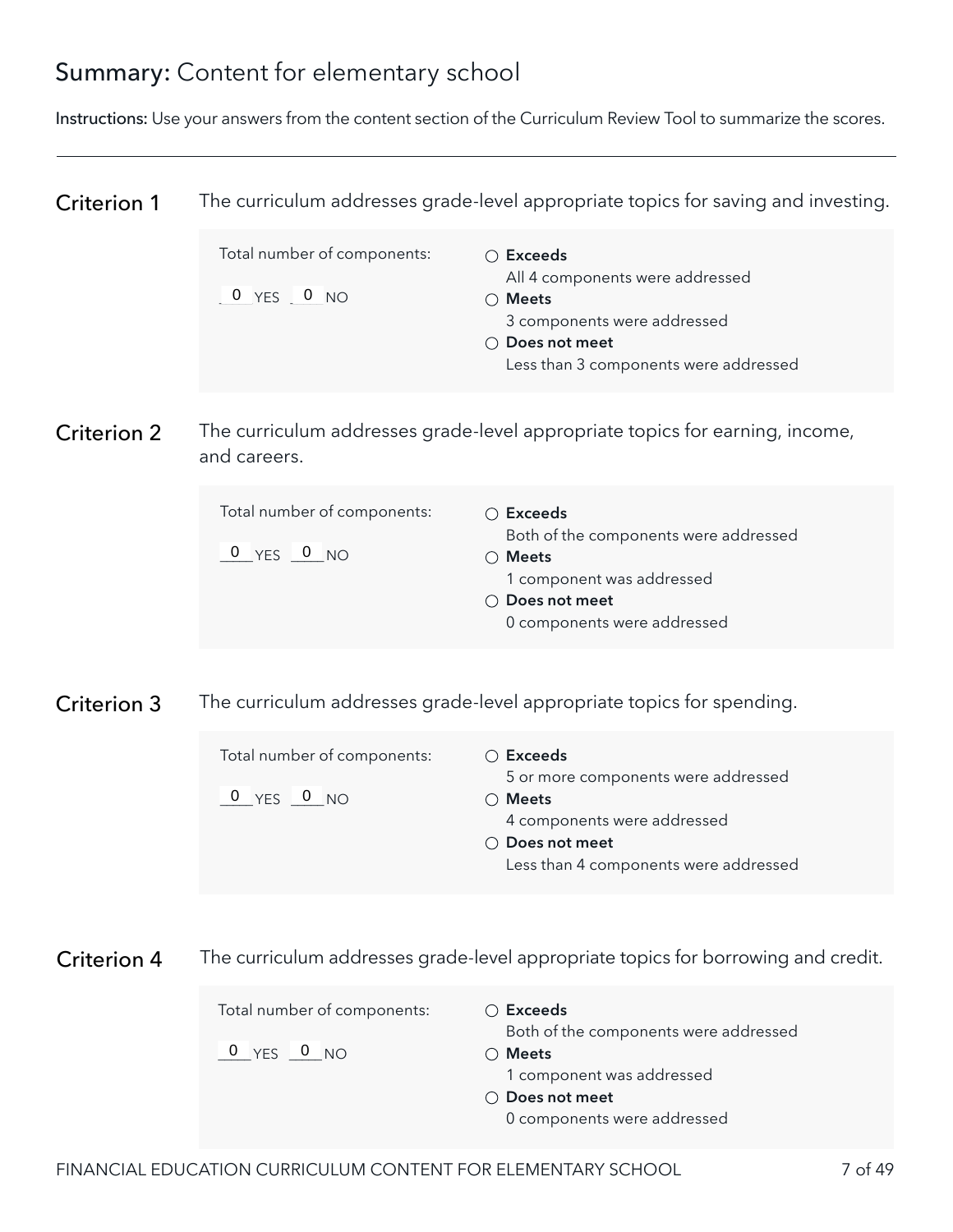<span id="page-9-0"></span>

| Criterion 5 | financial risk, including insurance.                       | The curriculum addresses grade-level appropriate topics for managing potential                                                                               |
|-------------|------------------------------------------------------------|--------------------------------------------------------------------------------------------------------------------------------------------------------------|
|             | Total number of components:<br>$0$ $YES$ $0$ $NO$          | $\bigcirc$ Exceeds<br>Both of the components were addressed<br>$\bigcirc$ Meets<br>1 component was addressed<br>Does not meet<br>0 components were addressed |
| Criterion 6 | responsibility, money management, and financial decisions? | The curriculum addresses grade-level appropriate topics for financial                                                                                        |
|             | Total number of components:<br>$0$ $YES$ $0$ $NO$          | ○ Exceeds<br>1 component was addressed<br>Does not meet<br>0 components were addressed                                                                       |
|             | <b>Overall score: Elementary school content</b>            |                                                                                                                                                              |

You have reviewed the content dimension for elementary school. If you are reviewing curriculum for elementary school grades only, go to [page 26](#page-27-0) to continue the review.

Select how this curriculum meets all the content criteria:

 **Limited content:** At least one of the criteria was not met

 **Moderate content:** All 6 criteria were met

 **Strong content**: All 6 criteria were met, and at least one was exceeded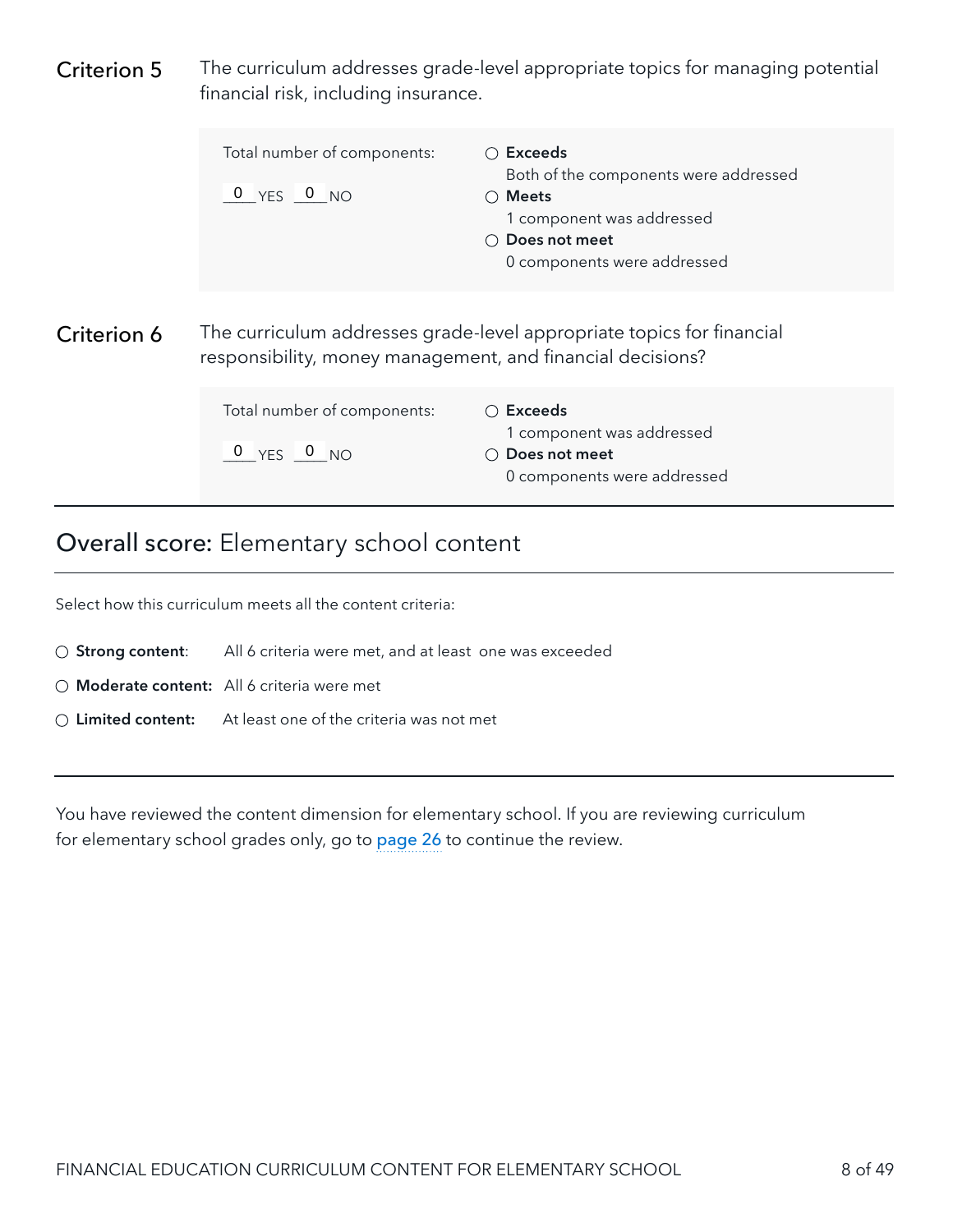<span id="page-10-0"></span>

Curriculum content refers to the knowledge and skills covered by the curriculum. The content dimension is based on our analysis of existing national and select state financial education standards.

#### Instructions:

Read through the scope and sequence of the curriculum, skim the lesson plans, and answer the following questions.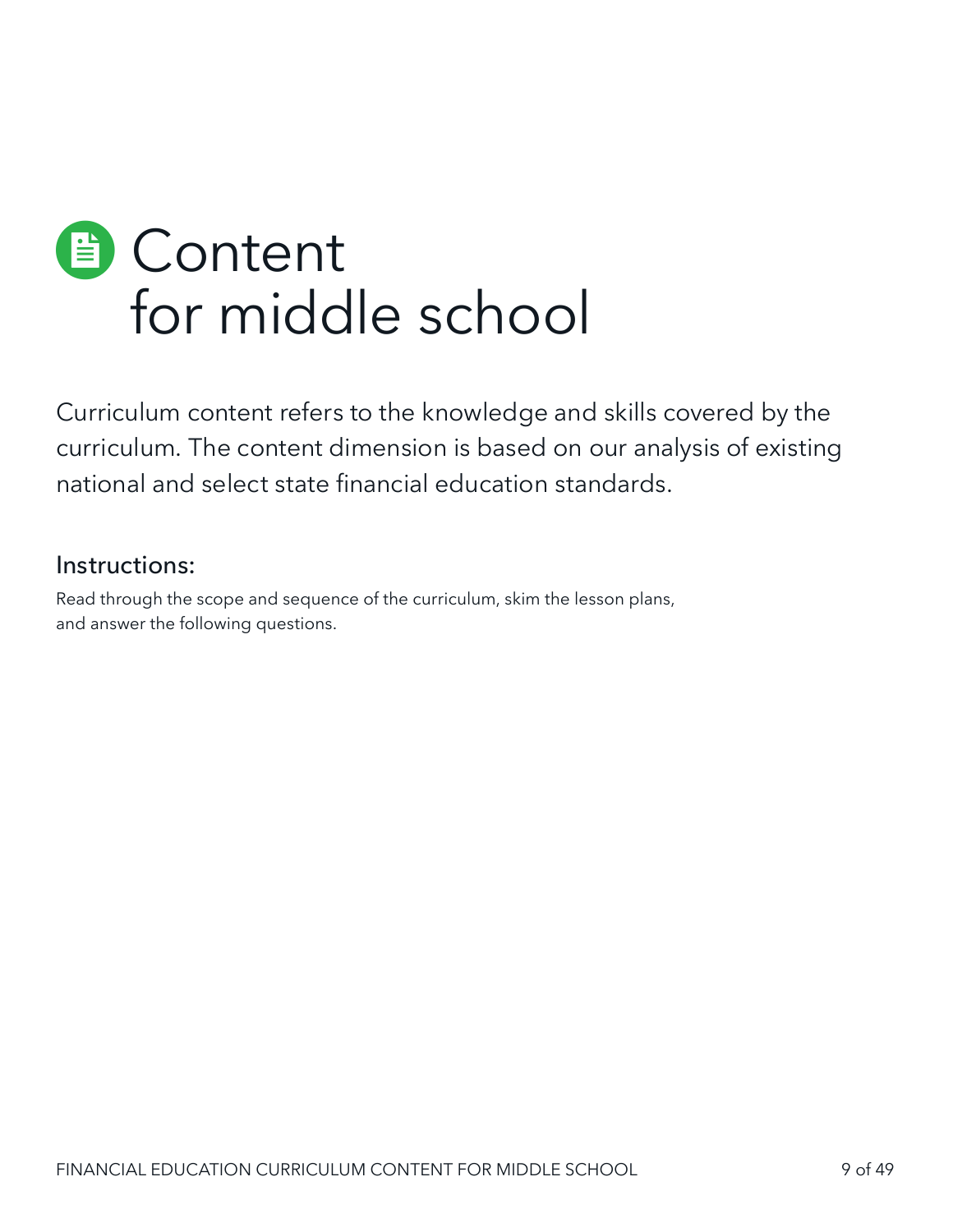|     | Reviewer name:<br>Review date:                                                                            |                                                                                                                                                                                                                |                |               |
|-----|-----------------------------------------------------------------------------------------------------------|----------------------------------------------------------------------------------------------------------------------------------------------------------------------------------------------------------------|----------------|---------------|
|     |                                                                                                           |                                                                                                                                                                                                                |                |               |
|     |                                                                                                           |                                                                                                                                                                                                                |                |               |
|     | <b>Content criterion 1</b>                                                                                | Does the curriculum address grade-level appropriate topics<br>for earning, income, and careers?<br>Select yes if the following components are addressed.                                                       |                |               |
| 1.1 | Sources of income include<br>wages, salaries, and<br>benefits, as well as interest,<br>rent, and profits. | Income can be acquired in a variety of ways, including<br>through wages; salaries; commissions; interest,<br>dividends, and capital appreciation on investments;<br>money gifts; profits; and rental property. | O YES          | $\bigcirc$ NO |
| 1.2 | People can change their<br>income by acquiring<br>more education, work<br>experience, and skills.         | Building human capital through various types<br>of education and training can have differing<br>opportunity costs.                                                                                             | $\bigcirc$ YES | $\bigcirc$ NO |
|     |                                                                                                           | Changes in the labor market or economic conditions can<br>causes changes in worker's income or unemployment.                                                                                                   | $O$ YES        | ONO           |
|     | Score: Content criterion 1                                                                                | Add up total number of components:                                                                                                                                                                             | $0$ YES $0$ NO |               |
|     | Content criterion 2                                                                                       | Does the curriculum address grade-level appropriate topics<br>for saving and investing?<br>Select yes if the following components are addressed.                                                               |                |               |
| 2.1 | People save for the future,<br>and might have different<br>goals for saving and make                      | Different people save money for different reasons,<br>including large purchases (such as higher education,<br>autos, and homes), retirement, and unexpected events.                                            | $O$ YES        | O NO          |
|     | different choices about<br>how to save.                                                                   | Peoples' choices about how much to save and for<br>what to save are based on their preferences.                                                                                                                | $O$ YES        | $\bigcirc$ NO |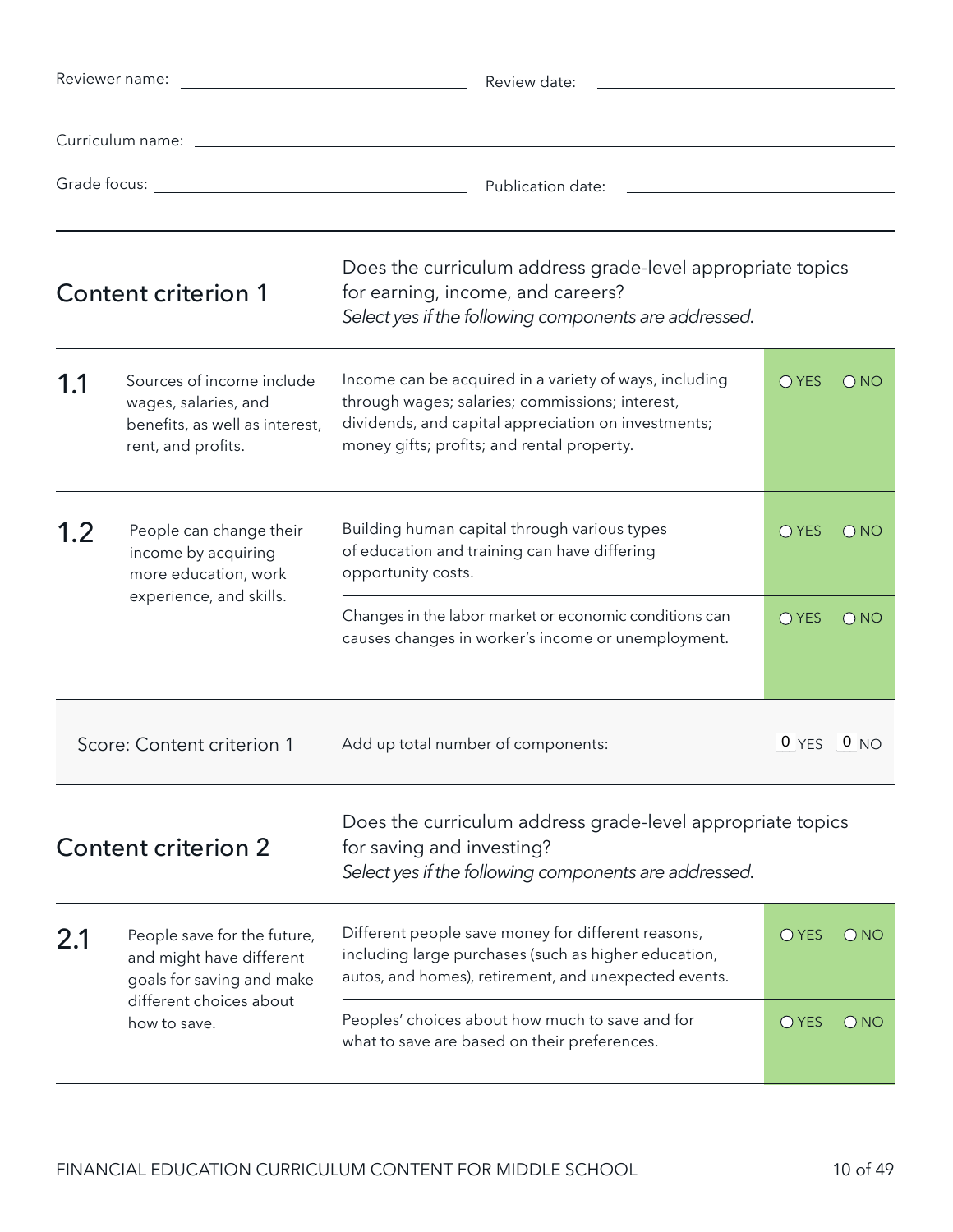| 2.2 | Time, interest rates, and<br>inflation all affect the value                          | The value of savings is affected by interest and<br>compounding over time.                                                                                                                                           | O YES          | ONO           |
|-----|--------------------------------------------------------------------------------------|----------------------------------------------------------------------------------------------------------------------------------------------------------------------------------------------------------------------|----------------|---------------|
|     | of savings.                                                                          | Interest can be calculated by multiplying the principal<br>amount, the interest rate, and time of loan/investment.                                                                                                   | O YES          | $\bigcirc$ NO |
| 2.3 | Investments involve<br>purchase of financial<br>assets to increase wealth.           | Financial assets in which one might invest include<br>stocks, bonds, mutual funds, real estate, and<br>commodities.                                                                                                  | O YES          | ONO           |
|     |                                                                                      | The rate of return on a financial investment consists of<br>interest payments, dividends, and capital appreciation<br>expressed as a percentage of the amount invested.                                              | O YES          | $\bigcirc$ NO |
| 2.4 | Some investment<br>strategies have<br>greater or less risk and                       | Federal agencies guarantee depositors' savings<br>in most commercial banks, savings banks, savings<br>associations, and credit unions.                                                                               | <b>O</b> YES   | $\bigcirc$ NO |
|     | corresponding expected<br>rate of return.                                            | Increases or decreases in the rate of return from an<br>investment vary according to the amount of risk. In<br>general, a trade-off exists between the security of<br>an investment and its expected rate of return. | O YES          | $\bigcirc$ NO |
|     | Score: Content criterion 2                                                           | Add up total number of components:                                                                                                                                                                                   | $0$ YES $0$ NO |               |
|     | <b>Content criterion 3</b>                                                           | Does the curriculum address grade-level appropriate topics<br>for spending? Select yes if the following components are addressed.                                                                                    |                |               |
| 3.1 | People choose to buy<br>some goods or services<br>over others.                       | Individuals must make choices about and prioritize the<br>goods and services they buy because they can't have<br>everything they want.                                                                               | $\bigcirc$ YES | O NO          |
| 3.2 | Individuals who are active<br>and aware consumers can<br>make more informed choices. | A consumer should rely on sources beyond<br>advertising claims to gather information about goods<br>and services.                                                                                                    | $\bigcirc$ YES | () NO         |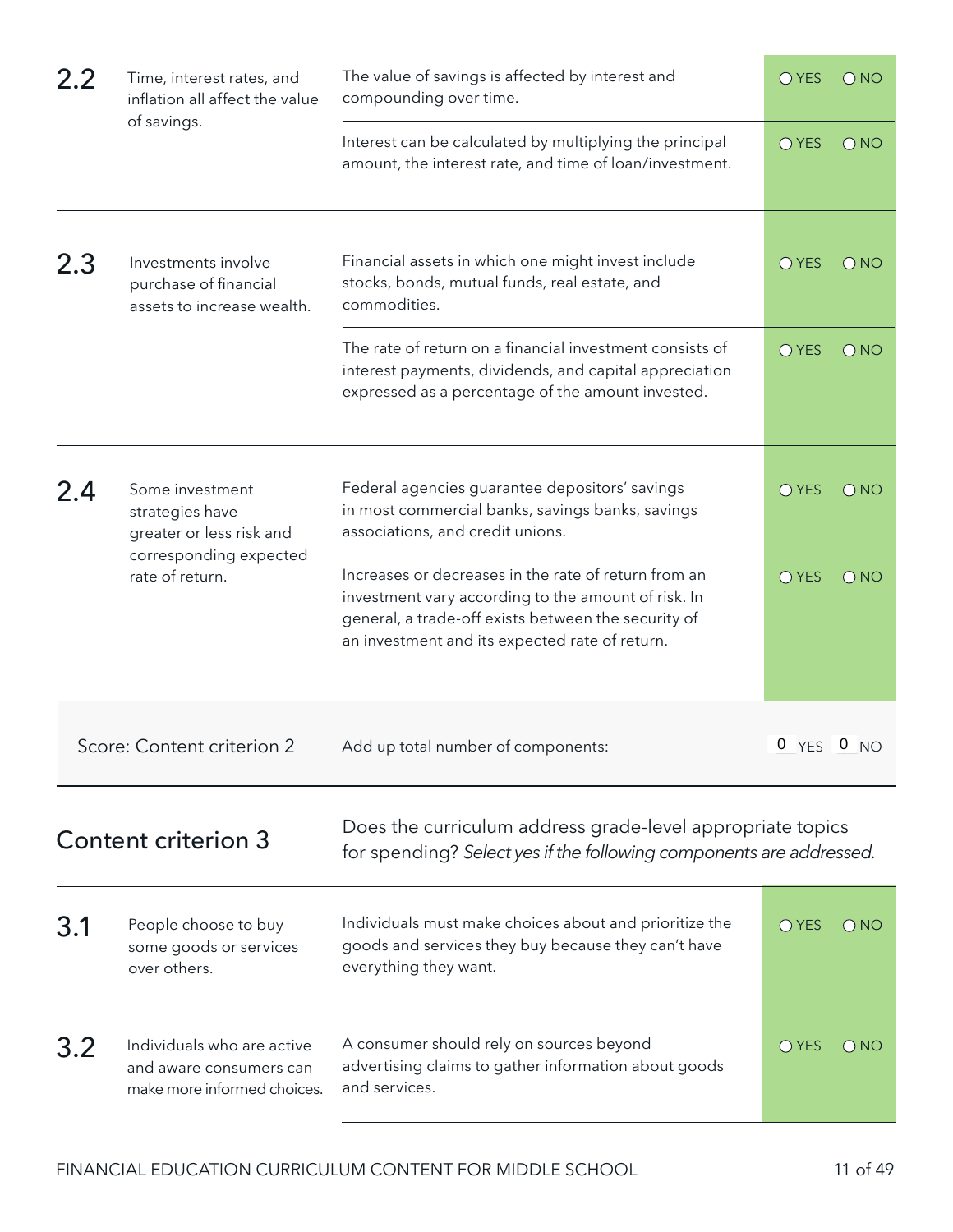|     |                                                                                                       | Consumers can use a variety of payment methods<br>to make a purchase, and some payment methods<br>are better than others.                                                                                                                                         | O YES          | $\bigcirc$ NO |
|-----|-------------------------------------------------------------------------------------------------------|-------------------------------------------------------------------------------------------------------------------------------------------------------------------------------------------------------------------------------------------------------------------|----------------|---------------|
|     |                                                                                                       | A budget helps one make good spending choices,<br>and a good budget accounts for expenses, income,<br>savings, and taxes.                                                                                                                                         | O YES          | $\bigcirc$ NO |
|     |                                                                                                       | Individual spending goals and priorities can inform<br>the creation of a budget.                                                                                                                                                                                  | $O$ YES        | ONO           |
|     | Score: Content criterion 3                                                                            | Add up total number of components:                                                                                                                                                                                                                                | $0$ YES $0$ NO |               |
|     | <b>Content criterion 4</b>                                                                            | Does the curriculum address grade-level appropriate topics<br>for borrowing and credit?<br>Select yes if the following components are addressed.                                                                                                                  |                |               |
| 4.1 | Credit allows people<br>to purchase goods and<br>services now that must be<br>paid for in the future. | People can use credit to finance long-term purchases.<br>The benefits of using credit in this way are spread out<br>over a period of time, whereas the benefits of using<br>credit to make daily purchases are short-lived and<br>do not accumulate over time.    | O YES          | $\bigcirc$ NO |
|     | Different credit options<br>have different costs.                                                     | People who apply for loans are told what the interest<br>rate on the loan will be. An interest rate is the price<br>of using someone else's money, often expressed as<br>an annual percentage rate.                                                               | $O$ YES        | O NO          |
|     |                                                                                                       | Interest rates for loans fluctuate based on changes<br>in the market for loans as well as the risk of<br>non-repayment.                                                                                                                                           | O YES          | O NO          |
|     |                                                                                                       | Consumers can choose from a variety of credit sources.                                                                                                                                                                                                            | O YES          | $\bigcirc$ NO |
|     |                                                                                                       | Borrowers who use credit cards and do not pay the full<br>balance when it is due pay much higher costs for their<br>purchases; they can avoid interest charges by paying<br>the entire balance within the grace period specified<br>by the financial institution. | O YES          | O NO          |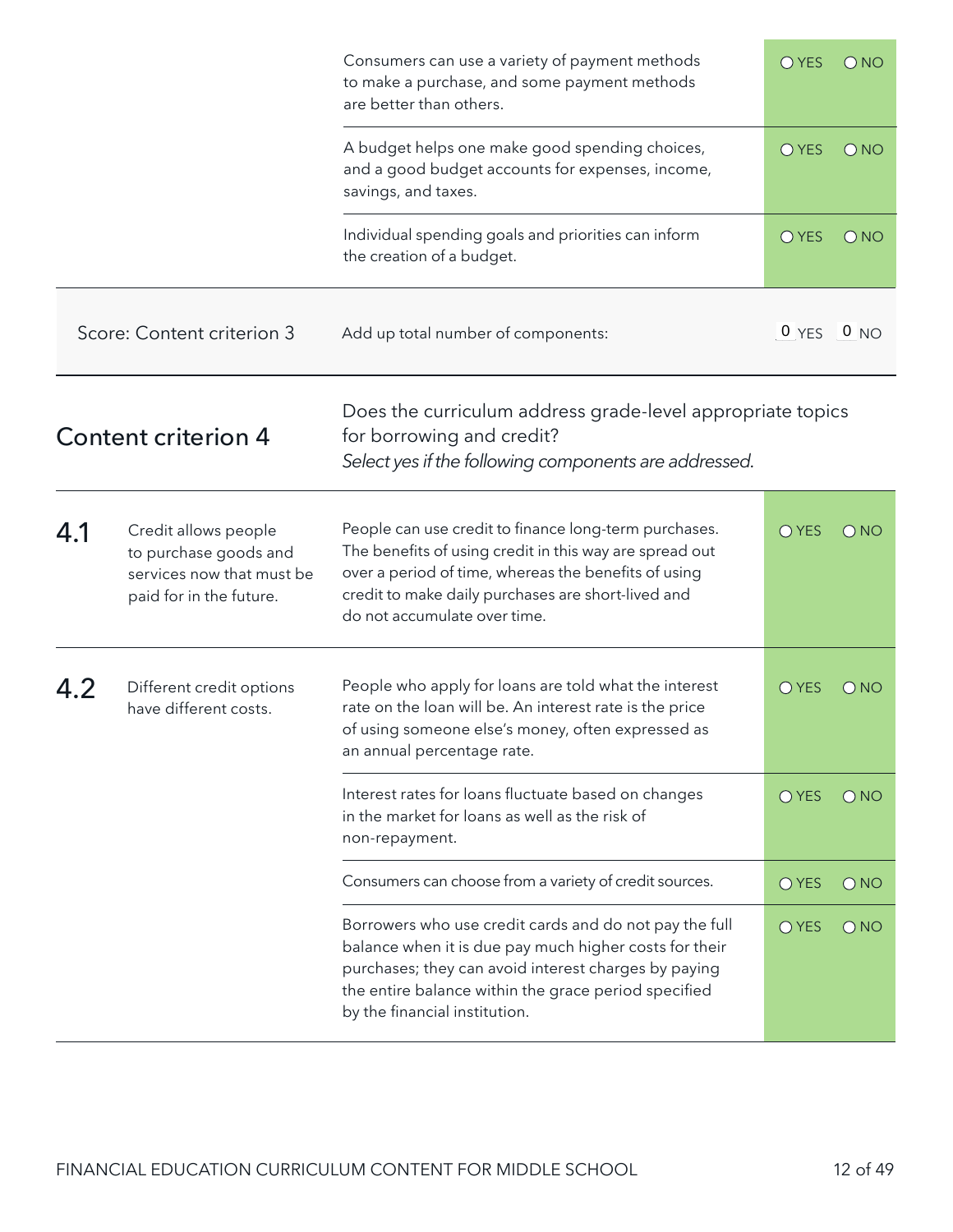| 4.3 | Lenders and others can<br>access your credit history<br>to make decisions about                                                                        | Your credit score is a number based on information<br>from your credit history and assesses your credit risk.                                                                                              | O YES          | O NO            |
|-----|--------------------------------------------------------------------------------------------------------------------------------------------------------|------------------------------------------------------------------------------------------------------------------------------------------------------------------------------------------------------------|----------------|-----------------|
|     | lending or extending<br>lines of credit, accepting<br>applications for rental<br>housing, and determining<br>if you are a good candidate<br>for a job. | Lenders make credit decisions based in part on<br>consumer payment history. Credit bureaus record<br>borrowers' credit and payment histories and provide<br>that information to lenders in credit reports. | O YES          | $\bigcirc$ NO   |
|     | Score: Content criterion 4                                                                                                                             | Add up total number of components:                                                                                                                                                                         | $0$ YES $0$ NO |                 |
|     | <b>Content criterion 5</b>                                                                                                                             | Does the curriculum address grade-level appropriate topics<br>for managing potential financial risk, including insurance?<br>Select yes if the following components are addressed.                         |                |                 |
| 5.1 | People make choices to<br>protect themselves from<br>financial risks.                                                                                  | Risk management strategies include risk avoidance,<br>risk control, risk transfer through insurance, and risk<br>mitigation through savings.                                                               | O YES          | ONO             |
| 5.2 | Insurance allows people<br>to pay a fee now in order<br>to avoid the possibility of                                                                    | Individuals can choose to accept some risk, avoid<br>or reduce risk, or transfer some risk by purchasing<br>insurance. Each option has different costs and benefits.                                       | O YES          | $\bigcirc$ NO   |
|     | later risk.                                                                                                                                            | Insurance is a product that allows people to pay<br>a fee (called a premium) now to transfer the costs<br>of potential loss to a third party.                                                              | O YES          | $\bigcirc$ NO   |
| 5.3 | The cost of insurance is<br>influenced by individual<br>behavior and a range of<br>other factors.                                                      | Insurance premiums might vary based on the level<br>of protection, insurer's assessment of individual risk,<br>deductible, and copayment.                                                                  | O YES          | $\bigcirc$ NO   |
|     | Score: Content criterion 5                                                                                                                             | Add up total number of components:                                                                                                                                                                         | 0 YES          | 0 <sub>NO</sub> |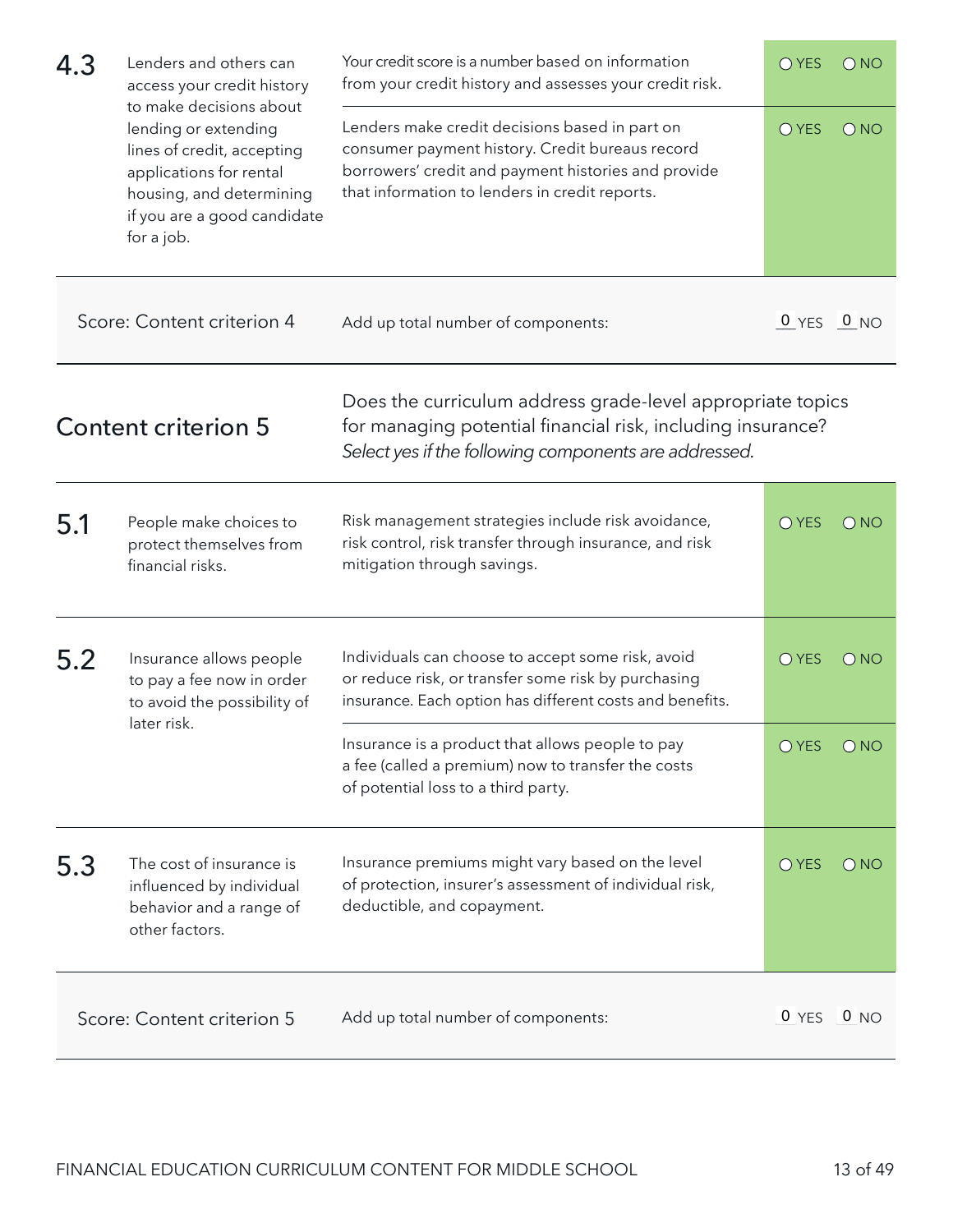| Content criterion 6 |                                                                  | Does the curriculum address grade-level appropriate topics for<br>financial responsibility, money management, and financial decisions?<br>Select yes if the following components are addressed. |                                |                                |  |
|---------------------|------------------------------------------------------------------|-------------------------------------------------------------------------------------------------------------------------------------------------------------------------------------------------|--------------------------------|--------------------------------|--|
| 6.1                 | Financial responsibility<br>involves planning for<br>the future. | People perform basic financial tasks to manage money.<br>Financial choices that people make have benefits,<br>costs, and future consequences.                                                   | $\bigcap$ YES<br>$\bigcap$ YES | $\bigcirc$ NO<br>$\bigcirc$ NO |  |
|                     | Score: Content criterion 6                                       | Add up total number of components:                                                                                                                                                              | 0 YES                          | 0 <sub>NO</sub>                |  |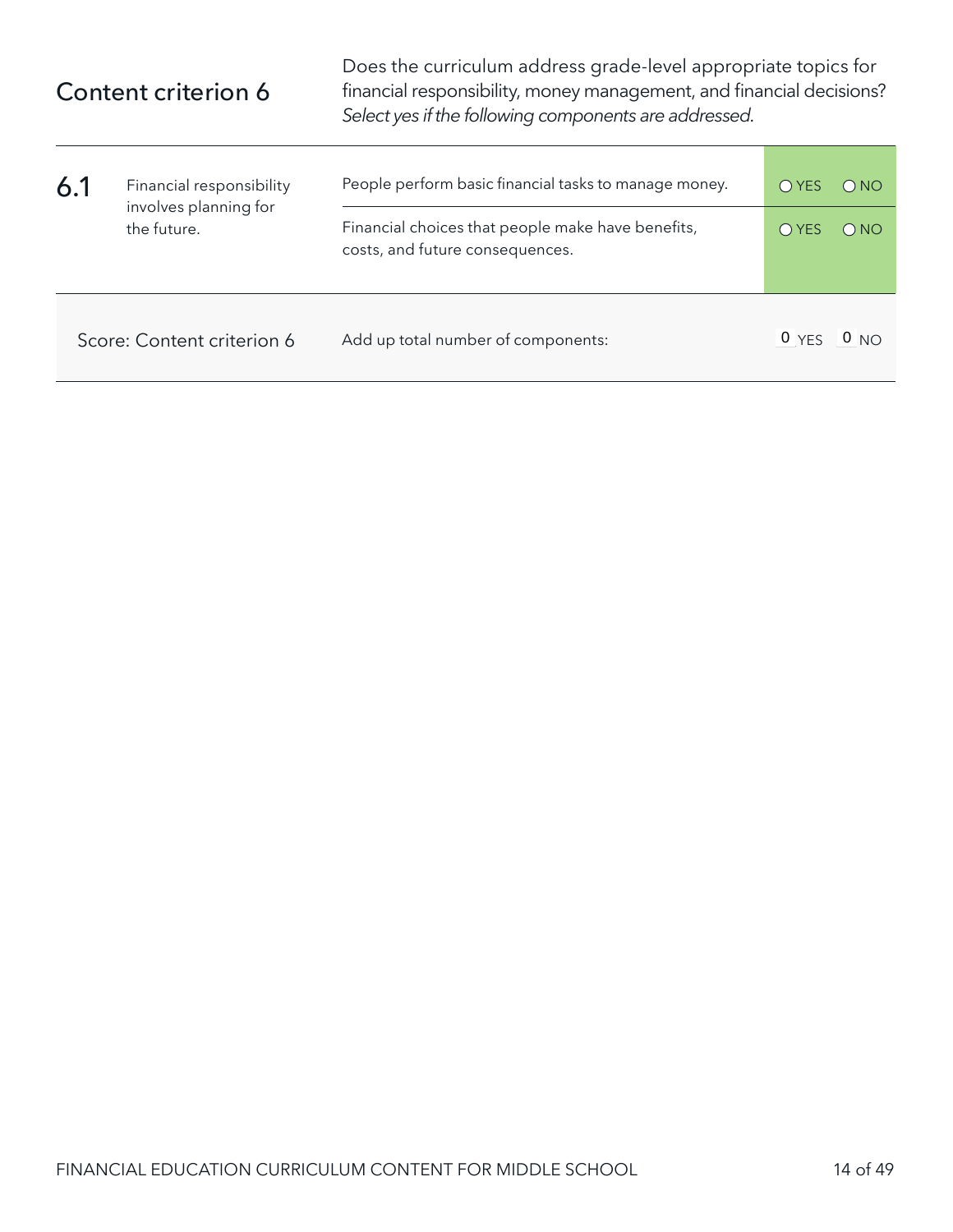# Summary: Content for middle school

Instructions: Use your answers from the content section of the Curriculum Review Tool to summarize the scores.

| <b>Criterion 1</b> | and careers.                                  | The curriculum addresses grade-level appropriate topics for earning, income,                                                                                                           |
|--------------------|-----------------------------------------------|----------------------------------------------------------------------------------------------------------------------------------------------------------------------------------------|
|                    | Total number of components:<br>$0$ YES $0$ NO | $\bigcirc$ Exceeds<br>All 3 of the components were addressed<br>$\bigcirc$ Meets<br>2 of the components were addressed<br>○ Does not meet<br>Less than 2 components were addressed     |
| <b>Criterion 2</b> |                                               | The curriculum addresses grade-level appropriate topics for saving and investing.                                                                                                      |
|                    | Total number of components:<br>0 YES 0 NO     | $\bigcirc$ Exceeds<br>7 or more components were addressed<br>$\bigcirc$ Meets<br>5 or 6 components were addressed<br>○ Does not meet<br>Less than 5 components were addressed          |
| <b>Criterion 3</b> |                                               | The curriculum addresses grade-level appropriate topics for spending.                                                                                                                  |
|                    | Total number of components:<br>0 YES 0 NO     | $\bigcirc$ Exceeds<br>All 5 components were addressed<br>$\bigcirc$ Meets<br>4 components were addressed<br>○ Does not meet<br>Less than 4 components were addressed                   |
| Criterion 4        | and credit.                                   | The curriculum addresses grade-level appropriate topics for borrowing                                                                                                                  |
|                    | Total number of components:<br>0 YES 0 NO     | $\bigcirc$ Exceeds<br>6 or more of the components were addressed<br>$\bigcirc$ Meets<br>5 of the components were addressed<br>○ Does not meet<br>less than 5 components were addressed |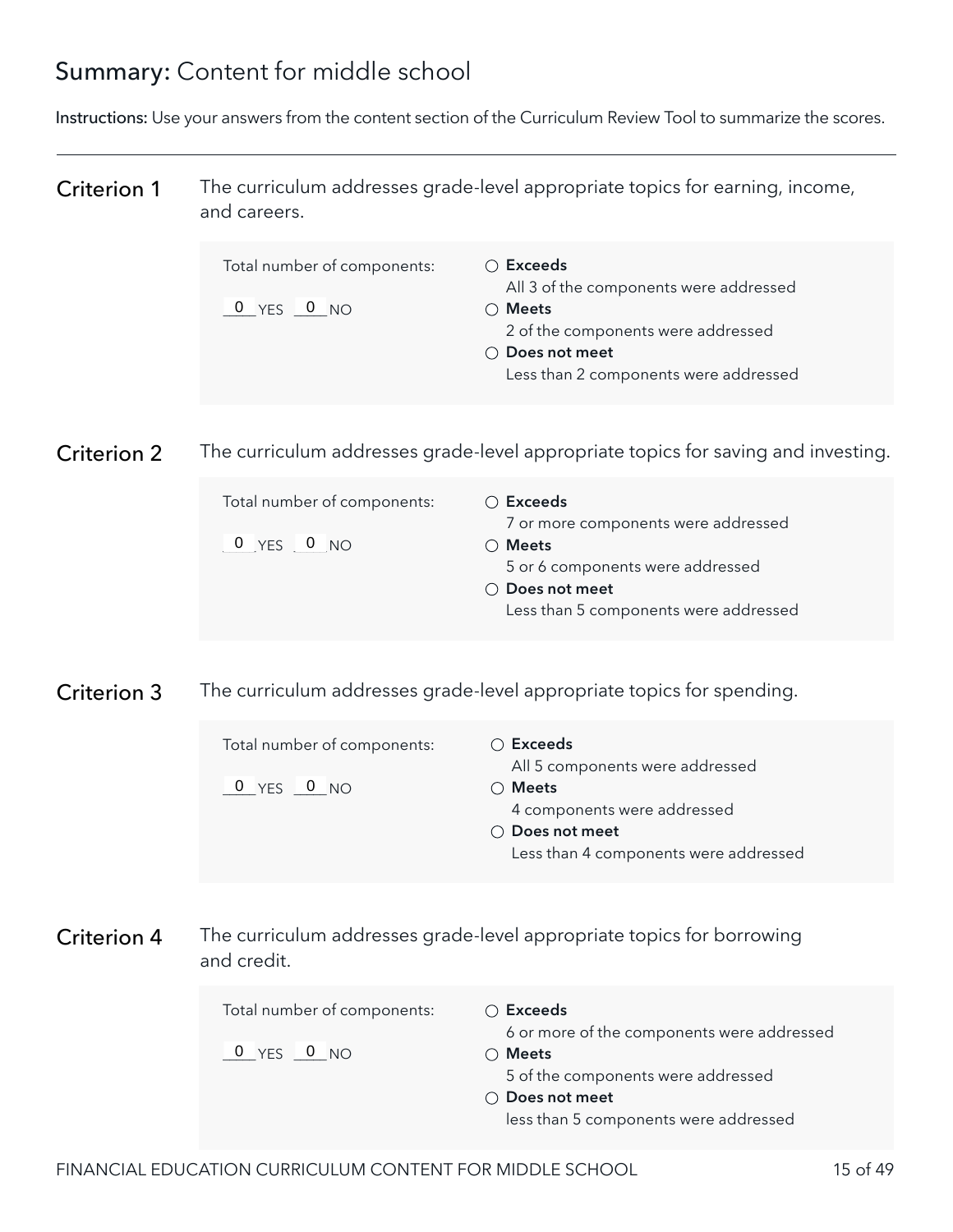<span id="page-17-0"></span>

| Criterion 5 | financial risk, including insurance.                       | The curriculum addresses grade-level appropriate topics for managing potential                                                                                                                |
|-------------|------------------------------------------------------------|-----------------------------------------------------------------------------------------------------------------------------------------------------------------------------------------------|
|             | Total number of components:<br>$0 YES \t 0 NO$             | $\bigcirc$ Exceeds<br>All 4 of the components were addressed<br>$\bigcirc$ Meets<br>3 of the components were addressed<br>Does not meet<br>$\bigcap$<br>less than 3 components were addressed |
| Criterion 6 | responsibility, money management, and financial decisions? | The curriculum addresses grade-level appropriate topics for financial                                                                                                                         |
|             | Total number of components:<br>$0$ YES $0$ NO              | ○ Exceeds<br>1 component was addressed<br>Does not meet<br>0 components were addressed                                                                                                        |

#### Overall score: Middle school content

Select how this curriculum meets all the content criteria:

- **Strong content**: All 6 criteria were met, and at least one was exceeded
- **Moderate content:** All 6 criteria were met
- **Limited content:** At least one of the criteria was not met

You have reviewed the content dimension for middle school. If you are reviewing curriculum for middle school grades only, go to [page 26](#page-27-0) to continue the review.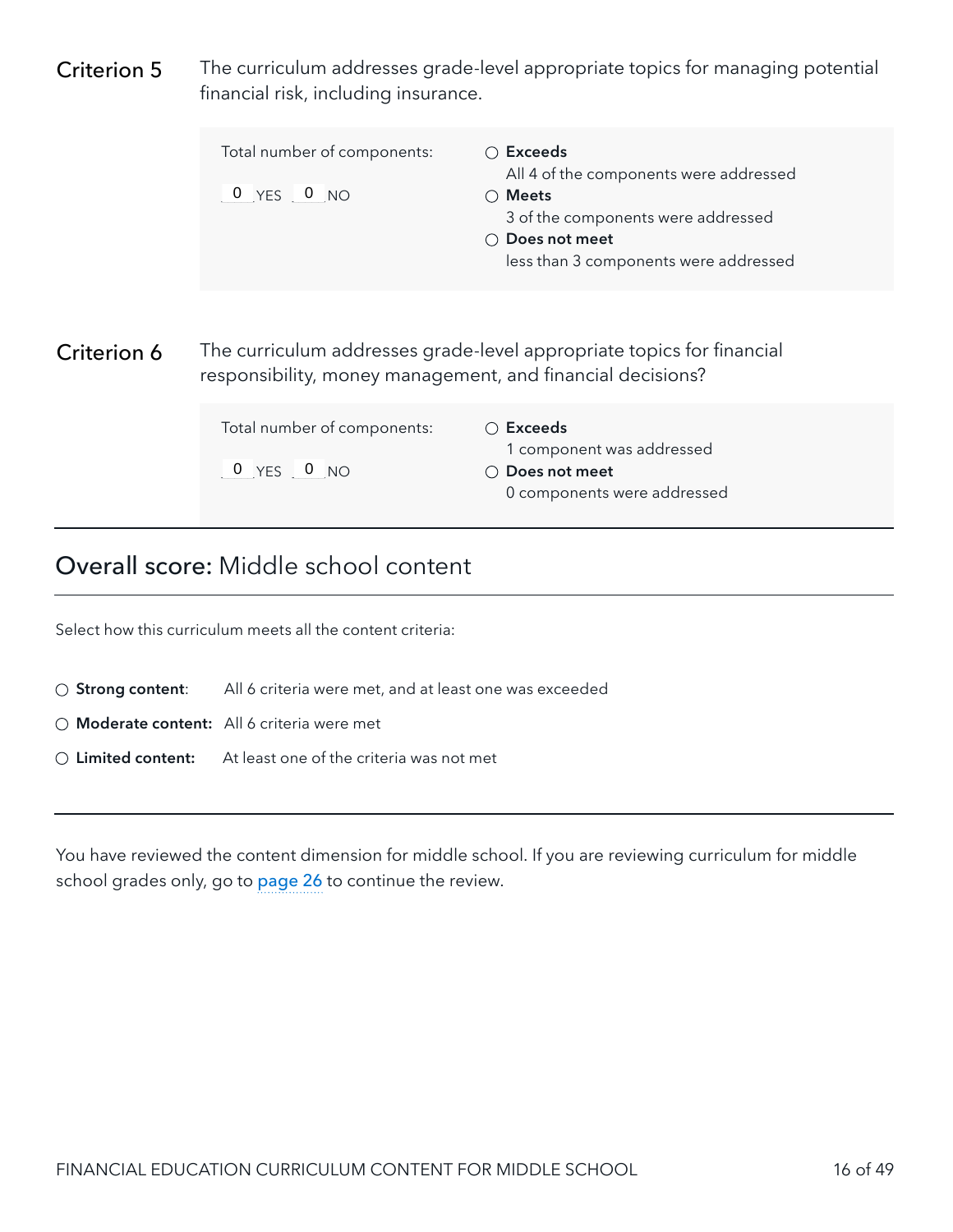<span id="page-18-0"></span>

Curriculum content refers to the knowledge and skills covered by the curriculum. The content dimension is based on our analysis of existing national and select state financial education standards.

#### **Instructions**

Read through the scope and sequence of the curriculum, skim the lesson plans, and answer the following questions.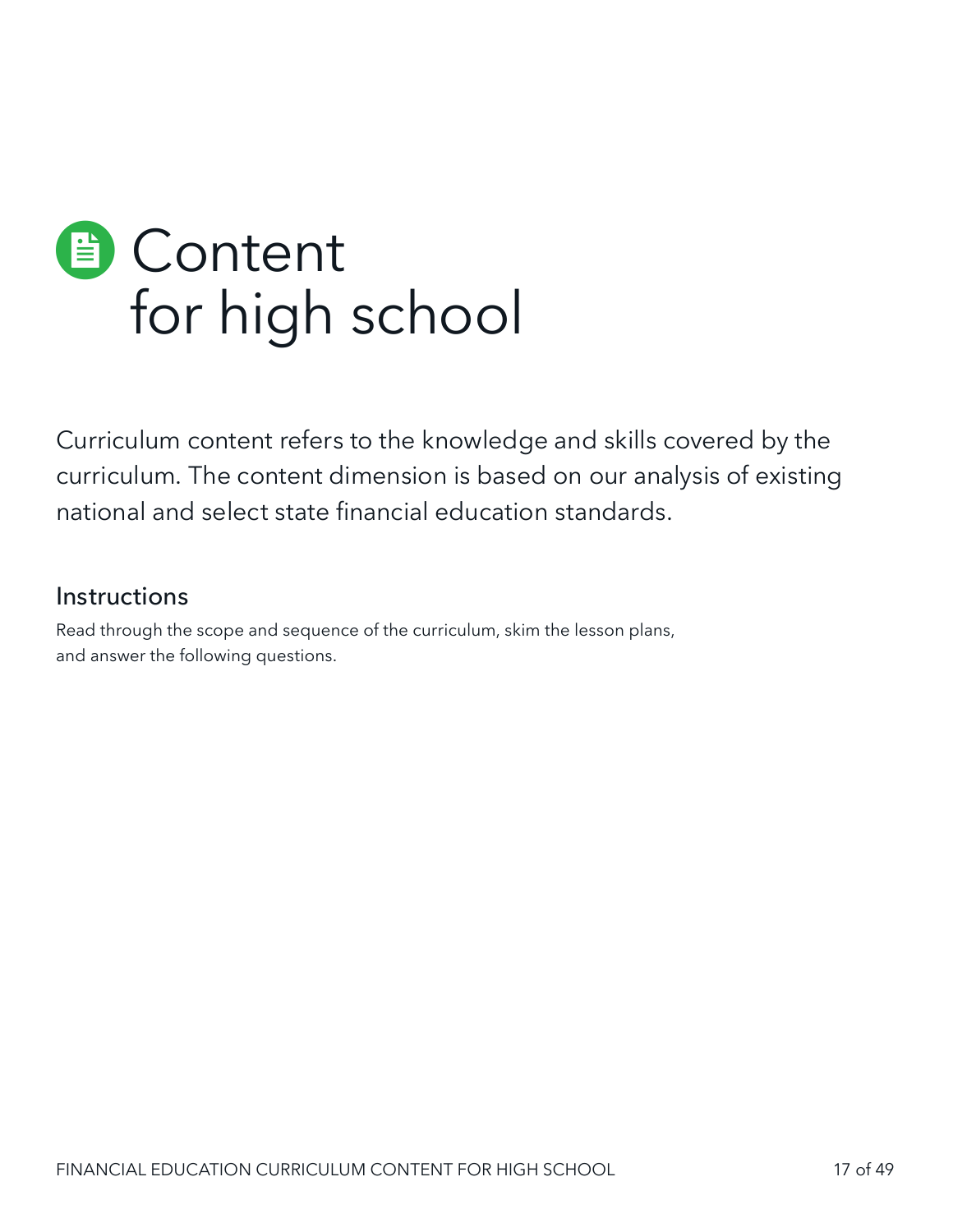| Reviewer name:<br><u>and the state of the state of the state of the state of the state of the state of the state of the state of the state of the state of the state of the state of the state of the state of the state of the state of the state</u> |                                                                                                           | Review date:                                                                                                                                                                                                                                                     |                |               |
|--------------------------------------------------------------------------------------------------------------------------------------------------------------------------------------------------------------------------------------------------------|-----------------------------------------------------------------------------------------------------------|------------------------------------------------------------------------------------------------------------------------------------------------------------------------------------------------------------------------------------------------------------------|----------------|---------------|
|                                                                                                                                                                                                                                                        |                                                                                                           |                                                                                                                                                                                                                                                                  |                |               |
|                                                                                                                                                                                                                                                        |                                                                                                           |                                                                                                                                                                                                                                                                  |                |               |
|                                                                                                                                                                                                                                                        | <b>Content criterion 1</b>                                                                                | Does the curriculum address grade-level appropriate topics<br>for earning, income, and careers? Select yes if the following<br>components are addressed.                                                                                                         |                |               |
| 1.1                                                                                                                                                                                                                                                    | Sources of income include<br>wages, salaries, and<br>benefits, as well as interest,<br>rent, and profits. | Many workers receive benefits, including health and<br>retirement benefits, in addition to their pay.                                                                                                                                                            | O YES          | $\bigcirc$ NO |
| 1.2                                                                                                                                                                                                                                                    | People can change their<br>income by acquiring<br>more education, work<br>experience, and skills.         | The wages paid for a given job depend on a worker's<br>skills and education, as well as the importance of the<br>work to society and the supply of and demand for<br>qualified workers.                                                                          | O YES          | O NO          |
|                                                                                                                                                                                                                                                        |                                                                                                           | The income that an individual receives is determined<br>in part by the informed decisions that individual makes<br>regarding work, investments, and asset accumulation.                                                                                          | O YES          | O NO          |
|                                                                                                                                                                                                                                                        |                                                                                                           | Entrepreneurs, who work for themselves by starting<br>a new business, hope to earn a profit, but accept the<br>risk of a loss.                                                                                                                                   | O YES          | $\bigcirc$ NO |
|                                                                                                                                                                                                                                                        |                                                                                                           | Whether and where to go to college are important<br>financial decisions and should be based on<br>information about the future economic opportunities<br>that a college education can bring, as well as on the<br>tuition and fees for types of college choices. | O YES          | $\bigcirc$ NO |
|                                                                                                                                                                                                                                                        |                                                                                                           | Taxes affect income.                                                                                                                                                                                                                                             | O YES          | O NO          |
| Score: Content criterion 1                                                                                                                                                                                                                             |                                                                                                           | Add up total number of components:                                                                                                                                                                                                                               | $0$ YES $0$ NO |               |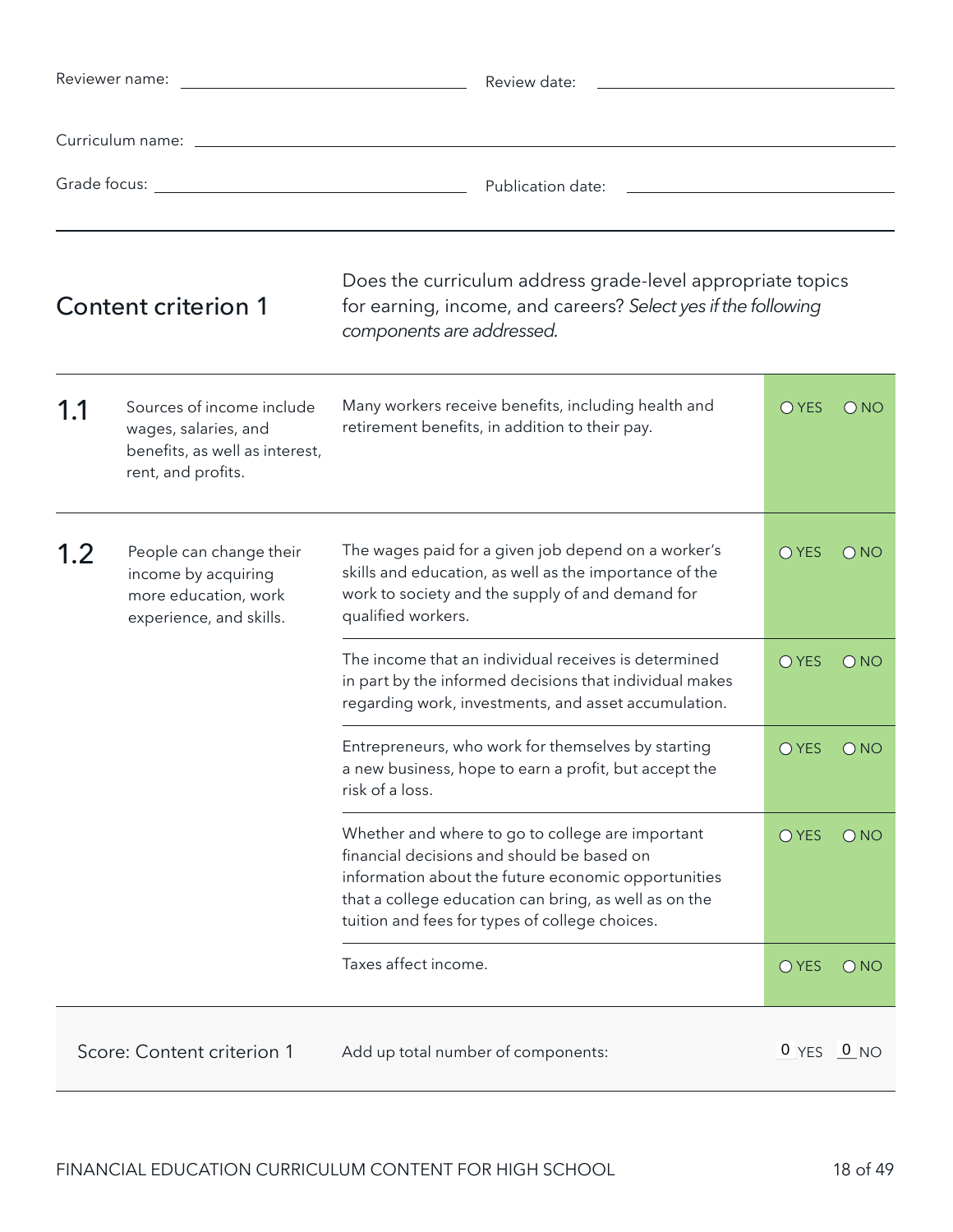Does the curriculum address grade-level appropriate topics for saving and investing? *Select yes if the following components are addressed.* Content criterion 2

| 2.1 | People save for the future<br>and might have different<br>goals for saving and make                         | Different people save money for different reasons,<br>including large purchases (such as higher education,<br>autos, and homes), retirement, and unexpected events.                                                                                          | O YES          | ONO           |
|-----|-------------------------------------------------------------------------------------------------------------|--------------------------------------------------------------------------------------------------------------------------------------------------------------------------------------------------------------------------------------------------------------|----------------|---------------|
|     | different choices about<br>how to save.                                                                     | The decision about where to save money depends on<br>various factors, including savings goal and interest rates.                                                                                                                                             | <b>O</b> YES   | $\bigcirc$ NO |
|     |                                                                                                             | Employee benefit programs create incentives and<br>disincentives to save and invest, including tax-exempt<br>and tax-deferred accounts.                                                                                                                      | O YES          | O NO          |
|     |                                                                                                             | Banks and credit unions are places where people can<br>invest money and earn interest.                                                                                                                                                                       | O YES          | O NO          |
|     |                                                                                                             | People should check transactions on bank statements<br>and note any irregularities.                                                                                                                                                                          | O YES          | O NO          |
| 2.2 | Time, interest rates, and<br>inflation all affect the value<br>of savings.                                  | The calculation for the end value of an investment<br>depends on investment amount, time, rate of return,<br>and frequency of compounding.                                                                                                                   | O YES          | ONO           |
| 2.3 | Investments involve<br>purchase of financial<br>assets to increase wealth.                                  | People can design how to invest their savings so it<br>can grow over time.                                                                                                                                                                                   | $O$ YES        | O NO          |
| 2.4 | Some investment<br>strategies have<br>greater or less risk and<br>corresponding expected<br>rate of return. | Government agencies, such as the U.S. Securities a<br>nd Exchange Commission, Federal Deposit Insurance<br>Corporation, the Consumer Financial Protection<br>Bureau, and state regulators, oversee the securities<br>or banking industries and combat fraud. | O YES          | ONO           |
|     |                                                                                                             | The risk of investments depends on various<br>factors, including diversification of the investment,<br>economic conditions, monetary and fiscal policies,<br>and market prices.                                                                              | <b>O</b> YES   | $\bigcirc$ NO |
|     | Score: Content criterion 2                                                                                  | Add up total number of components:                                                                                                                                                                                                                           | $0$ YES $0$ NO |               |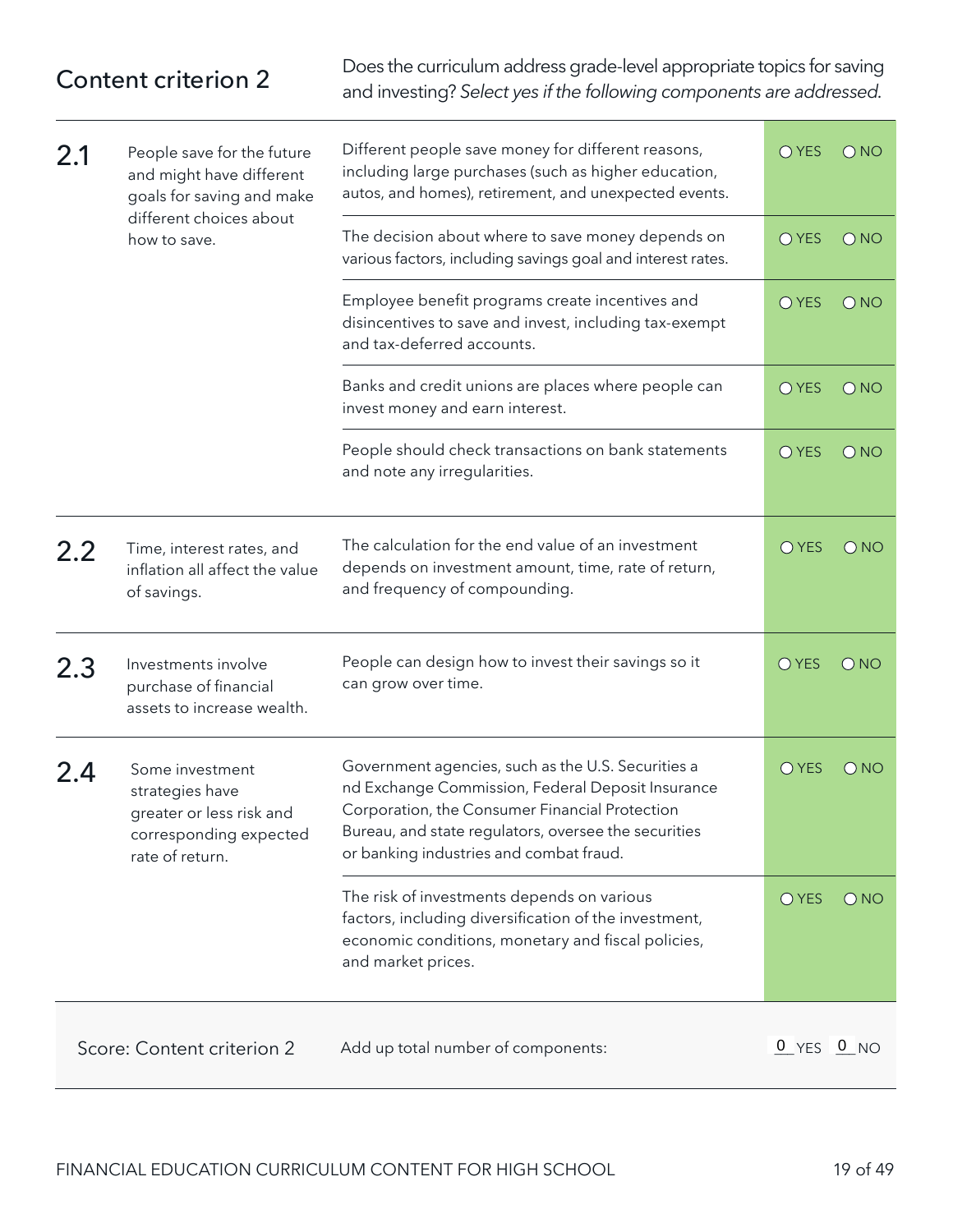|                                                                                                | <b>Content criterion 3</b>                                                                            | Does the curriculum address grade-level appropriate topics<br>for spending? Select yes if the following components are addressed.                                                                                 |                |               |
|------------------------------------------------------------------------------------------------|-------------------------------------------------------------------------------------------------------|-------------------------------------------------------------------------------------------------------------------------------------------------------------------------------------------------------------------|----------------|---------------|
| 3.1                                                                                            | People choose to buy<br>some goods or services<br>over others.                                        | People make choices about what goods and services<br>to buy. Doing so requires individuals to prioritize<br>their wants.                                                                                          | <b>O</b> YES   | $\bigcirc$ NO |
| 3.2<br>Individuals who are active<br>and aware consumers<br>can make more informed<br>choices. |                                                                                                       | The quality and usefulness of information about<br>goods and services can vary greatly among sources;<br>wise consumers compare information across a variety<br>of sources before determining what they will buy. | O YES          | O NO          |
|                                                                                                |                                                                                                       | When people consume goods and services, their<br>consumption can have positive and negative effects<br>on the community (eg., consumption of cigarettes).                                                         | O YES          | $\bigcirc$ NO |
|                                                                                                |                                                                                                       | Governments establish laws and institutions to<br>provide consumers with information about goods and<br>services being purchased and to protect consumers<br>from fraud.                                          | O YES          | O NO          |
|                                                                                                | Score: Content criterion 3                                                                            | Add up total number of components:                                                                                                                                                                                | $0$ YES $0$ NO |               |
|                                                                                                | <b>Content criterion 4</b>                                                                            | Does the curriculum address grade-level appropriate topics<br>for borrowing and credit?<br>Select yes if the following components are addressed.                                                                  |                |               |
| 4.1                                                                                            | Credit allows people<br>to purchase goods and<br>services now that must be<br>paid for in the future. | Using credit to buy durable goods, such as cars,<br>houses, and appliances, enables people to use goods<br>while paying for them.                                                                                 | O YES          | $\bigcirc$ NO |
| 4.2                                                                                            | Different credit options<br>have different costs.                                                     | The costs of credit from various sources can be<br>compared by utilizing information about the<br>annual percentage rate (APR), initial fees, late fees,<br>nonpayment fees, and other relevant information.      | O YES          | O NO          |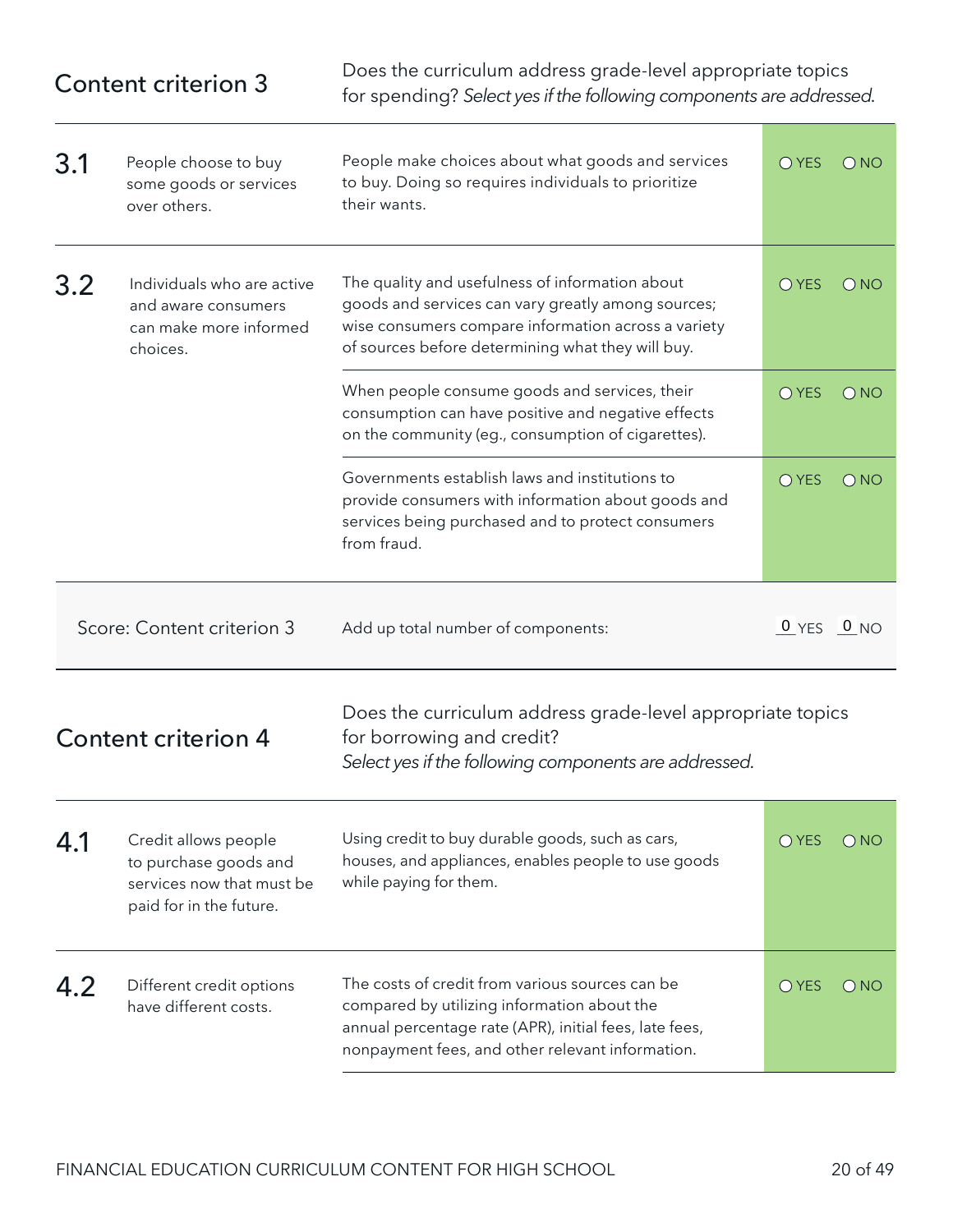|                                                                                                                                |                                                                                                                                                                                                                                                                                     | Leasing, borrowing to buy, and rent-to-own options<br>have different contract terms and costs.                                                                                                                                                                                     | $O$ YES      | $()$ NO         |
|--------------------------------------------------------------------------------------------------------------------------------|-------------------------------------------------------------------------------------------------------------------------------------------------------------------------------------------------------------------------------------------------------------------------------------|------------------------------------------------------------------------------------------------------------------------------------------------------------------------------------------------------------------------------------------------------------------------------------|--------------|-----------------|
|                                                                                                                                |                                                                                                                                                                                                                                                                                     | Laws in place to protect consumers who use credit<br>include requirements to provide full disclosure of credit<br>terms, such the APR and fees, as well as protection<br>against discrimination and limits on abusive marketing or<br>collection practices.                        | O YES        | O NO            |
|                                                                                                                                |                                                                                                                                                                                                                                                                                     | There are important considerations in taking<br>financial aid for education, including underlying<br>mechanics such as grants versus loans, amount of<br>loans necessary to complete one's education, loan<br>forgiveness, and repayment schedules, and expected<br>future income. | <b>O</b> YES | ONO             |
| 4.3                                                                                                                            | Lenders and others can<br>access your credit history<br>to make decisions about<br>lending or extending                                                                                                                                                                             | Consumers' prior payment history can affect interest<br>rates on future loans. Consumers can influence<br>interest rates that are offered by providing collateral<br>and down payments.                                                                                            | $O$ YES      | $\bigcirc$ NO   |
| lines of credit, accepting<br>applications for rental<br>housing, and determining<br>if you are a good<br>candidate for a job. |                                                                                                                                                                                                                                                                                     | Your credit score is a number based on information from<br>your credit history and assesses your credit risk.                                                                                                                                                                      | O YES        | O NO            |
|                                                                                                                                | Factors that could cause a lender to deny credit to<br>someone include credit score, income, aspects of credit<br>history, etc. These factors are influenced by a number of<br>things including having high levels of debt, not paying<br>bills on time, or limited credit history. | O YES                                                                                                                                                                                                                                                                              | O NO         |                 |
|                                                                                                                                |                                                                                                                                                                                                                                                                                     | One can have a positive impact on one's credit score<br>by using credit effectively, including engaging in good<br>spending choices and credit repayment practices.                                                                                                                | O YES        | $\bigcirc$ NO   |
|                                                                                                                                |                                                                                                                                                                                                                                                                                     | Consumers with excessive debt have a number of<br>options, including loan consolidation, renegotiation of<br>repayment schedules, and even declaring bankruptcy<br>as a last resort.                                                                                               | O YES        | O NO            |
|                                                                                                                                | Score: Content criterion 4                                                                                                                                                                                                                                                          | Add up total number of components:                                                                                                                                                                                                                                                 | 0 YES        | 0 <sub>NO</sub> |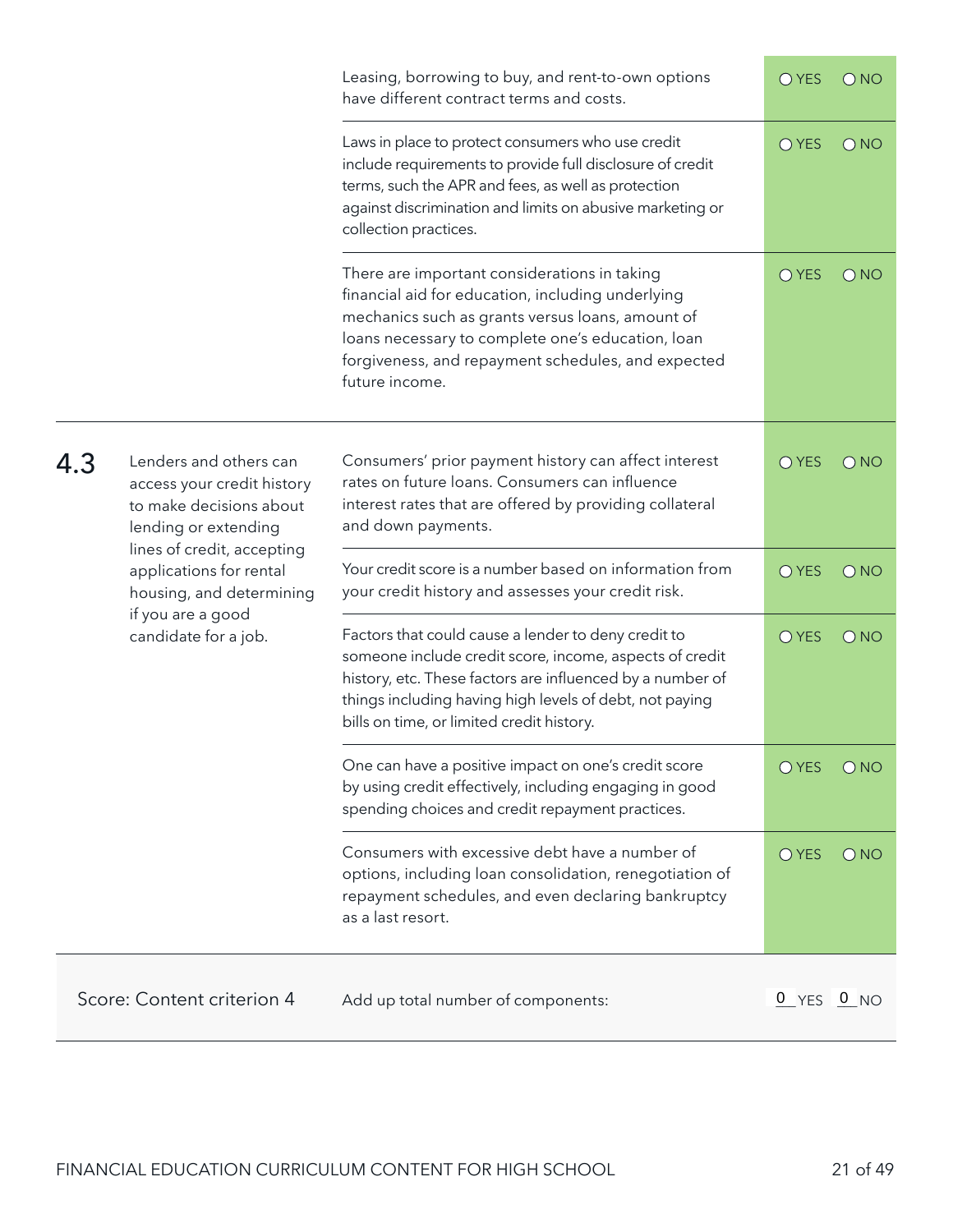### Content criterion 5

Does the curriculum address grade-level appropriate topics for managing potential financial risk, including insurance? *Select yes if the following components are addressed.*

| 5.1<br>People make choices to<br>protect themselves from<br>financial risks. |                                                                                                    | Risk management strategies include risk avoidance,<br>risk control, risk transfer through insurance, and risk<br>mitigation through savings.                                                                                                                                                                         | O YES<br>$\bigcirc$ NO |               |
|------------------------------------------------------------------------------|----------------------------------------------------------------------------------------------------|----------------------------------------------------------------------------------------------------------------------------------------------------------------------------------------------------------------------------------------------------------------------------------------------------------------------|------------------------|---------------|
|                                                                              |                                                                                                    | Probability quantifies the likelihood that a specific<br>event will occur, usually expressed as the ratio of<br>the number of actual occurrences to the number<br>of possible occurrences.                                                                                                                           | O YES                  | $\bigcirc$ NO |
|                                                                              |                                                                                                    | Laws and regulations exist to protect consumers from<br>abuses by a variety of sellers, lenders, and others,<br>including those arising from privacy infringement<br>and identity theft.                                                                                                                             | O YES                  | O NO          |
| 5.2                                                                          | Insurance allows people<br>to pay a fee now in order<br>to avoid the possibility of<br>later risk. | Insurance is a product that allows people to pay a<br>fee (called a premium) now to transfer the costs of<br>potential loss to a third party; insurers do this by<br>pooling premiums to create a fund for individuals<br>who experience a large loss.                                                               | O YES                  | ONO           |
|                                                                              |                                                                                                    | Some types of insurance contracts can increase risk<br>because having the insurance may result in the person<br>taking more risks. Policy features such as deductibles<br>and copayments are cost-sharing features that<br>encourage the policyholder to take steps to reduce<br>the potential size of loss (claim). | O YES                  | O NO          |
|                                                                              |                                                                                                    | Types of insurance include health, disability, property,<br>life, and auto insurance. Each type of insurance<br>includes differing rules and benefits.                                                                                                                                                               | O YES                  | $\bigcirc$ NO |
| 5.3                                                                          | The cost of insurance is<br>influenced by individual<br>behavior and a range of<br>other factors.  | Insurance companies charge higher premiums to<br>cover higher-risk individuals and events because the<br>risk of monetary loss is greater.                                                                                                                                                                           | O YES                  | ONO           |
|                                                                              | Score: Content criterion 5                                                                         | Add up total number of components:                                                                                                                                                                                                                                                                                   | $0$ YES $0$ NO         |               |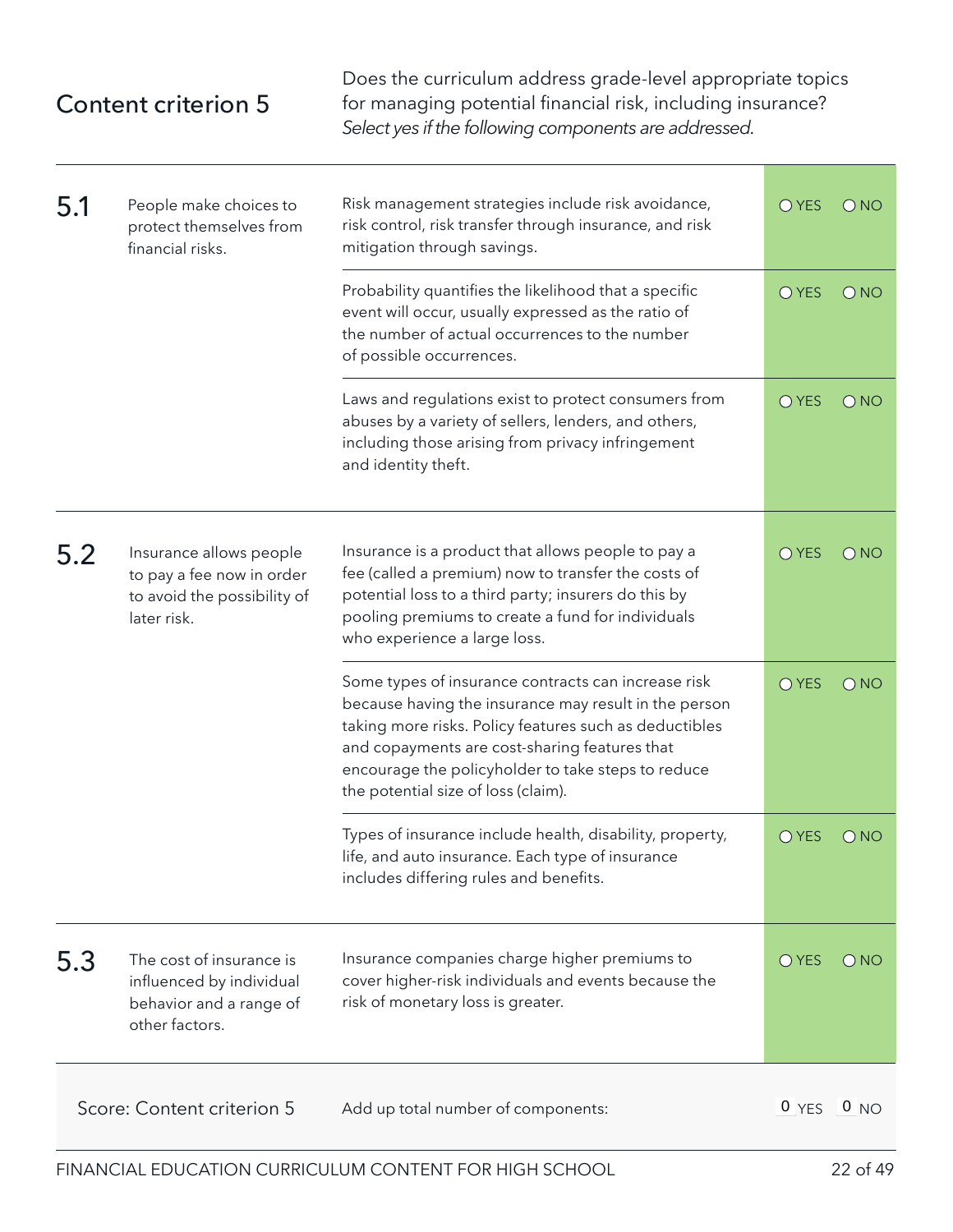| Content criterion 6 |                                                                  | Does the curriculum address grade-level appropriate topics for<br>financial responsibility, money management, and financial decisions?<br>Select yes if the following components are addressed.                                                                                |                |               |
|---------------------|------------------------------------------------------------------|--------------------------------------------------------------------------------------------------------------------------------------------------------------------------------------------------------------------------------------------------------------------------------|----------------|---------------|
| 6.1                 | Financial responsibility<br>involves planning for<br>the future. | Financially responsible individuals accept the fact that<br>they are accountable for their financial future, and their<br>attitudes and values affect their financial decisions.                                                                                               | $O$ YES        | $\bigcirc$ NO |
|                     |                                                                  | To responsibly manage finances, a person should<br>have a personal financial plan, which should include<br>the following components: financial goals, a net worth<br>statement, an income and expense record, an insurance<br>plan, a saving and investing plan, and a budget. | $O$ YES        | $\bigcirc$ NO |
| 6.2                 | Financial advice is available<br>from a variety of sources.      | Financial advice is available from a variety of sources,<br>such as professional financial advisors, books, and<br>the internet.                                                                                                                                               | $O$ YES        | $\bigcirc$ NO |
|                     | Score: Content criterion 6                                       | Add up total number of components:                                                                                                                                                                                                                                             | $0$ YES $0$ NO |               |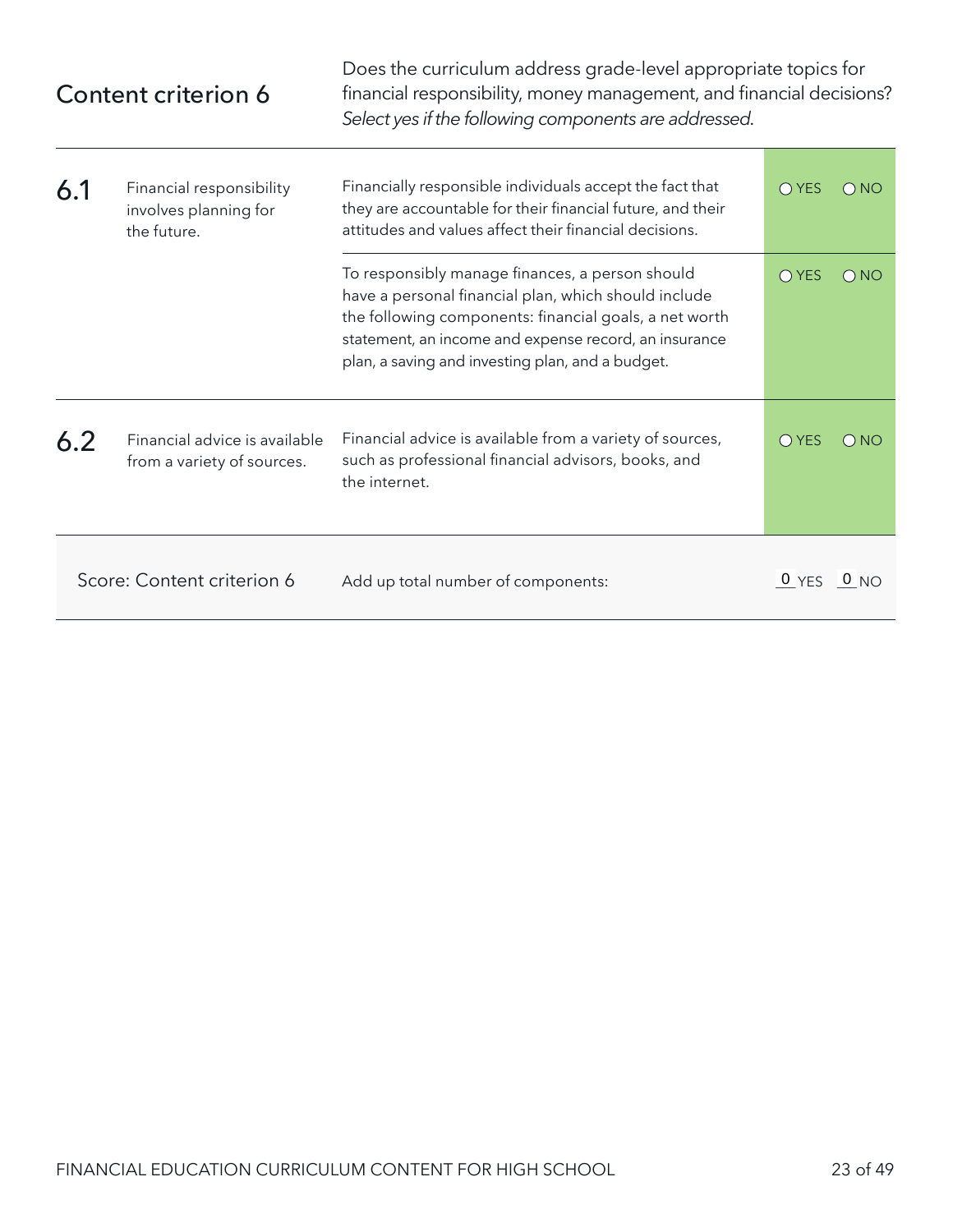### Summary: Content for high school

Instructions: Use your answers from the content section of the Curriculum Review Tool to summarize the scores.

| <b>Criterion 1</b> | The curriculum addresses grade-level appropriate topics for earning, income, |
|--------------------|------------------------------------------------------------------------------|
|                    | and careers.                                                                 |

| Total number of components: | $\bigcirc$ Exceeds                    |
|-----------------------------|---------------------------------------|
|                             | 5 or more components were addressed   |
| $0$ $YES$ $0$ $NO$          | <b>Meets</b>                          |
|                             | 4 components were addressed           |
|                             | $\bigcirc$ Does not meet              |
|                             | Less than 4 components were addressed |
|                             |                                       |

The curriculum addresses grade-level appropriate topics for saving and investing. Criterion 2

| Total number of components: | $\circlearrowright$ Exceeds<br>8 or more components were addressed |
|-----------------------------|--------------------------------------------------------------------|
| $0$ $YES$ $0$ $NO$          | $\supset$ Meets<br>6 or 7 components were addressed                |
|                             | $\bigcirc$ Does not meet                                           |
|                             | Less than 6 components were addressed                              |

The curriculum addresses grade-level appropriate topics for spending. Criterion 3

| Total number of components: | $\bigcirc$ Exceeds                     |
|-----------------------------|----------------------------------------|
|                             | All 4 of the components were addressed |
| $0$ YES $0$ NO              | $\bigcirc$ Meets                       |
|                             | 3 of the components were addressed     |
|                             | $\bigcirc$ Does not meet               |
|                             | less than 3 components were addressed  |

The curriculum addresses grade-level appropriate topics for borrowing and credit. Criterion 4

| Total number of components: | Exceeds                               |
|-----------------------------|---------------------------------------|
|                             | 9 or more components were addressed   |
| $0$ $YES$ $0$ $NO$          | Meets                                 |
|                             | 7 or 8 components were addressed      |
|                             | ◯ Does not meet                       |
|                             | Less than 7 components were addressed |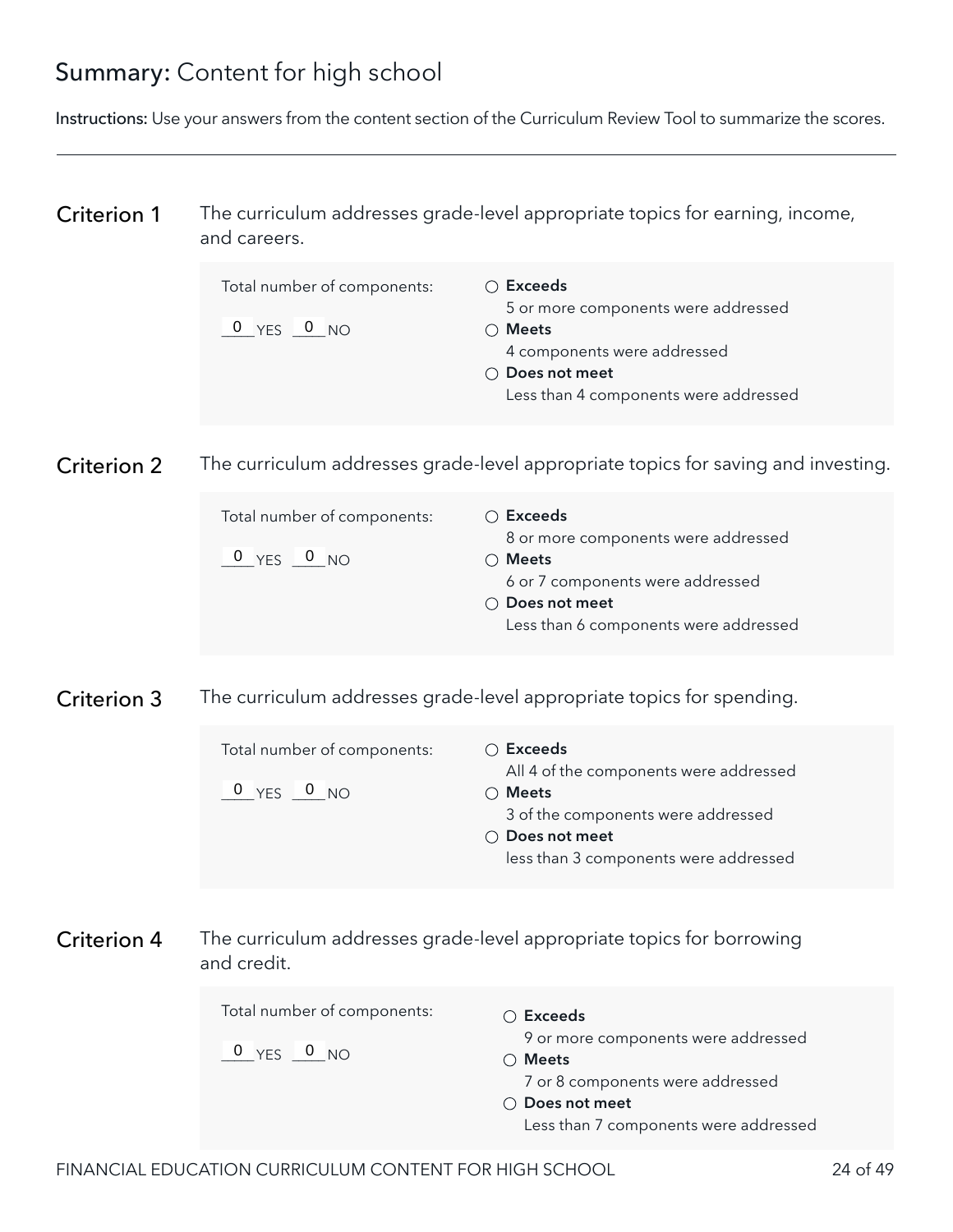<span id="page-26-0"></span>

| Criterion 5 | The curriculum addresses grade-level appropriate topics for managing potential<br>financial risk, including insurance. |                                                                                                                                                                                                 |  |  |
|-------------|------------------------------------------------------------------------------------------------------------------------|-------------------------------------------------------------------------------------------------------------------------------------------------------------------------------------------------|--|--|
|             | Total number of components:<br>$0$ YES $0$ NO                                                                          | $\bigcirc$ Exceeds<br>6 or more of the components were addressed<br>$\bigcirc$ Meets<br>5 of the components were addressed<br>$\bigcirc$ Does not meet<br>less than 5 components were addressed |  |  |
| Criterion 6 | money management, and financial decisions?                                                                             | The curriculum addresses grade-level appropriate topics for financial responsibility,                                                                                                           |  |  |
|             | Total number of components:<br>$0$ $YES$ $0$ $NO$                                                                      | $\bigcirc$ Exceeds<br>3 of the components were addressed<br>$\bigcirc$ Meets<br>2 of the components were addressed<br>Does not meet<br>less than 2 components were addressed                    |  |  |

## Overall score: Content for high school

Select how this curriculum meets all the content criteria:

- **Strong content**: All 6 criteria were met, and at least one was exceeded
- **Moderate content:** All 6 criteria were met
- **Limited content:** At least one of the criteria was not met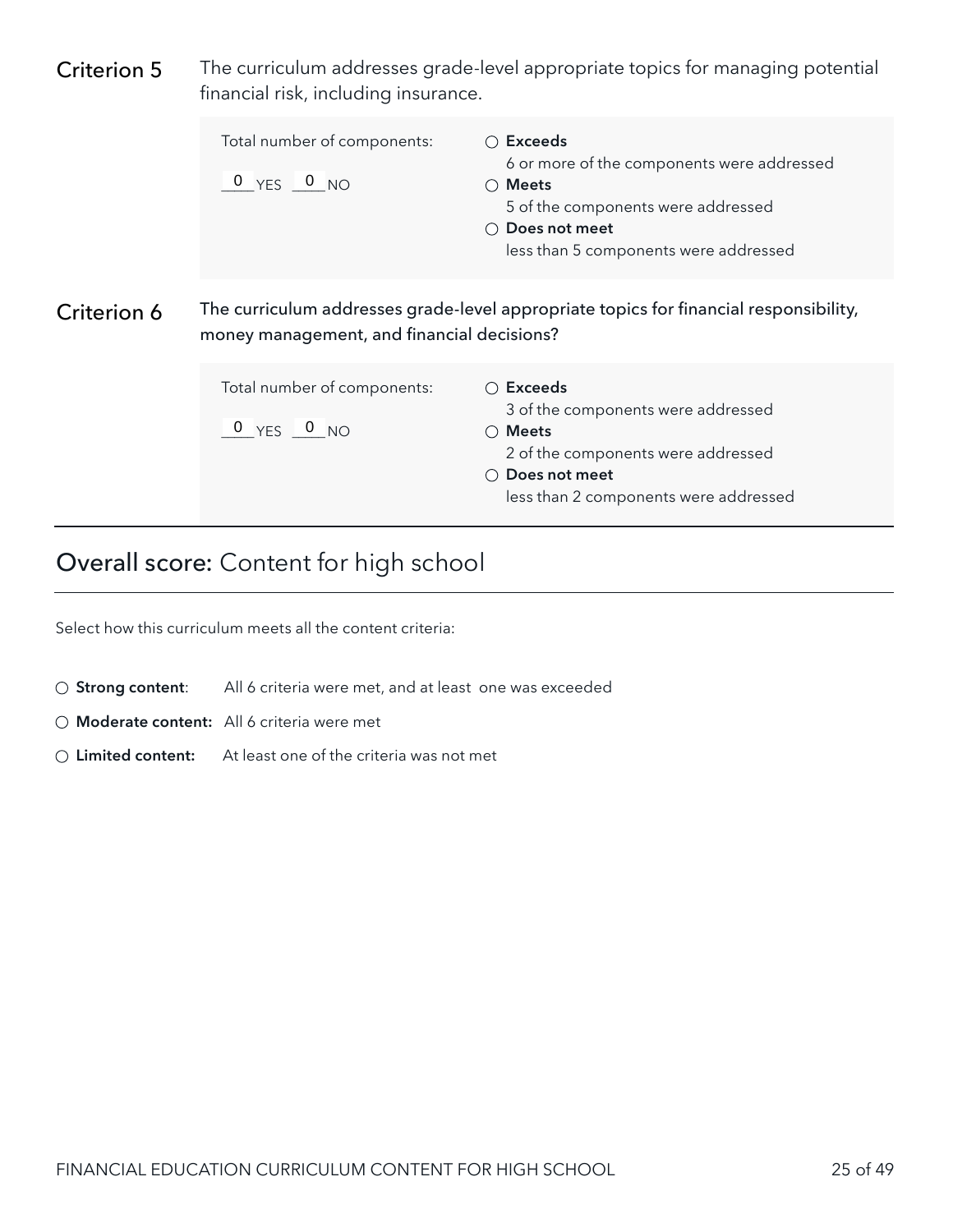<span id="page-27-0"></span>

Utility is defined as the supports for using the curriculum, including pedagogical guidance designed to promote strong and effective instruction.

#### Instructions

Read through the lesson plans and supporting materials thoroughly. Using these materials as reference, reviewers can then complete the utility section of the Curriculum Review Tool.

Questions representing **essential** criteria are highlighted with dark green. Essential criteria are factors to consider because there is strong evidence that they have a positive impact on student learning.

Questions representing **beneficial** criteria are highlighted with light green to reflect areas that hold promise but may be more relevant and useful for some reviewers.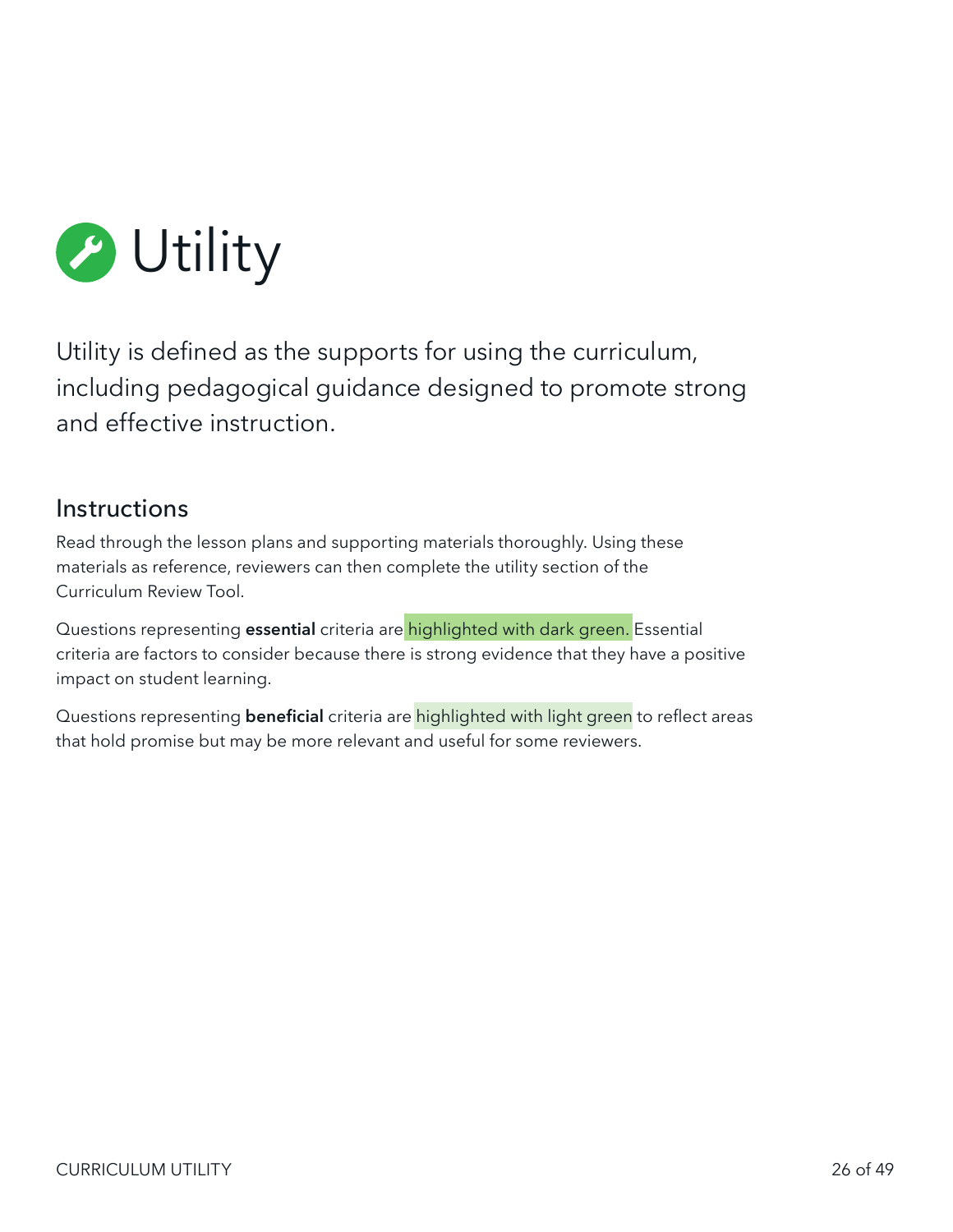|     | Utility criterion 1                               | Do the materials provide instructional suggestions<br>designed to support the cognitive development of students'<br>financial capability?                                                                                                |         |                 |
|-----|---------------------------------------------------|------------------------------------------------------------------------------------------------------------------------------------------------------------------------------------------------------------------------------------------|---------|-----------------|
| 1.1 | Materials include a<br>balanced focus on          | Are there multiple activities for:                                                                                                                                                                                                       |         |                 |
|     | concepts, procedures, and<br>application.         | procedural learning: memorizing content or<br>practicing processes accurately and quickly?<br>(e.g., knowing how to calculate interest or define<br>a student loan)                                                                      | O YES   | $\bigcirc$ NO   |
|     |                                                   | conceptual learning: describing underlying ideas<br>in written and spoken activities?<br>(e.g., being an informed consumer)                                                                                                              | $O$ YES | $\bigcirc$ NO   |
|     |                                                   | application: independently using knowledge<br>and skills in simulated or real situations, choosing<br>a strategy to solve problems with persistence?<br>(e.g., making a budget)                                                          | O YES   | $\bigcirc$ NO   |
| 1.2 | Requires higher-order<br>skills like analysis,    | Are students expected to:                                                                                                                                                                                                                |         |                 |
|     | synthesis, and evaluation.                        | engage in discussion around financial constructs?                                                                                                                                                                                        | O YES   | O NO            |
|     |                                                   | explain their reasoning for responses?                                                                                                                                                                                                   | O YES   | $\bigcirc$ NO   |
|     |                                                   | connect constructs from different lessons within<br>and beyond the financial education curriculum?                                                                                                                                       | $O$ YES | $\bigcirc$ NO   |
|     |                                                   | reflect on their financial knowledge?                                                                                                                                                                                                    | O YES   | O <sub>NO</sub> |
| 1.3 | Promotes development<br>of executive functioning. | Are there activities:                                                                                                                                                                                                                    |         |                 |
|     |                                                   | designed to help students conceptualize their<br>financial future? (e.g., making financial plans for<br>a meaningful future event, such as a birthday, and<br>organizing their finances over time, such as making<br>a savings calendar) | O YES   | O NO            |
|     |                                                   | requiring students to consciously organize their<br>learning strategies? (e.g., figure out the best way<br>to solve a financial problem)                                                                                                 | $O$ YES | O <sub>NO</sub> |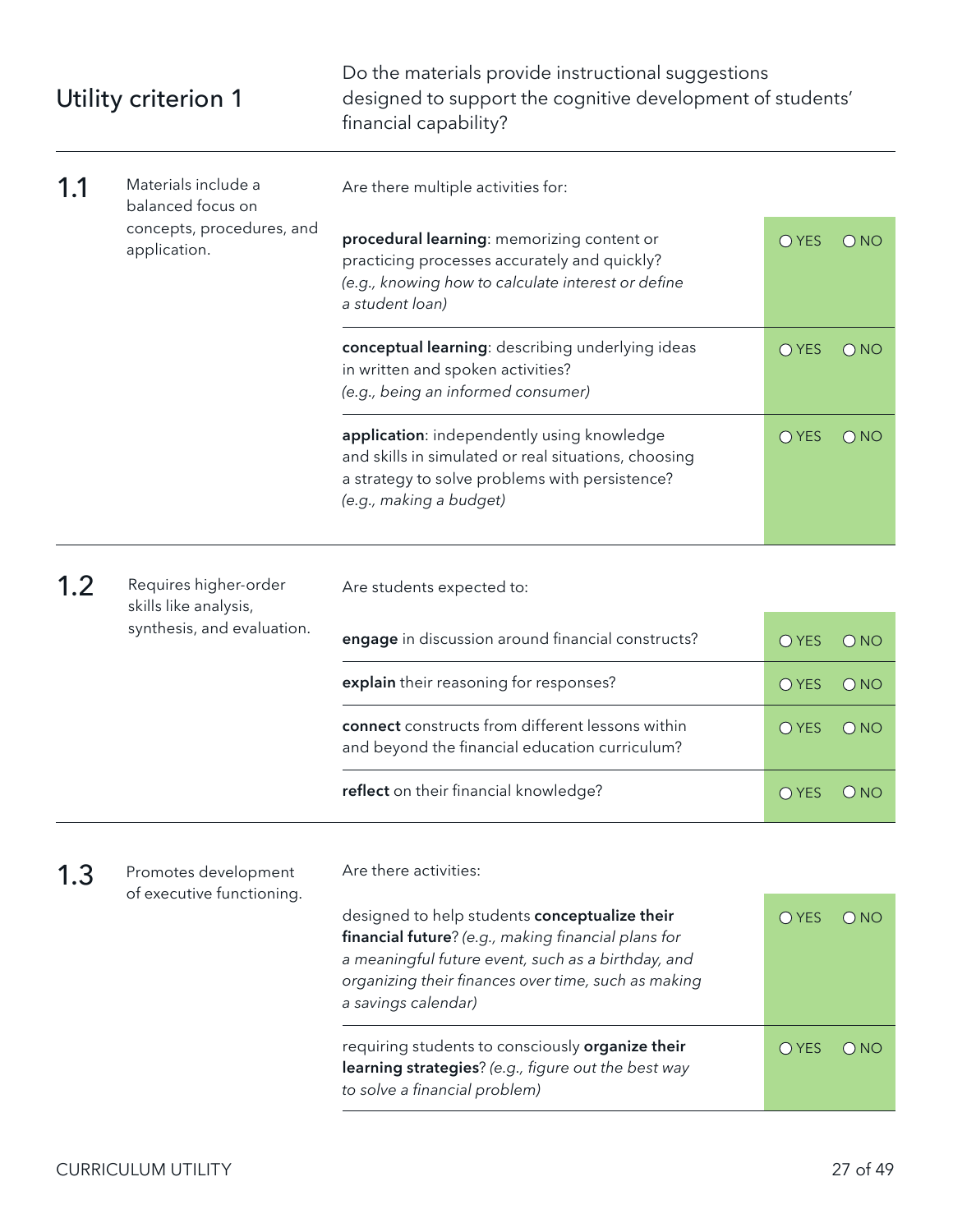| 1.4 | Encourages students to<br>use specialized financial<br>vocabulary. | Are important financial terms, needed for understanding<br>and communicating about important financial topics,<br>introduced, defined, and used in lessons?                                                                                                                                              | O YES   | $\bigcirc$ NO     |
|-----|--------------------------------------------------------------------|----------------------------------------------------------------------------------------------------------------------------------------------------------------------------------------------------------------------------------------------------------------------------------------------------------|---------|-------------------|
|     | Score: Utility criterion 1                                         | Add up the total number of essential components:                                                                                                                                                                                                                                                         | 0       | YES 0 NO          |
|     | Utility criterion 2                                                | Do materials support engagement among a diverse population<br>of students by providing suggestions to differentiate instruction,<br>exercises, and activities? Consider students' race, ethnicity,<br>gender, socioeconomic circumstances, special education needs,<br>and English language proficiency. |         |                   |
| 2.1 | Attends to a diversity<br>of students' needs.                      | Do the materials:                                                                                                                                                                                                                                                                                        |         |                   |
|     |                                                                    | focus on age-appropriate content that relate to<br>financial activities that the student might be doing<br>immediately or in the near future?<br>(e.g., introducing credit cards in high school and<br>savings in elementary school)                                                                     | O YES   | $\bigcirc$ NO     |
|     |                                                                    | help teachers recognize when students are<br>struggling and provide strategies to adapt lessons<br>to those students' needs? (e.g., alternative pacing<br>recommendations and suggestions for addressing<br>common student difficulties)                                                                 | O YES   | $\overline{O}$ NO |
|     |                                                                    | provide strategies to adapt lessons to the needs of<br>advanced students?<br>(e.g., extension activities and worksheets)                                                                                                                                                                                 | $O$ YES | $\bigcirc$ NO     |
|     |                                                                    | provide supports for students with reading or math<br>skills below grade level?                                                                                                                                                                                                                          | O YES   | O NO              |
|     |                                                                    | provide strategies to adapt lessons to the needs<br>of students with cognitive or intellectual disabilities?                                                                                                                                                                                             | O YES   | O NO              |
|     |                                                                    | provide direction for adapting lessons to the needs<br>of students who are not fluent in English?                                                                                                                                                                                                        | O YES   | $\bigcirc$ NO     |
|     |                                                                    | delineate which resources are appropriate for specific<br>subgroups of students?<br>(e.g., different achievement levels)                                                                                                                                                                                 | O YES   | ONO               |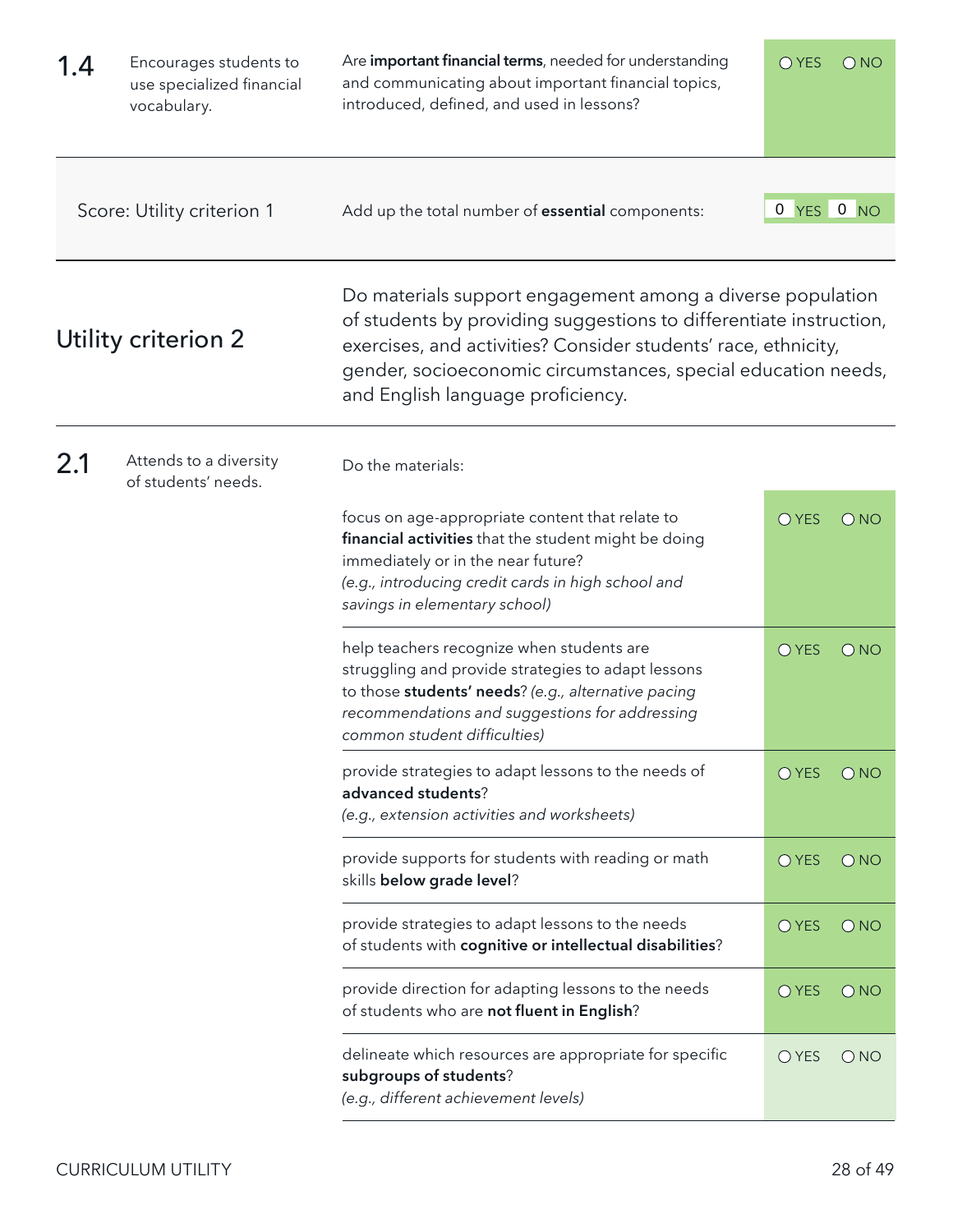|     |                                                                                                                           | provide a variety of instructional modes and guidance<br>for teachers on how to facilitate activities?<br>(e.g., modeling; using a range of questions; checking<br>for understanding; interactive, pair, and group tasks;<br>role playing; hands-on activities) | O YES         | $\bigcirc$ NO   |
|-----|---------------------------------------------------------------------------------------------------------------------------|-----------------------------------------------------------------------------------------------------------------------------------------------------------------------------------------------------------------------------------------------------------------|---------------|-----------------|
|     |                                                                                                                           | Are materials available to students in a variety<br>of media types? (e.g., print, audio, online)                                                                                                                                                                | O YES         | $\bigcirc$ NO   |
|     |                                                                                                                           | Is the text appropriate for the student's grade level?                                                                                                                                                                                                          | O YES         | O NO            |
| 2.2 | Addresses the needs<br>of students with limited                                                                           | Do the materials:                                                                                                                                                                                                                                               |               |                 |
|     | exposure to financial<br>institutions.                                                                                    | introduce financial constructs (e.g., banking) in a way that<br>does not assume prior knowledge of those institutions?                                                                                                                                          | $O$ YES       | O NO            |
|     |                                                                                                                           | provide strategies for introducing new financial<br>constructs in a way that is sensitive to differences<br>in students' experiences?                                                                                                                           | O YES         | $\bigcirc$ NO   |
|     |                                                                                                                           | discuss various student situations that may<br>affect the relevance of certain financial institutions<br>or constructs? (e.g., access to job options may be<br>more limited in some contexts than others)                                                       | O YES         | ONO             |
| 2.3 | Includes application<br>activities that connect<br>financial concepts to<br>relevant, real-life contexts<br>for students. | Do the examples show a level of complexity<br>that reflects real-world situations?<br>(e.g., not reduced or oversimplified in an effort to make<br>the text more readable to struggling students)                                                               | O YES         | $\bigcirc$ NO   |
|     |                                                                                                                           | Do the materials ask students to role play,<br>analyze case studies, or otherwise deal with<br>real-world problems?                                                                                                                                             | O YES         | O <sub>NO</sub> |
|     |                                                                                                                           | Is the content (including, but not limited to, examples)<br>connected to experiences that are meaningful to<br>students? (e.g., after-school jobs rather than day trading)                                                                                      | O YES         | $\bigcirc$ NO   |
|     |                                                                                                                           | Do activities allow students to practice financial<br>education skills as part of their everyday class<br>experience? (e.g., paying for desk rental)                                                                                                            | <b>O</b> YES  | ONO             |
|     |                                                                                                                           | Do the materials make connections to daily home life,<br>careers, vocations, community events, and recreation?                                                                                                                                                  | O YES         | $\bigcirc$ NO   |
|     |                                                                                                                           | Do pictures appear current or recent?                                                                                                                                                                                                                           | O YES<br>ON/A | ONO             |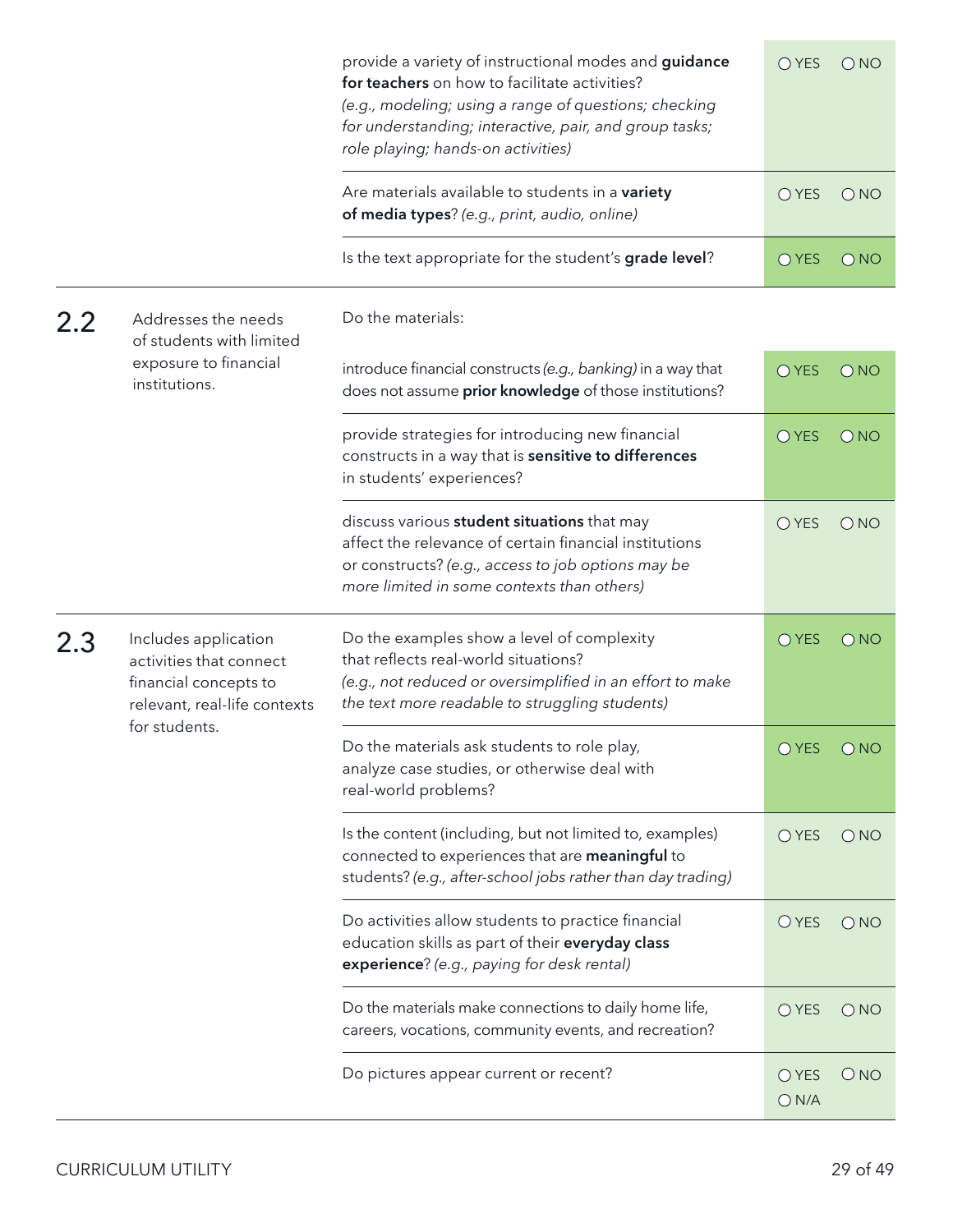| 2.4 | Integrates technology in<br>ways that deepen student<br>engagement. | If technology is used, does the use of technology<br>add value? (e.g., online assessments that direct<br>students to questions at the correct level) | OYES<br>ON/A                 | $\bigcap$ NO  |
|-----|---------------------------------------------------------------------|------------------------------------------------------------------------------------------------------------------------------------------------------|------------------------------|---------------|
| 2.5 | Provides opportunities<br>for hands-on, experiential<br>learning.   | Do student activities and supporting materials<br>provide opportunities for students to practice<br>their learning in real-world contexts?           | <b>O</b> YES                 | $\bigcirc$ NO |
|     | Score: Utility criterion 2                                          | Add up the total number of <b>essential</b> components:<br>Add up the total number of <b>beneficial</b> components:                                  | $0$ YES $0$ NO<br>0 YES 0 NO |               |

Utility criterion 3

Do materials allow teachers to easily plan and deliver financial education instruction to students and integrate lessons into other subjects?

| 3.1 | Connects objectives with<br>lesson plans, activities,<br>assessments, teacher<br>notes, and resources and<br>identifies target settings | Is there a clear guide to the organization of the<br>materials and is it sufficient for quickly finding<br>materials? (e.g., table of contents, content scope<br>and sequence chart, menu, content map, index) | $\bigcirc$ YES | $\bigcirc$ NO |
|-----|-----------------------------------------------------------------------------------------------------------------------------------------|----------------------------------------------------------------------------------------------------------------------------------------------------------------------------------------------------------------|----------------|---------------|
|     | and users.                                                                                                                              | Does each lesson include the following:<br>objective<br>description of required prior knowledge (if applicable)                                                                                                | $\bigcirc$ YES | $\bigcirc$ NO |
|     |                                                                                                                                         |                                                                                                                                                                                                                |                |               |
|     | list of necessary materials                                                                                                             |                                                                                                                                                                                                                |                |               |
|     |                                                                                                                                         | lesson plans/teacher notes/recommendations<br>for instruction                                                                                                                                                  |                |               |
|     |                                                                                                                                         | multiple student activities                                                                                                                                                                                    |                |               |
|     |                                                                                                                                         | assessments and/or performance tasks                                                                                                                                                                           |                |               |
|     |                                                                                                                                         | statement of time anticipated for the lesson                                                                                                                                                                   |                |               |
|     |                                                                                                                                         | Are additional resources identified?<br>(e.g., bibliography, online resources)                                                                                                                                 | $\bigcirc$ YES | $\bigcirc$ NO |
|     |                                                                                                                                         | Are the materials comprehensive enough to carry<br>out instruction?<br>(e.g., no additional materials or resources needed<br>in order to teach toward learning objectives)                                     | $O$ YES        | $\bigcirc$ NO |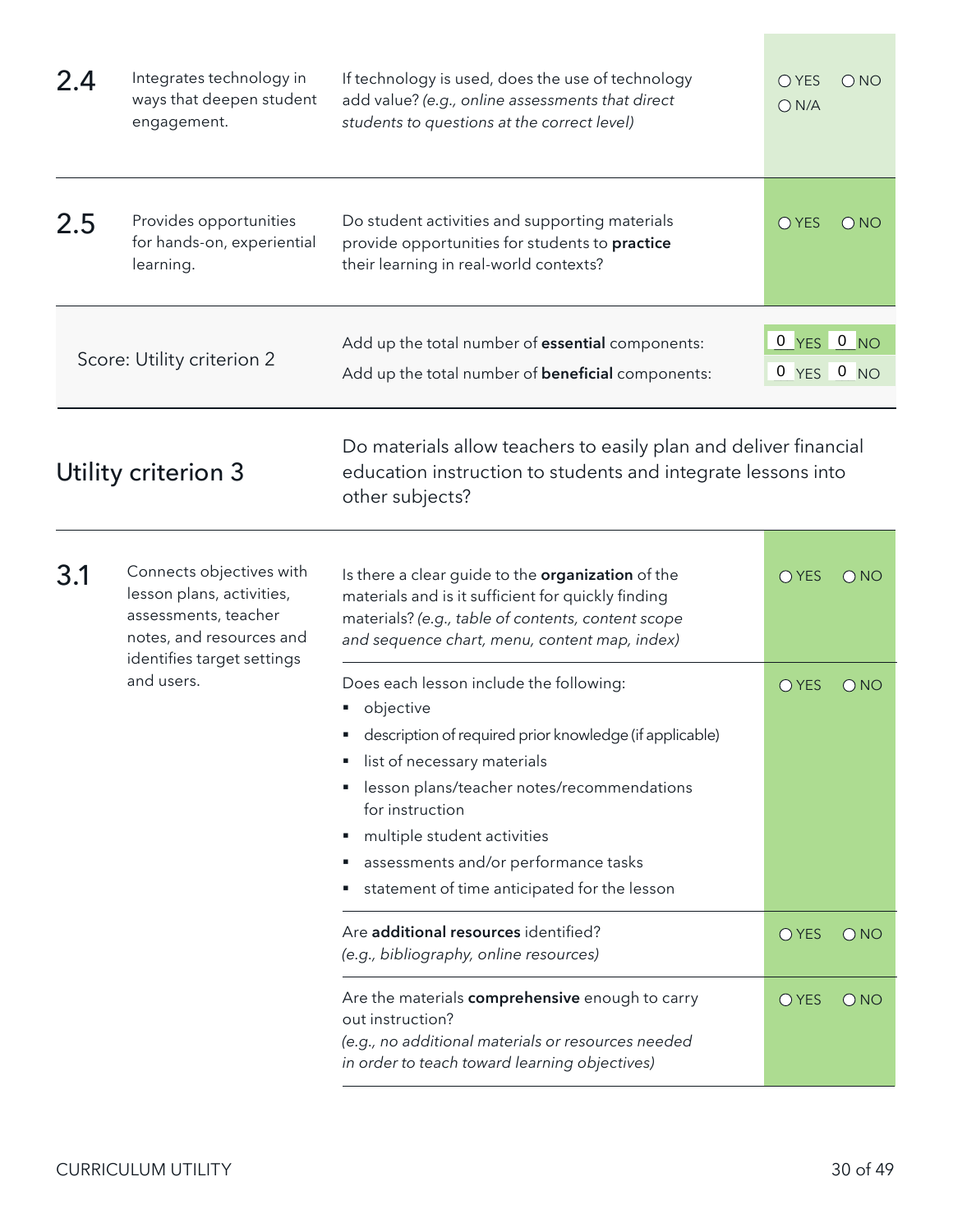|     |                                                                                           | Are the materials manageable?<br>(e.g., not so dense that it is overwhelming to the<br>teacher or difficult to find important materials)                                                                | O YES                        | O NO          |
|-----|-------------------------------------------------------------------------------------------|---------------------------------------------------------------------------------------------------------------------------------------------------------------------------------------------------------|------------------------------|---------------|
|     |                                                                                           | Are resources to use in the classroom included?<br>(e.g., copy masters)                                                                                                                                 | O YES                        | $\bigcirc$ NO |
|     |                                                                                           | Are resources to connect with families about financial<br>education included?                                                                                                                           | O YES                        | $\bigcirc$ NO |
| 3.2 | Clearly specifies<br>learning goals.                                                      | Do the materials provide instructional goals<br>for each lesson?                                                                                                                                        | $O$ YES                      | ONO           |
| 3.3 | Logically sequences<br>content, with content                                              | Do the materials:                                                                                                                                                                                       |                              |               |
|     | deepening over time.                                                                      | provide a <b>progression</b> in which concepts or skills<br>deepen, and students become more independent<br>in developing their understanding over the course<br>of the lesson/module?                  | O YES                        | O NO          |
|     |                                                                                           | place new content in the context of earlier and<br>subsequent content?                                                                                                                                  | O YES                        | $\bigcirc$ NO |
|     |                                                                                           | specify prerequisite skills and knowledge needed<br>for each new content area?                                                                                                                          | O YES<br>ON/A                | $\bigcirc$ NO |
| 3.4 | Aligns with existing<br>standards integrating<br>financial education lessons.             | Do the materials explicitly demonstrate how they<br>are aligned to state standards?                                                                                                                     | O YES                        | $\bigcirc$ NO |
| 3.5 | Helps teachers integrate<br>financial education<br>into other subjects as<br>appropriate. | If the curriculum is designed to be taught as part of<br>a course on another subject, do the materials provide<br>guidance for teachers on how to integrate financial<br>education into other subjects? | $O$ YES<br>ON/A              | ONO           |
|     | Score: Utility criterion 3                                                                | Add up the total number of <b>essential</b> components:<br>Add up the total number of <b>beneficial</b> components:                                                                                     | $0$ YES $0$ NO<br>0 YES 0 NO |               |
|     |                                                                                           |                                                                                                                                                                                                         |                              |               |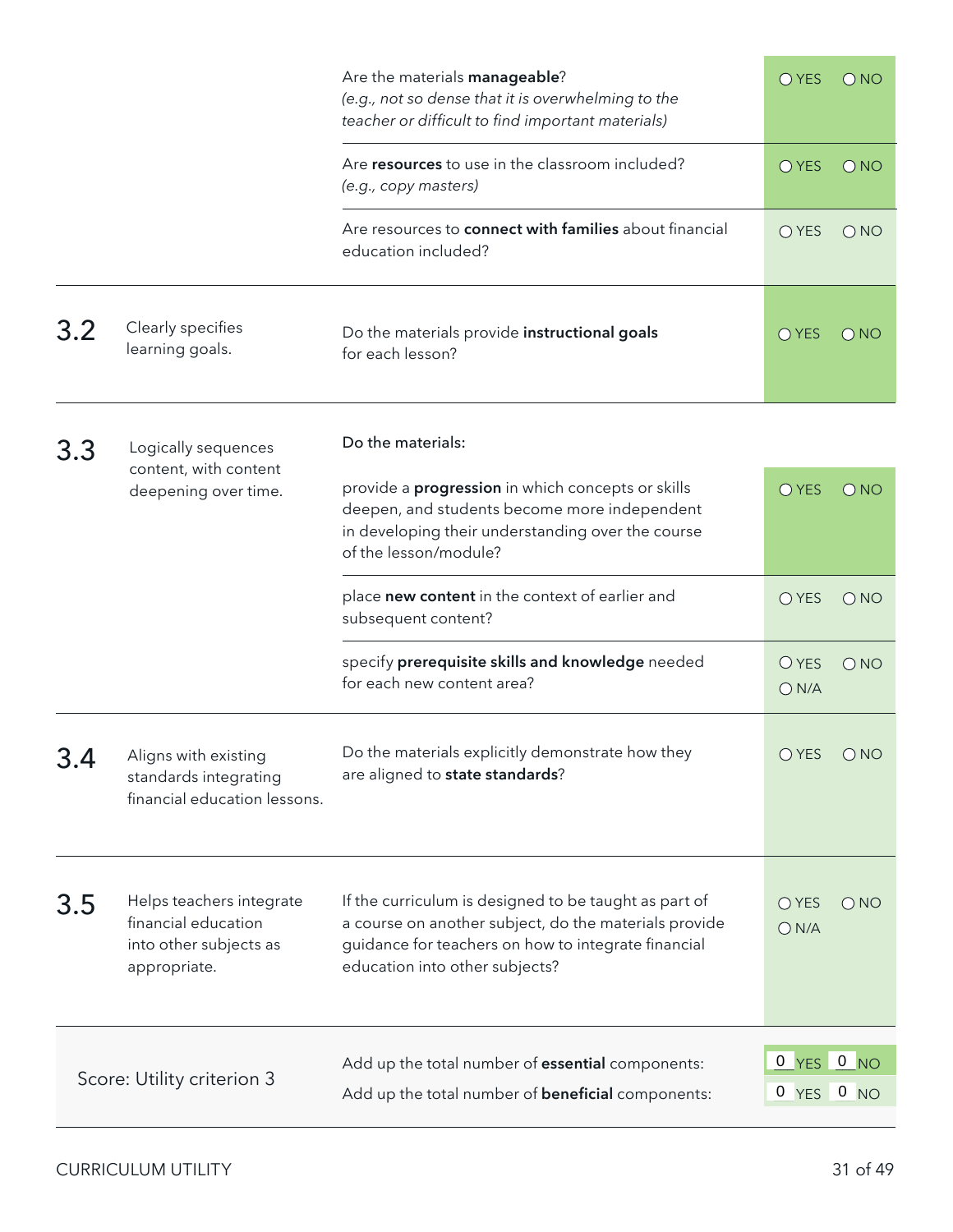| 4.1 | Includes formative<br>assessments that measure                                                                   | Do the materials include:                                                                                                                                                                             |                |                   |
|-----|------------------------------------------------------------------------------------------------------------------|-------------------------------------------------------------------------------------------------------------------------------------------------------------------------------------------------------|----------------|-------------------|
|     | students' progress,<br>produce data to inform<br>instruction, and align to the                                   | assessment tools for measuring students' progress<br>toward objectives?                                                                                                                               | O YES          | ONO               |
|     | summative assessments<br>measuring students' final<br>performance.                                               | assessment tools for measuring students' attainment<br>of content?                                                                                                                                    | $O$ YES        | $\bigcirc$ NO     |
|     |                                                                                                                  | tools to help teachers interpret the results<br>of formative assessments and use these data<br>in differentiating instruction?                                                                        | O YES          | $\bigcirc$ NO     |
| 4.2 | Assesses tools evaluate<br>knowledge, higher-order                                                               | Do the assessments test:                                                                                                                                                                              |                |                   |
|     | and analytic skills, and                                                                                         | financial knowledge and skills?                                                                                                                                                                       | <b>O</b> YES   | $\overline{O}$ NO |
|     | application.                                                                                                     | applying skills and concepts, strategic thinking or<br>metacognition (e.g., monitoring one's own thinking), and<br>extended thinking (e.g., cause and effect, hypotheses)?                            | O YES          | $\bigcirc$ NO     |
| 4.3 | Provides clear performance<br>descriptors and scoring<br>rubrics to assist teachers in<br>evaluating performance | Do materials include examples to help teachers<br>respond to student work? (e.g., examples of strong<br>student work or examples of less-strong student work<br>with model teacher comments)          | $O$ YES        | $\bigcirc$ NO     |
| 4.4 | Includes a variety of<br>assessment tools.                                                                       | Do the materials include a variety of assessment tools,<br>including guidance for oral questioning, examples of<br>performance tasks, closed-ended tests, and rubrics<br>for evaluating student work? | $\bigcirc$ YES | $\bigcirc$ NO     |
|     |                                                                                                                  | Are assessments based on information that can<br>be directly observed?                                                                                                                                | O YES          | $\bigcirc$ NO     |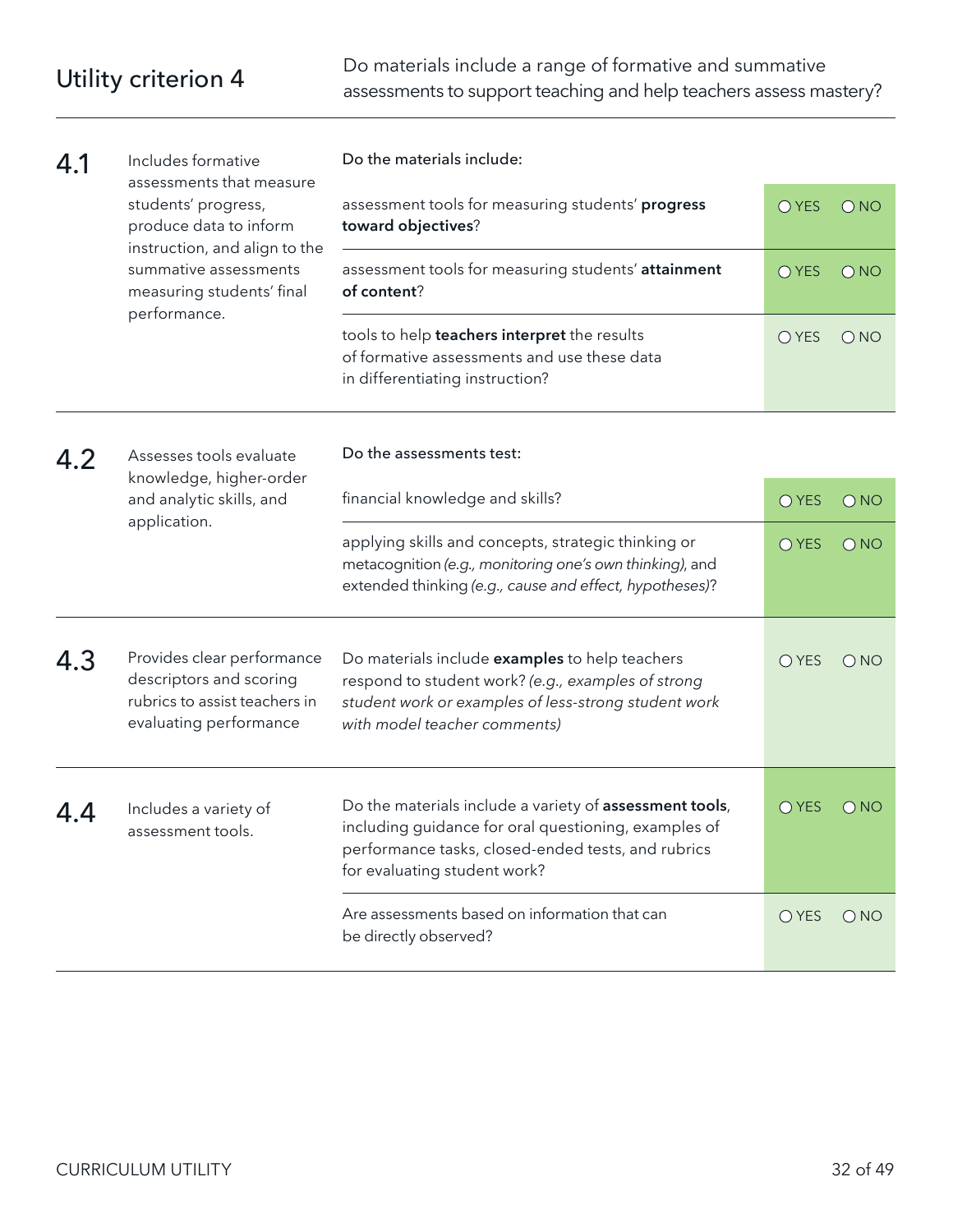| 4.5 | Documents assessment<br>methods are accessible,                                                  | Are assessment tools:                                                                                                               |                          |                 |
|-----|--------------------------------------------------------------------------------------------------|-------------------------------------------------------------------------------------------------------------------------------------|--------------------------|-----------------|
|     | unbiased, and valid.                                                                             | free of <b>bias</b> ?<br>(e.g., age, race, ethnicity, gender, socioeconomic<br>circumstances, or other characteristics)             | $O$ YES                  | ONO             |
|     |                                                                                                  | accessible to students with cognitive or intellectual<br>disabilities, limited English proficiency, and limited<br>reading ability? | $O$ YES                  | $\bigcirc$ NO   |
|     |                                                                                                  | Do the materials document the validity and reliability<br>of the assessment tools?                                                  | $O$ YES                  | $\bigcirc$ NO   |
| 4.6 | Includes activities that<br>encourage students to<br>summarize and synthesize<br>their learning. | Do the materials provide activities at the end of<br>lessons that encourage students to summarize<br>or synthesize their learning?  | <b>O</b> YES             | O <sub>NO</sub> |
|     | Score: Utility criterion 4                                                                       | Add up the total number of <b>essential</b> components:<br>Add up the total number of <b>beneficial</b> components:                 | 0 YES 0 NO<br>0 YES 0 NO |                 |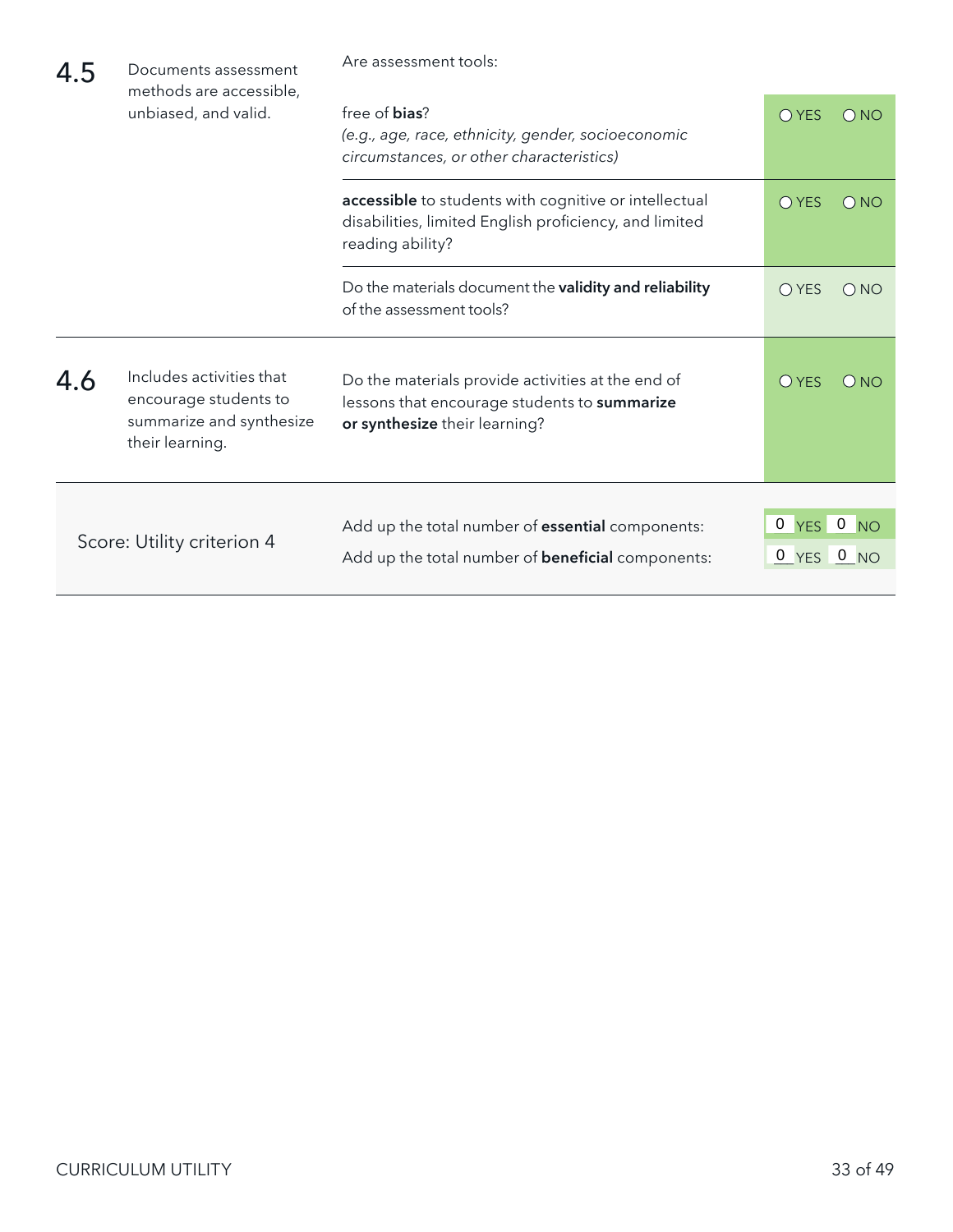Are curriculum materials instructional for teachers, in terms of helping them provide clear and accurate financial education instruction to students?

| 5.1 | Includes tools to help<br>teachers grasp the content<br>communicated within<br>lessons. | Do the materials:                                                                                                                                                                                       |                      |                 |
|-----|-----------------------------------------------------------------------------------------|---------------------------------------------------------------------------------------------------------------------------------------------------------------------------------------------------------|----------------------|-----------------|
|     |                                                                                         | include tools to help teachers deepen their content<br>knowledge (e.g., glossaries, teacher notes, pointers<br>to additional resources)                                                                 | <b>O</b> YES         | O <sub>NO</sub> |
|     |                                                                                         | specify recommended prior knowledge that teachers<br>need to deliver lessons?                                                                                                                           | <b>O</b> YES<br>ON/A | ONO             |
| 5.2 | Includes notes to guide<br>instructional delivery                                       | Do the materials:                                                                                                                                                                                       |                      |                 |
|     | and support for activities<br>requiring higher-order<br>thinking.                       | differentiate "big ideas" from less critical content, and<br>provide guidance on prioritizing content if necessary?                                                                                     | $O$ YES              | O <sub>NO</sub> |
|     |                                                                                         | provide guidance for teachers to identify, anticipate,<br>and address challenges in the lessons?<br>(e.g., notes on how to anticipate student responses,<br>misunderstandings, problems applying ideas) | <b>O</b> YES         | ONO             |
|     |                                                                                         | provide examples of instructional strategies?                                                                                                                                                           | $O$ YES              | ONO             |
|     |                                                                                         | Add up the total number of <b>essential</b> components:                                                                                                                                                 | 0 YES                | 0 <sub>NO</sub> |
|     | Score: Utility criterion 5                                                              | Add up the total number of <b>beneficial</b> components:                                                                                                                                                | 0 YES                | 0 NO            |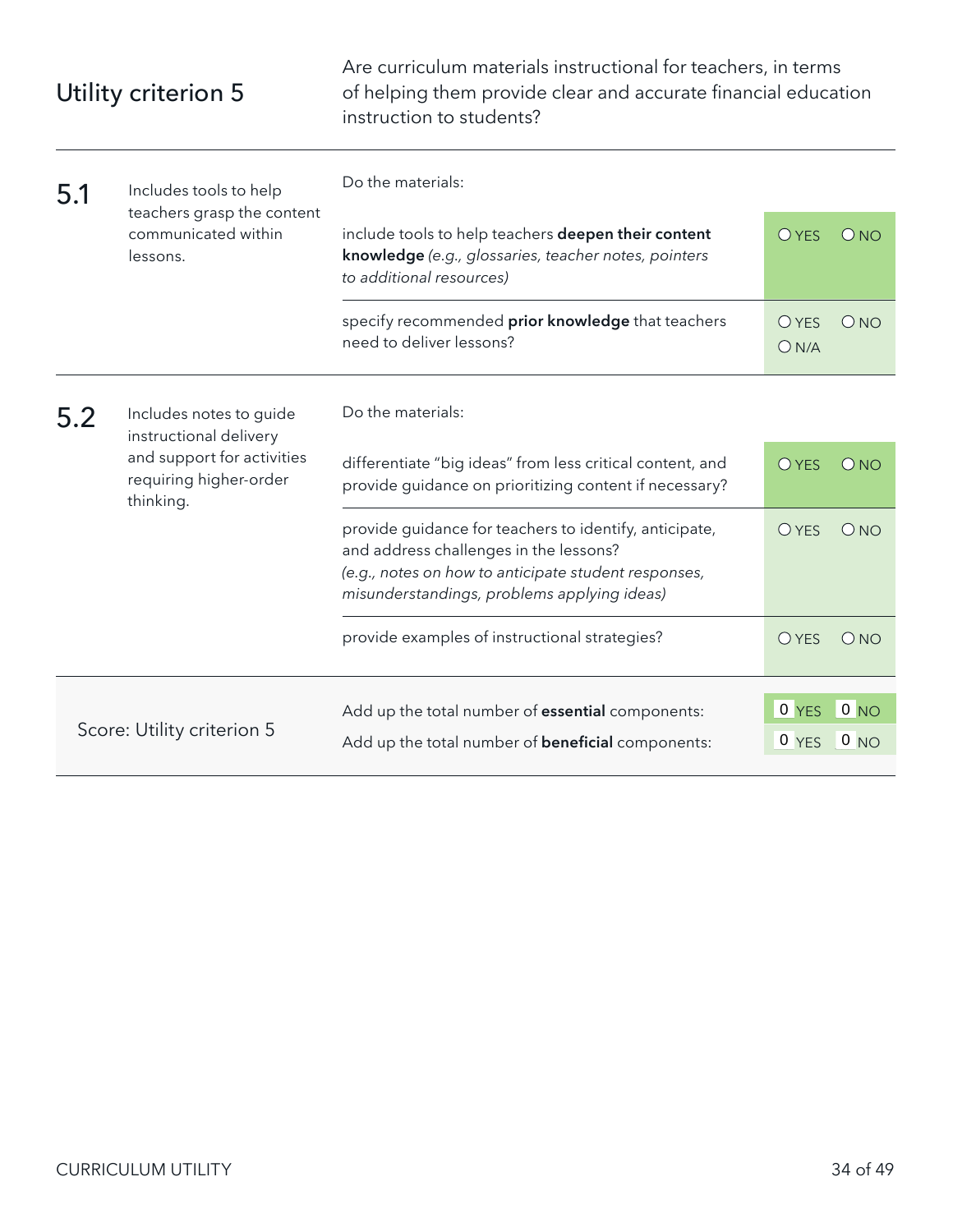### Summary: Utility

Instructions: Use your answers from the utility section of the Curriculum Review Tool to summarize the scores.

Materials provide instructional suggestions designed to support the cognitive development of students' financial capability. Criterion 1

| Total number of <b>essential</b> | $\bigcirc$ Meets                             |
|----------------------------------|----------------------------------------------|
| components:                      | All essential components scored "yes"        |
| $0$ $YES$ $0$ $NO$               | ◯ Does not meet                              |
|                                  | One or more essential components scored "no" |

Materials support engagement among a diverse population of students by providing suggestions to differentiate instruction, exercises, and activities. Consider students' race, ethnicity, gender, income, special education status, and English language proficiency. Criterion 2

| Total number of essential<br>components:<br>$0$ YES $0$ NO | ○ Exceeds<br>All essential components scored "yes"<br>At least one beneficial components scored "yes"<br><b>Meets</b> |
|------------------------------------------------------------|-----------------------------------------------------------------------------------------------------------------------|
| Total number of <b>beneficial</b><br>components:           | All essential components scored "yes"<br>None of the beneficial components scored "yes"                               |
| $0$ YES $0$ NO                                             | Does not meet<br>One or more essential components scored "no"                                                         |

Materials allow teachers to easily plan and deliver financial education instruction to students and integrate lessons into other subjects. Criterion 3

| Total number of <b>essential</b><br>components:<br>$0$ $YES$ $0$ $NO$<br>Total number of <b>beneficial</b><br>components: | <b>Exceeds</b><br>All essential components scored "yes"<br>At least one beneficial components scored "yes"<br><b>Meets</b><br>All essential components scored "yes"<br>None of the beneficial components scored "yes" |
|---------------------------------------------------------------------------------------------------------------------------|-----------------------------------------------------------------------------------------------------------------------------------------------------------------------------------------------------------------------|
| $0$ YES $0$ NO                                                                                                            | Does not meet<br>One or more essential components scored "no"                                                                                                                                                         |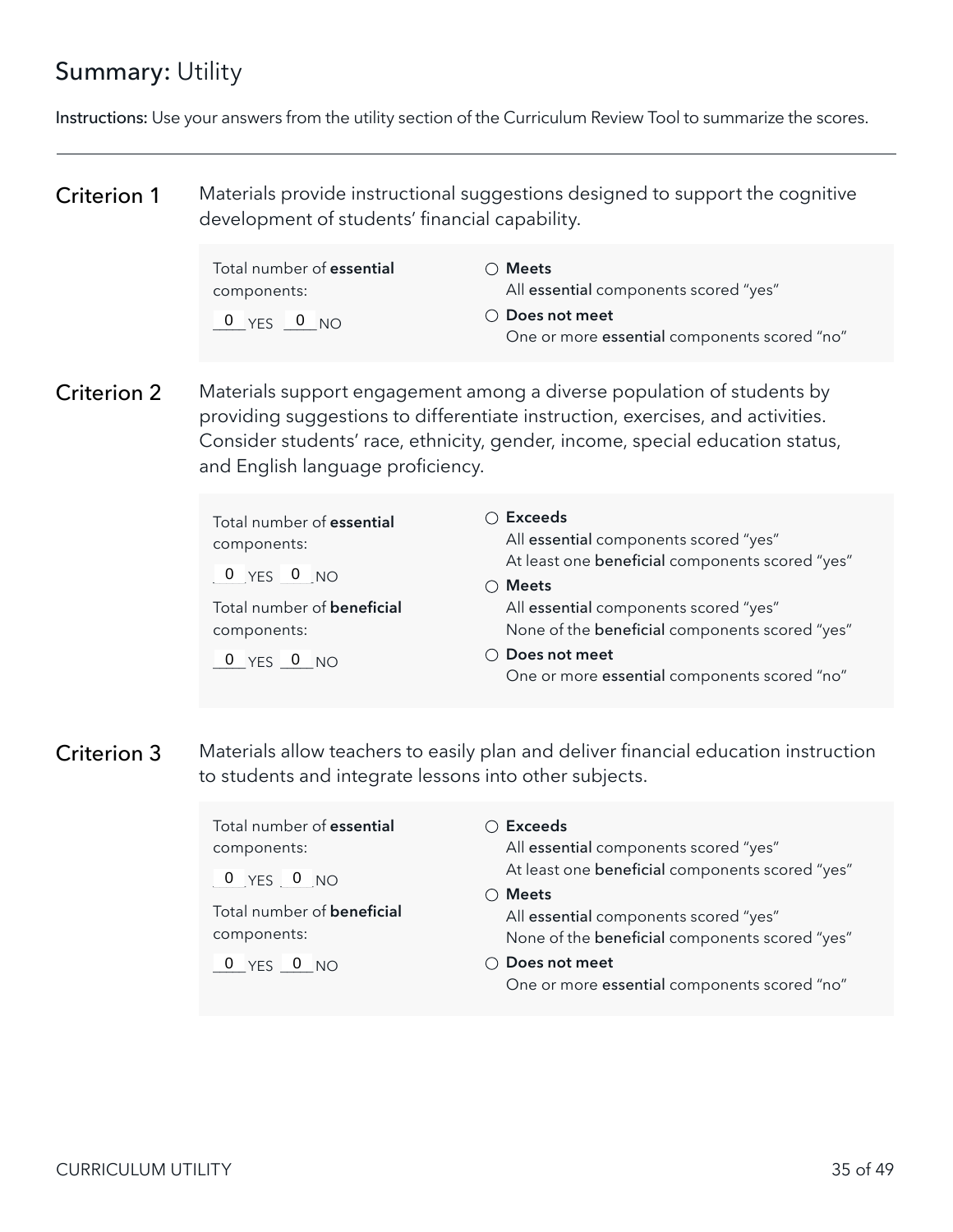<span id="page-37-0"></span>Materials include a range of formative and summative assessments to support teaching and help teachers assess mastery. Criterion 4

| Total number of essential<br>components:<br>$0$ YES $0$ NO<br>Total number of <b>beneficial</b><br>components:<br>$0$ YES $0$ NO | Exceeds<br>All essential components scored "yes"<br>At least one beneficial components scored "yes"<br>$\bigcirc$ Meets<br>All essential components scored "yes"<br>None of the beneficial components scored "yes"<br>$\bigcirc$ Does not meet<br>One or more essential components scored "no" |
|----------------------------------------------------------------------------------------------------------------------------------|------------------------------------------------------------------------------------------------------------------------------------------------------------------------------------------------------------------------------------------------------------------------------------------------|
|                                                                                                                                  | Curriculum materials are instructional for teachers, in terms of helping them<br>provide clear and accurate financial education instruction to students.                                                                                                                                       |

Total number of **essential** components: 0 YES 0 NO Total number of **beneficial** components:  $0$  YES  $0$  NO  **Exceeds** All essential components scored "yes" At least one beneficial components scored "yes"  **Meets** All essential components scored "yes" None of the beneficial components scored "yes"  **Does not meet** One or more essential components scored "no"

#### Overall score: Utility

Criterion 5

| 1. How many Utility criteria were exceeded? _ | 4. Select how it meets all 5 utility criteria: |                                                           |  |
|-----------------------------------------------|------------------------------------------------|-----------------------------------------------------------|--|
|                                               | $\circlearrowright$ Strong utility:            | All 5 criteria were met, and at least<br>one was exceeded |  |
| 2. How many Utility criteria were met? _      |                                                | $\bigcirc$ Moderate utility: All 5 criteria were met      |  |
| 3. How many Utility criteria were not met?    | Limited utility:                               | At least one of the criteria was<br>not met               |  |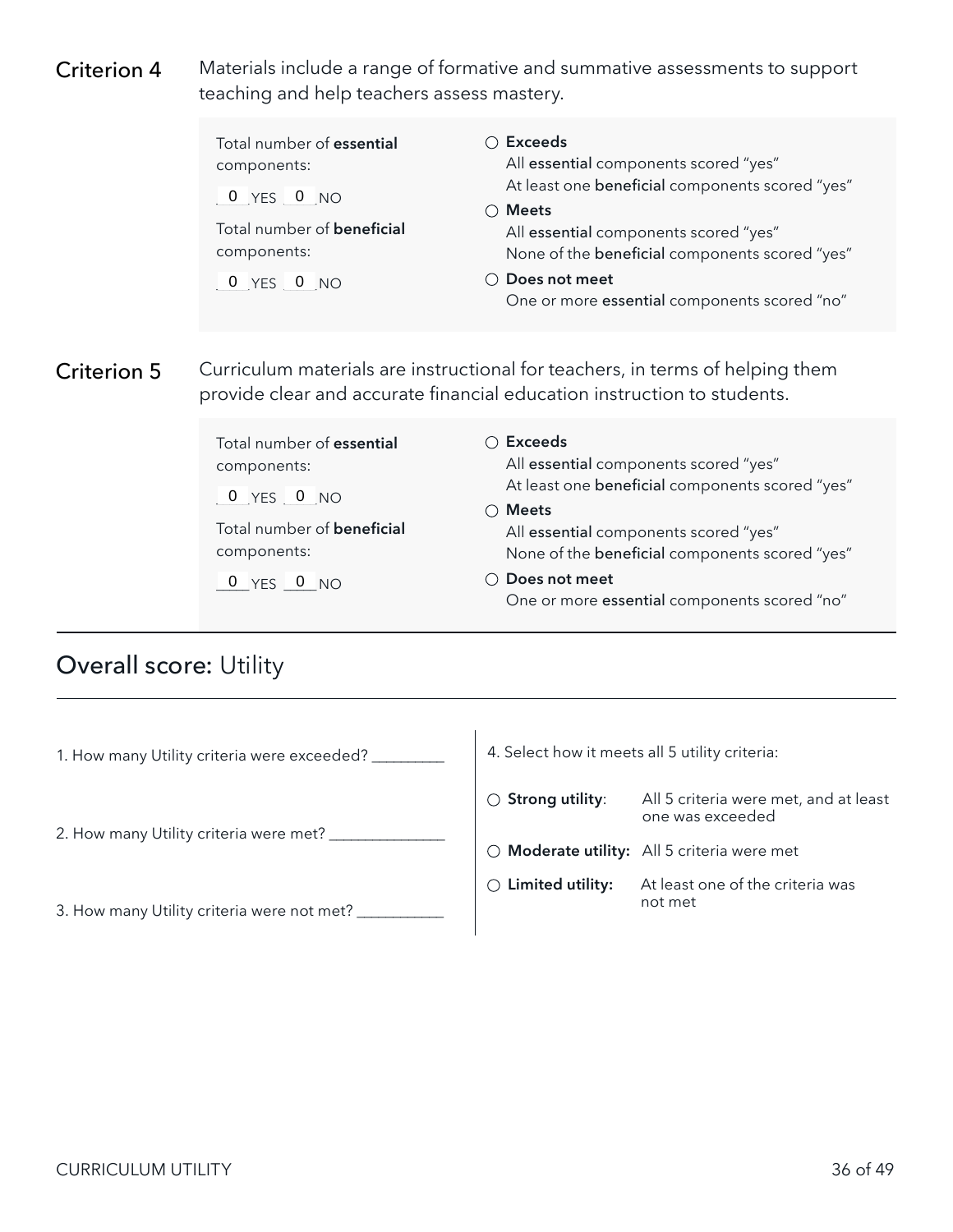<span id="page-38-0"></span>

Curriculum quality refers to the accessibility, accuracy, objectivity, and visual appeal of the curriculum.

#### **Instructions**

Read through the lesson plans and supporting materials thoroughly. Using these materials as reference, reviewers can then complete the quality section of the Curriculum Review Tool.

Questions representing **essential** criteria are highlighted with dark green. Essential criteria are factors to consider because there is strong evidence that they have a positive impact on student learning.

Questions representing **beneficial** criteria are highlighted with light green to reflect areas that hold promise but may be more relevant and useful for some reviewers.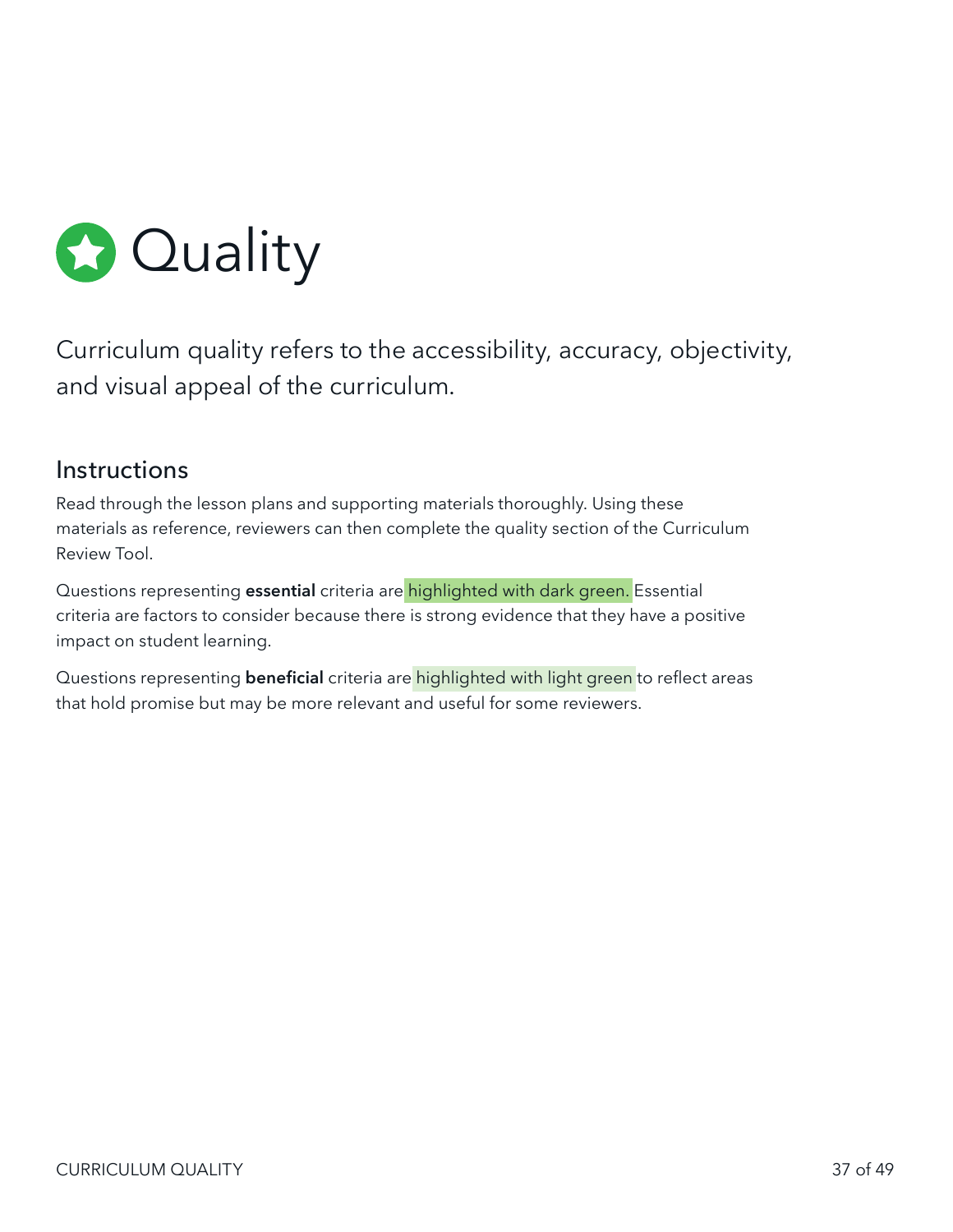Are curriculum materials physically accessible to teachers<br>and students in a typical school setting?

| 1.1 | Web-based materials can<br>be accessed using typical<br>school technology and<br>software; links are viewable<br>and work. Paper-based<br>materials are available for<br>a moderate and clearly<br>stated price. | If there are paper-based materials:<br>Are paper-based materials available at no cost or<br>for a clearly stated price?<br>Cost of materials per student: \$         |                      | ONO           |
|-----|------------------------------------------------------------------------------------------------------------------------------------------------------------------------------------------------------------------|----------------------------------------------------------------------------------------------------------------------------------------------------------------------|----------------------|---------------|
|     |                                                                                                                                                                                                                  | If there are links:<br>Do the links take the user to the appropriate,<br>live website?                                                                               | <b>O</b> YES<br>ON/A | ONO           |
|     |                                                                                                                                                                                                                  | If there are web-based materials:<br>Can web-based material be accessed without purchasing<br>specialized software?                                                  | <b>O</b> YES<br>ON/A | ONO           |
| 1.2 | Copyright limitations<br>on use are minimal and<br>clearly stated.                                                                                                                                               | If there are limitations on use, are limitations<br>clearly specified?<br>(e.g., materials are copyrighted or must be purchased)                                     | <b>O</b> YES<br>ON/A | ONO           |
|     |                                                                                                                                                                                                                  | Are the materials free from limitations on use that<br>might interfere with delivery in a classroom setting?                                                         | O YES                | $\bigcirc$ NO |
| 1.3 | Materials are available in<br>alternate languages and<br>include special needs<br>formats (e.g., Braille)                                                                                                        | Do the materials include any special needs formats?<br>(e.g., Braille)<br>Special needs formats include:_____________________                                        | $O$ YES              | ONO           |
|     |                                                                                                                                                                                                                  | Are the materials available in languages other<br>than English?<br>Languages included: _                                                                             | O YES                | ONO           |
| 1.4 | Written materials and<br>physical products are<br>durable and reusable or<br>easy to replace                                                                                                                     | Are written materials and physical products durable<br>and reusable or easy to replace?<br>(e.g., continued electronic access to materials at<br>no additional cost) | O YES                | ONO           |
|     | Score: Quality criterion 1                                                                                                                                                                                       | Add up the total number of essential components:                                                                                                                     | 0 YES                | 0 NO          |
|     |                                                                                                                                                                                                                  | Add up the total number of <b>beneficial</b> components:                                                                                                             | 0 YES                | 0 NO          |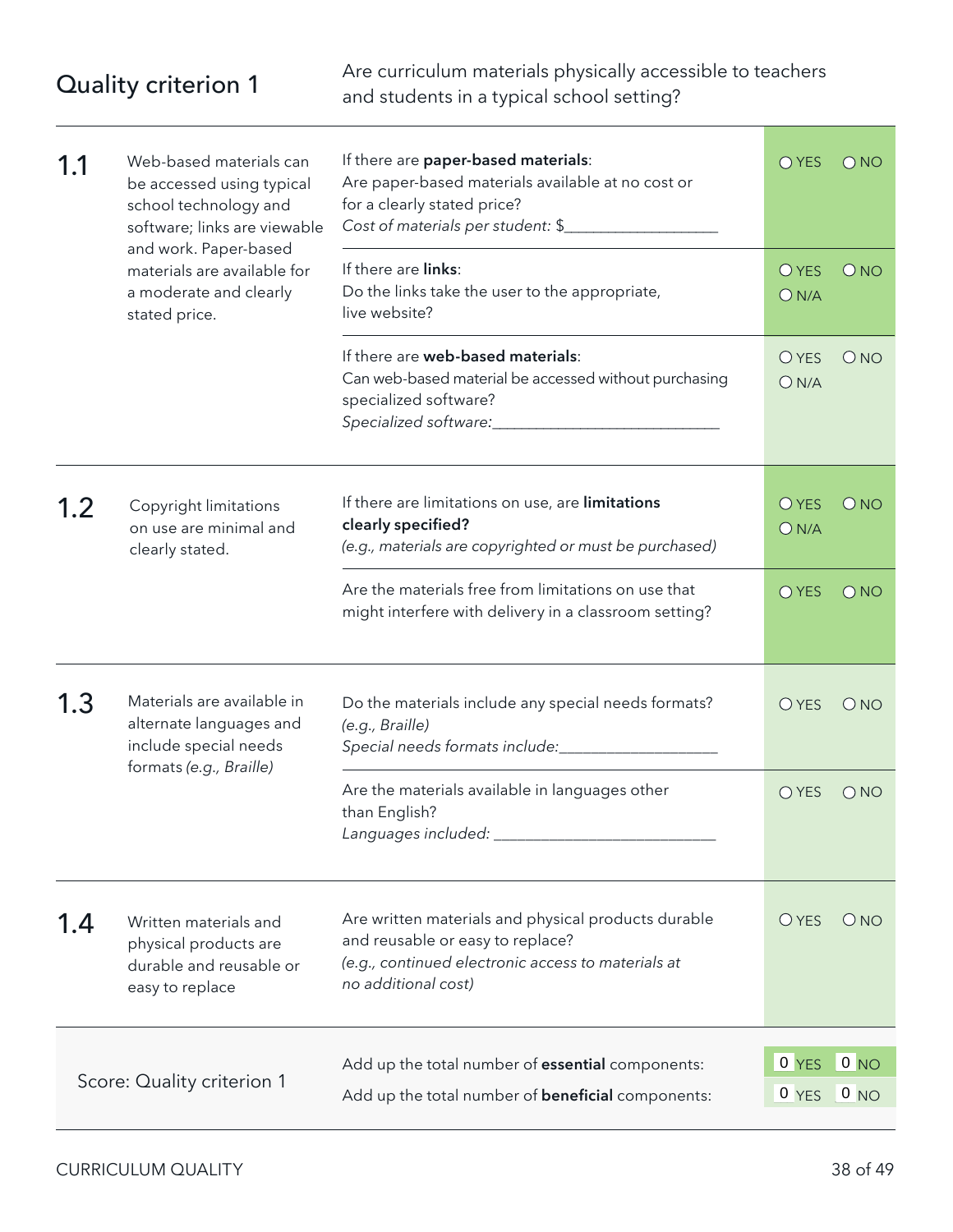| 2.1              | Materials are revised<br>regularly and the date<br>of publication or revision<br>is clearly stated.                 | Have some or all of the materials been published<br>or updated within the last three years?     | OYES          | ONO               |
|------------------|---------------------------------------------------------------------------------------------------------------------|-------------------------------------------------------------------------------------------------|---------------|-------------------|
| 2.2              | Materials do not contain<br>factual errors or internal                                                              | Are the materials free of factual errors?                                                       | OYFS          | O <sub>NO</sub>   |
| inconsistencies. | Are the materials internally consistent such that none<br>of the material contradicts another part of the material? | $\bigcap$ YES                                                                                   | $\bigcirc$ NO |                   |
| 2.3              | Materials do not<br>contain errors.                                                                                 | Are the materials free of spelling, punctuation,<br>formatting, grammatical, and layout errors? | OYFS          | O <sub>NO</sub>   |
|                  | Score: Quality criterion 2                                                                                          | Add up the total number of <b>essential</b> components:                                         | 0 YES         | $\overline{0}$ NO |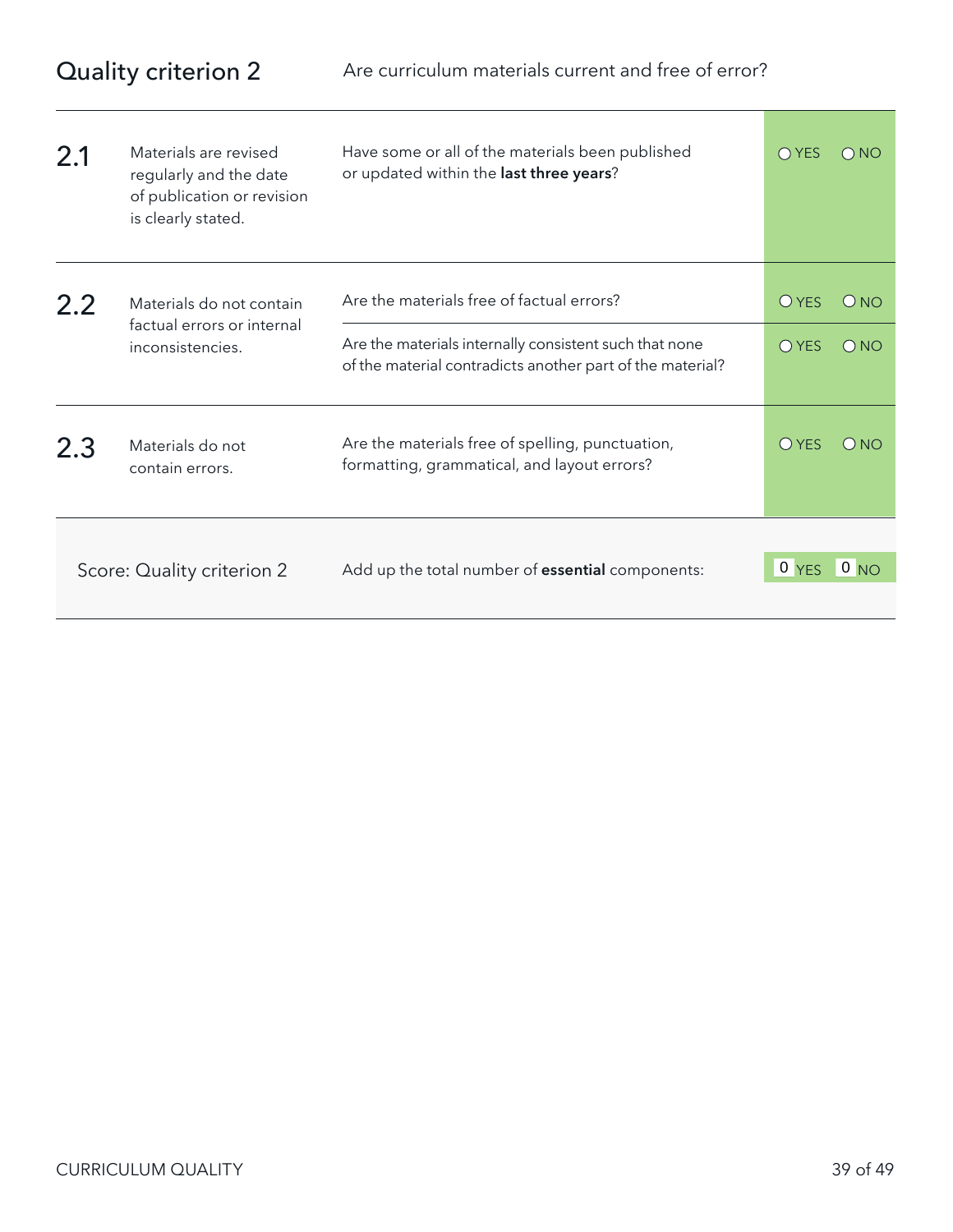| 3.1                                                          | Materials differentiate<br>between fact and                                                                                     | Are interpretations or opinions clearly identified<br>as such, rather than presented as facts?                                                                                                                        |                  | $\bigcirc$ NO           |
|--------------------------------------------------------------|---------------------------------------------------------------------------------------------------------------------------------|-----------------------------------------------------------------------------------------------------------------------------------------------------------------------------------------------------------------------|------------------|-------------------------|
| interpretation, and discuss<br>differing viewpoints.         |                                                                                                                                 | Do the materials often present differing viewpoints?<br>(e.g., preferences for modes of savings)                                                                                                                      | $O$ YES          | ONO                     |
| Materials show diversity.<br>3.2<br>Text, illustrations, and |                                                                                                                                 | Do the materials reflect diversity in areas such as<br>age, race/ethnicity, gender, and household income?                                                                                                             | OYFS             | O <sub>NO</sub>         |
| activities are culturally<br>sensitive.                      | Is the content culturally sensitive?<br>(e.g., examples are culturally relevant, free from<br>stereotypes and derogatory terms) | $O$ YES                                                                                                                                                                                                               | ONO              |                         |
| 3.3<br>and authors.                                          | Materials do not promote<br>branded products, and do                                                                            | Are the authors and funders of development<br>and dissemination clearly disclosed?                                                                                                                                    | OYFS             | O <sub>NO</sub>         |
|                                                              | explicitly identify funders                                                                                                     | Do the materials abstain from promoting particular<br>branded products or specific financial service providers?<br>(e.g., free of slogans, logos, and statements promoting<br>specific branded products or providers) | $O$ YES          | O <sub>NO</sub>         |
|                                                              |                                                                                                                                 | Are the authors' credentials presented and do the<br>credentials demonstrate financial education expertise?                                                                                                           | <b>O</b> YES     | ONO                     |
|                                                              |                                                                                                                                 |                                                                                                                                                                                                                       |                  |                         |
|                                                              | Score: Quality criterion 3                                                                                                      | Add up the total number of essential components:<br>Add up the total number of <b>beneficial</b> components:                                                                                                          | $0$ YES<br>0 YES | 0 NO<br>0 <sub>NO</sub> |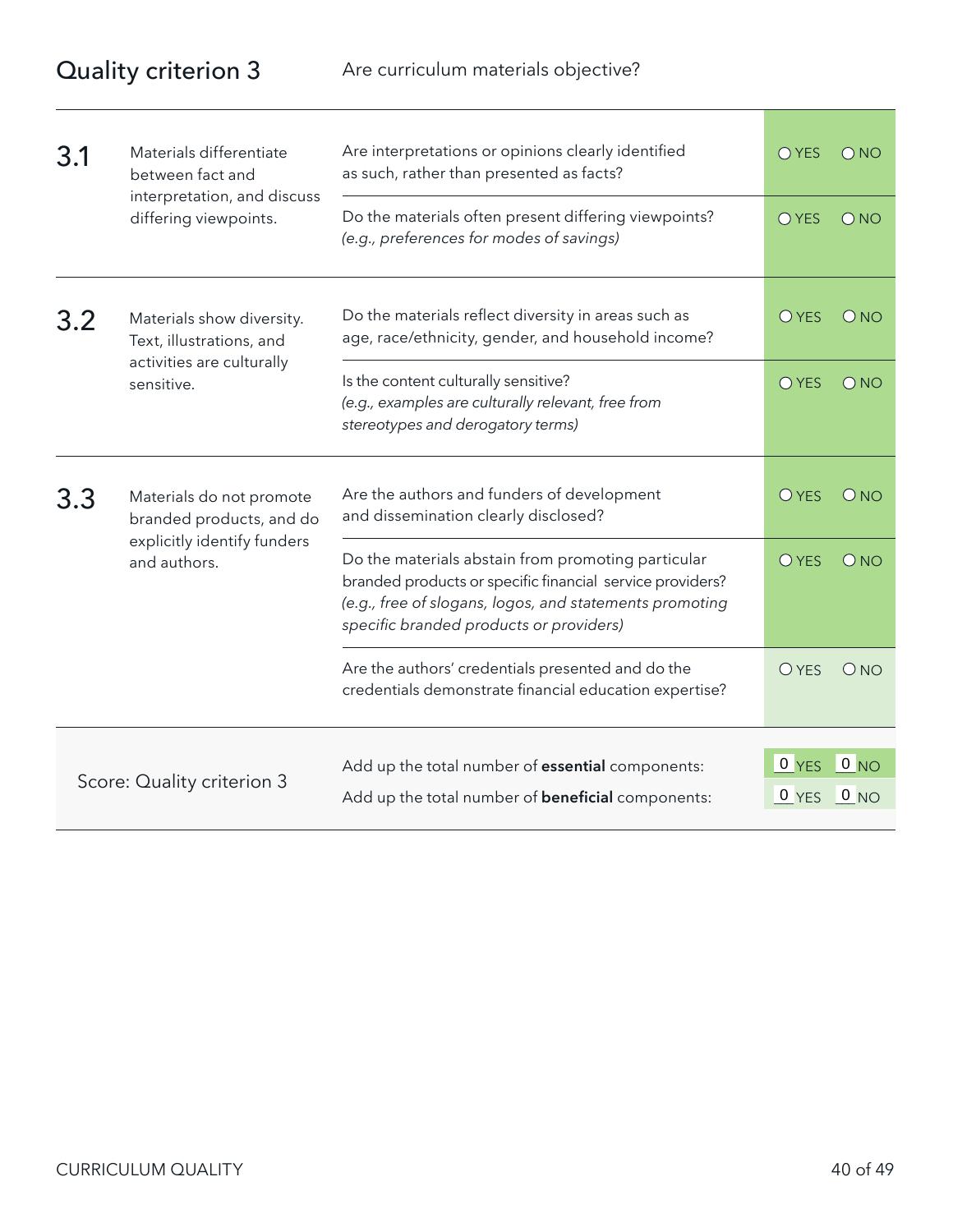Quality criterion 4 Is the visual appearance of the student materials conducive<br>to learning? to learning?

| 4.1 | The design supports<br>learning rather than<br>distracts<br>(e.g., visuals reinforce<br>main points, consistent | Are the visuals informative and related to the text?                                                                                                                                               |                                | $\bigcirc$ NO     |
|-----|-----------------------------------------------------------------------------------------------------------------|----------------------------------------------------------------------------------------------------------------------------------------------------------------------------------------------------|--------------------------------|-------------------|
|     |                                                                                                                 | Do the visuals focus on core concepts?<br>(e.g., not prioritizing unimportant information because<br>it is easier to display)                                                                      | O YES                          | ONO               |
|     | formatting throughout).                                                                                         | Are visual displays clearly labeled and in close<br>proximity to related text?                                                                                                                     | O YES                          | $\bigcirc$ NO     |
|     |                                                                                                                 | Is the content organized logically and consistently?                                                                                                                                               | O YES                          | ONO               |
| 4.2 | The formatting is clear and<br>easy to read<br>(e.g., serif font of sufficient<br>size, appropriate spacing,    | Is the text easy to read?<br>(e.g., simple fonts, serif, large enough type, normal<br>spacing, unjustified paragraphs, white spaces between<br>columns, capitalization consistent with normal use) | <b>O</b> YES                   | O <sub>NO</sub>   |
|     | limited use of capitals).                                                                                       | Are web-based materials organized in logical<br>and manageable sections?                                                                                                                           | O YES                          | $\bigcirc$ NO     |
|     |                                                                                                                 | Is the web-based presentation readable?<br>(e.g., maximum of 60 characters per line, use<br>of full screen)                                                                                        | O YES                          | $\overline{O}$ NO |
|     |                                                                                                                 | Are web-based materials easy to navigate?<br>(e.g., organized with a menu, easy to switch between<br>lessons/sections, able to resume where last left off)                                         | O YES                          | $\bigcirc$ NO     |
|     |                                                                                                                 |                                                                                                                                                                                                    |                                |                   |
|     | Score: Quality criterion 4                                                                                      | Add up the total number of essential components:                                                                                                                                                   | $0 \text{ Yes}$ $0 \text{ NO}$ |                   |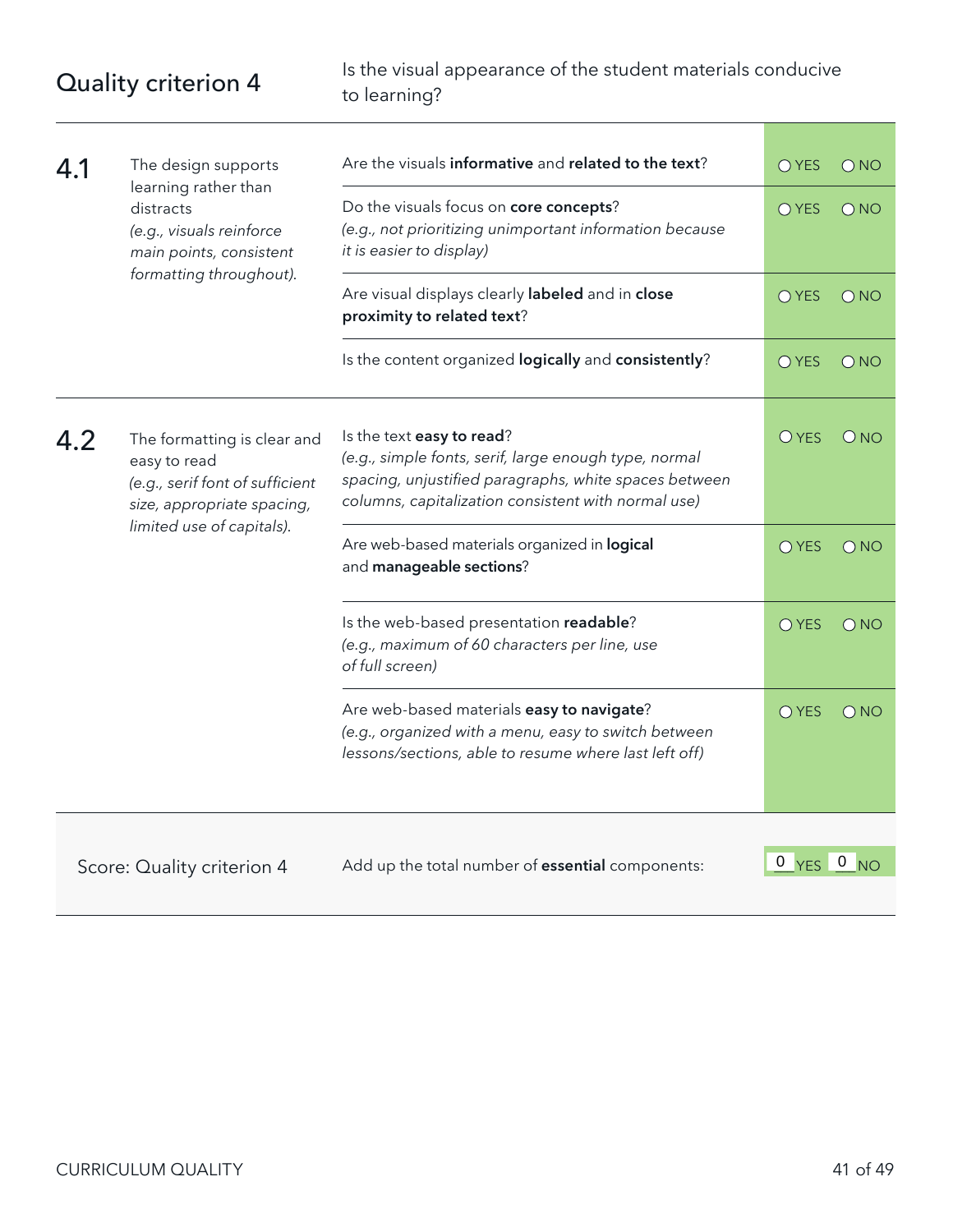### Summary: Quality

Instructions: Use your answers from the quality section of the Curriculum Review Tool to summarize the scores.

#### Curriculum materials are physically accessible to teachers and students in a typical school setting. Criterion 1

| Total number of essential<br>components:<br>$0$ YES $0$ NO | Exceeds<br>All essential components scored "yes"<br>At least one beneficial components scored "yes"<br>$\bigcirc$ Meets |
|------------------------------------------------------------|-------------------------------------------------------------------------------------------------------------------------|
| Total number of <b>beneficial</b><br>components:           | All essential components scored "yes"<br>None of the beneficial components scored "yes"                                 |
| $0 YES$ $0 NO$                                             | ◯ Does not meet<br>One or more essential components scored "no"                                                         |

Criterion 2 Curriculum materials are current and free of error.

| Total number of <b>essential</b> | $\bigcirc$ Meets                             |
|----------------------------------|----------------------------------------------|
| components:                      | All essential components scored "yes"        |
| $0$ YES $0$ NO                   | ◯ Does not meet                              |
|                                  | One or more essential components scored "no" |

Criterion 3 Curriculum materials are objective.

Total number of **essential** components:

0 YES 0 NO

Total number of **beneficial** components:

0 YES 0 NO

 **Exceeds**

All essential components scored "yes" At least one beneficial components scored "yes"

 **Meets**

All essential components scored "yes" None of the beneficial components scored "yes"

 **Does not meet** One or more essential components scored "no"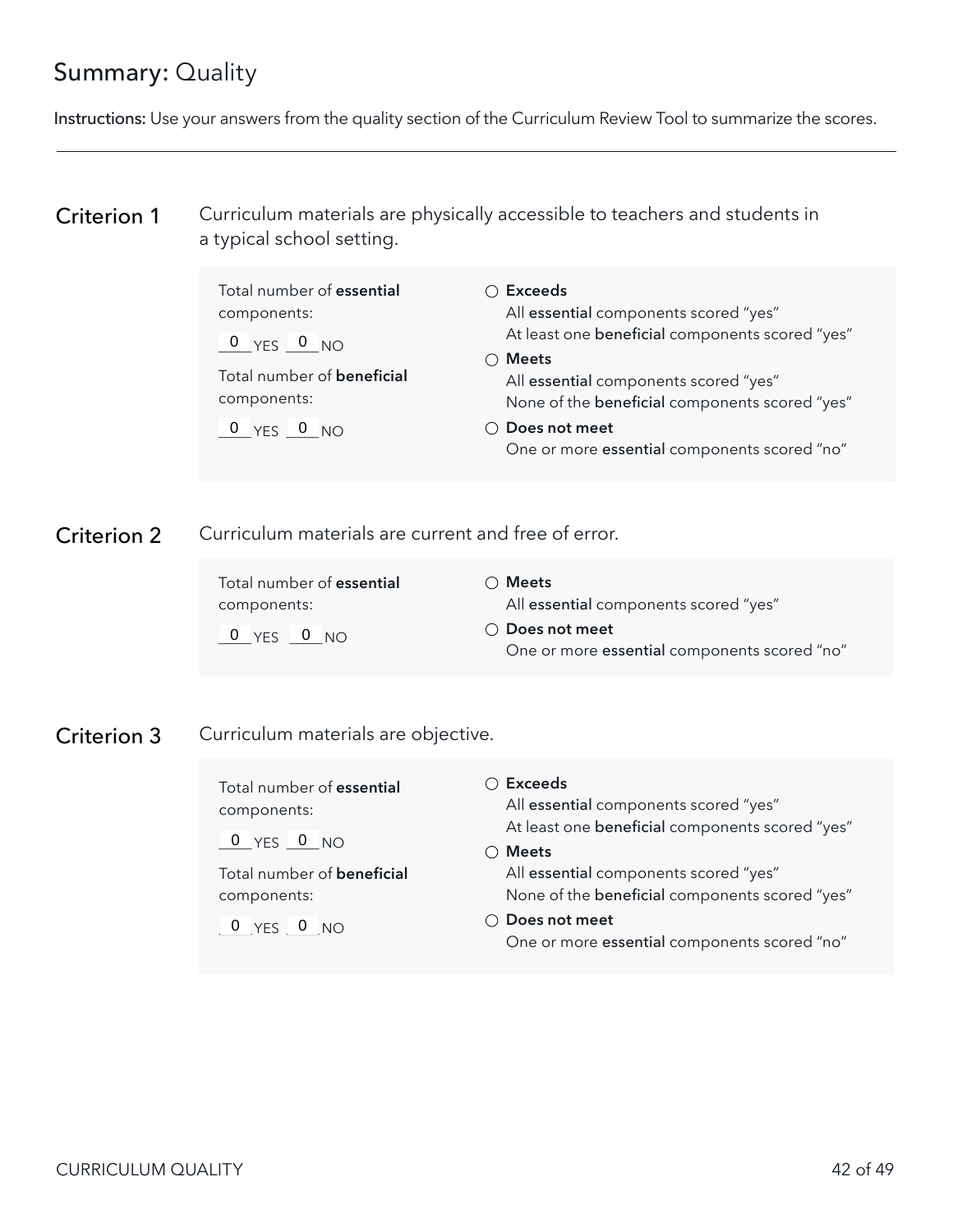#### <span id="page-44-0"></span>Criterion 4 The visual appearance of the student materials is conducive to learning.

| Total number of essential | $\bigcirc$ Meets                                                |
|---------------------------|-----------------------------------------------------------------|
| components:               | All essential components scored "yes"                           |
| $0$ YES $0$ NO            | ◯ Does not meet<br>One or more essential components scored "no" |

# Overall score: Quality

| 1. How many quality criteria were exceeded? | 4. Select how it meets all 4 quality criteria: |                                                           |
|---------------------------------------------|------------------------------------------------|-----------------------------------------------------------|
|                                             | $\circlearrowright$ Strong quality:            | All 4 criteria were met, and<br>at least one was exceeded |
| 2. How many quality criteria were met?      | ( )                                            | Moderate quality: All 4 criteria were met                 |
| 3. How many quality criteria were not met?  | Limited quality:<br>$\bigcap$                  | At least one of the criteria<br>was not met               |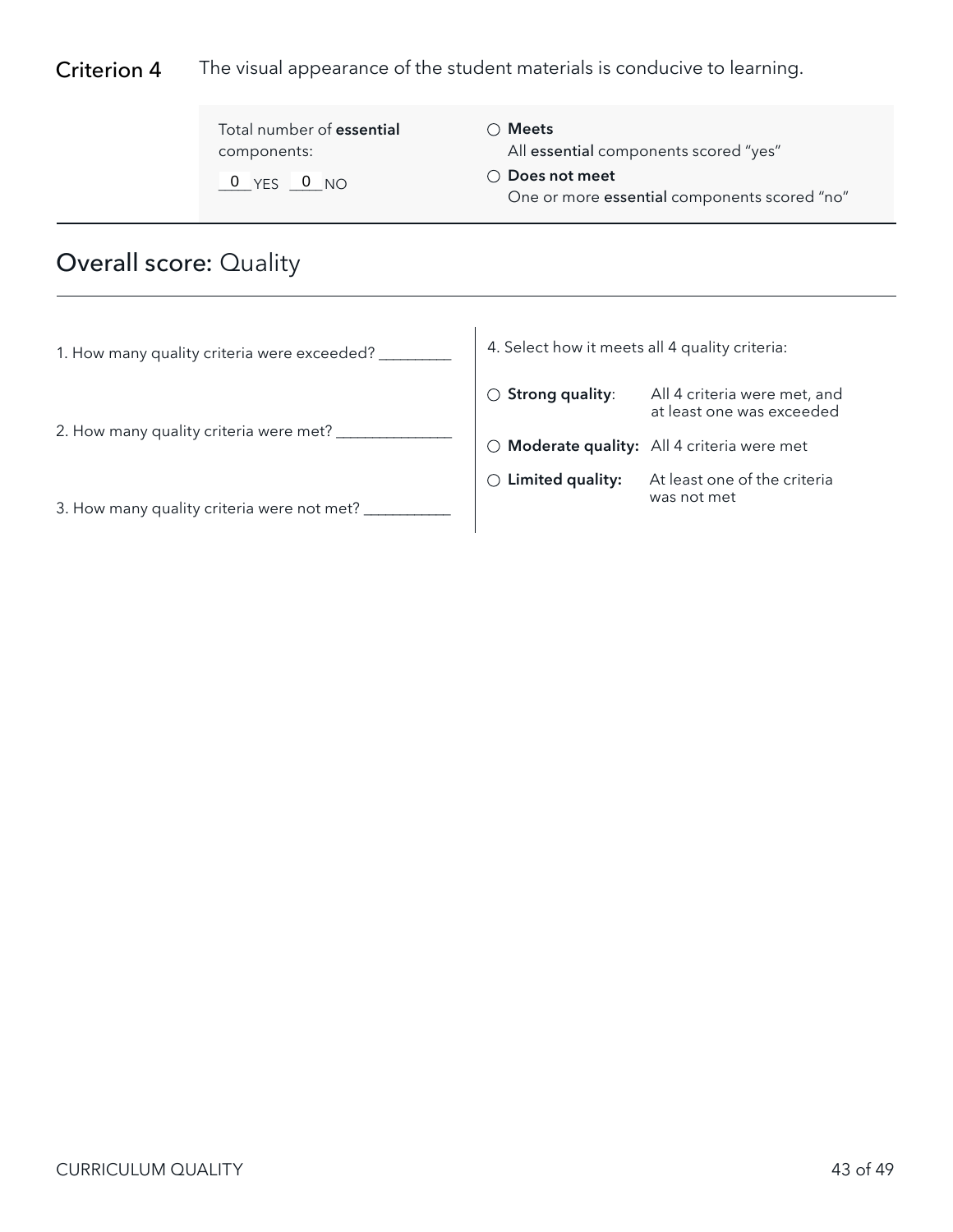<span id="page-45-0"></span>

The efficacy of the curriculum refers to the impact of the curriculum on students, as measured in high-quality research studies.

#### **Instructions**

Before answering the following questions, familiarize yourself with the research studies on the impact of the curriculum. You may also skim the provider's claims of effects (often on the provider's website) to determine if any studies were missed earlier. In some cases, there may be few or no rigorous research studies to analyze.

The sections to read especially closely are:

- **Example 2** Citation, which indicates whether the study was recent
- **Abstract**, which indicates which curriculum was being reviewed, the study design, and the findings
- **Study design**, which indicates whether the study format included a comparison group and the outcome measures; this information might also be in the sample and measures sections
- **Results**, which provides the findings

Answer the first set of questions (Inclusion Criterion) for each study. These questions will help you determine if it's a strong study. Answer the remaining questions for all of the strong studies.

Questions representing **essential** criteria are highlighted with dark green. Essential criteria are factors to consider because there is strong evidence that they have a positive impact on student learning.

Questions representing **beneficial** criteria are highlighted with light green to reflect areas that hold promise but may be more relevant and useful for some reviewers.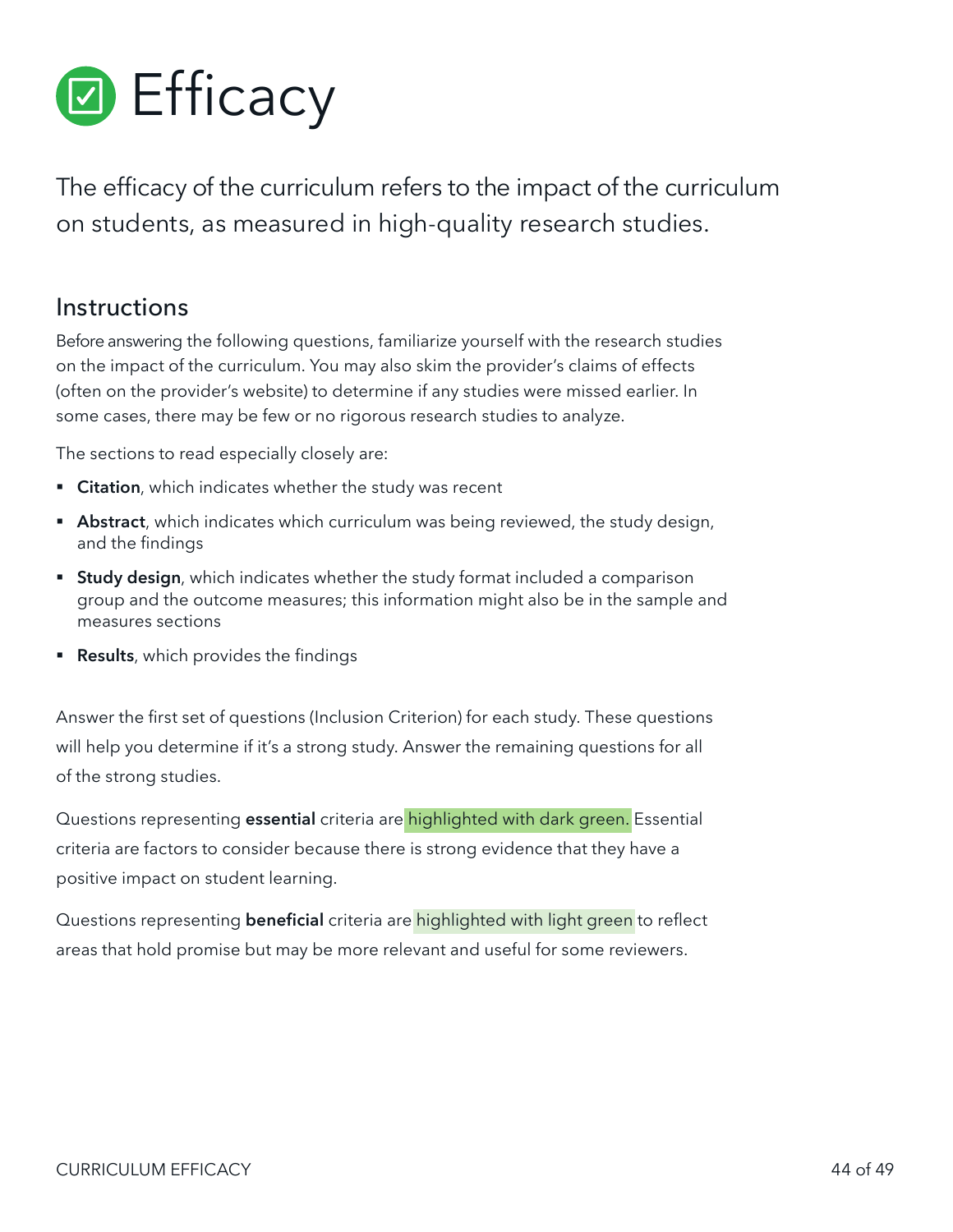| Inclusion criterion |                                                                                                                                                                                                                                | Is the study strong?<br>These questions should be answered for each study.                                                                                                                                                                       |                       |                 |  |
|---------------------|--------------------------------------------------------------------------------------------------------------------------------------------------------------------------------------------------------------------------------|--------------------------------------------------------------------------------------------------------------------------------------------------------------------------------------------------------------------------------------------------|-----------------------|-----------------|--|
| 1.1                 | The study uses a rigorous<br>design, such as a<br>randomized controlled<br>trial (RCT) or quasi-<br>experimental design,<br>with a comparison group.                                                                           | Does the study use a comparison group?<br>(e.g., state averages, students not participating<br>in the intervention)                                                                                                                              | $O$ YES               | $\bigcirc$ NO   |  |
|                     |                                                                                                                                                                                                                                | Does the study use an RCT design or a quasi-<br>experimental design with a comparison group shown<br>to be similar on observable characteristics?                                                                                                | <b>O</b> YES          | ONO             |  |
| 1.2                 | Study procedures and<br>implementation are<br>thoroughly described,<br>including the practices or<br>curricula the treatment and<br>comparison groups receive.                                                                 | Does the study adequately describe the<br>intervention received by the treated students and<br>(if applicable) the materials/practices delivered to<br>the comparison students?                                                                  | $O$ YES               | O <sub>NO</sub> |  |
| 1.3                 | Study is carried out well,<br>with minimal overall and<br>differential attrition, and<br>there were no viable<br>alternative explanations<br>for the findings other<br>than possible initial<br>differences between<br>groups. | Is the study free of possible alternative explanations<br>other than possible initial differences between groups?<br>Are the levels of attrition low, as defined by the What<br>Works Clearinghouse?<br>(e.g., differential attrition below 11%) | <b>O</b> YES<br>O YES | ONO<br>ONO      |  |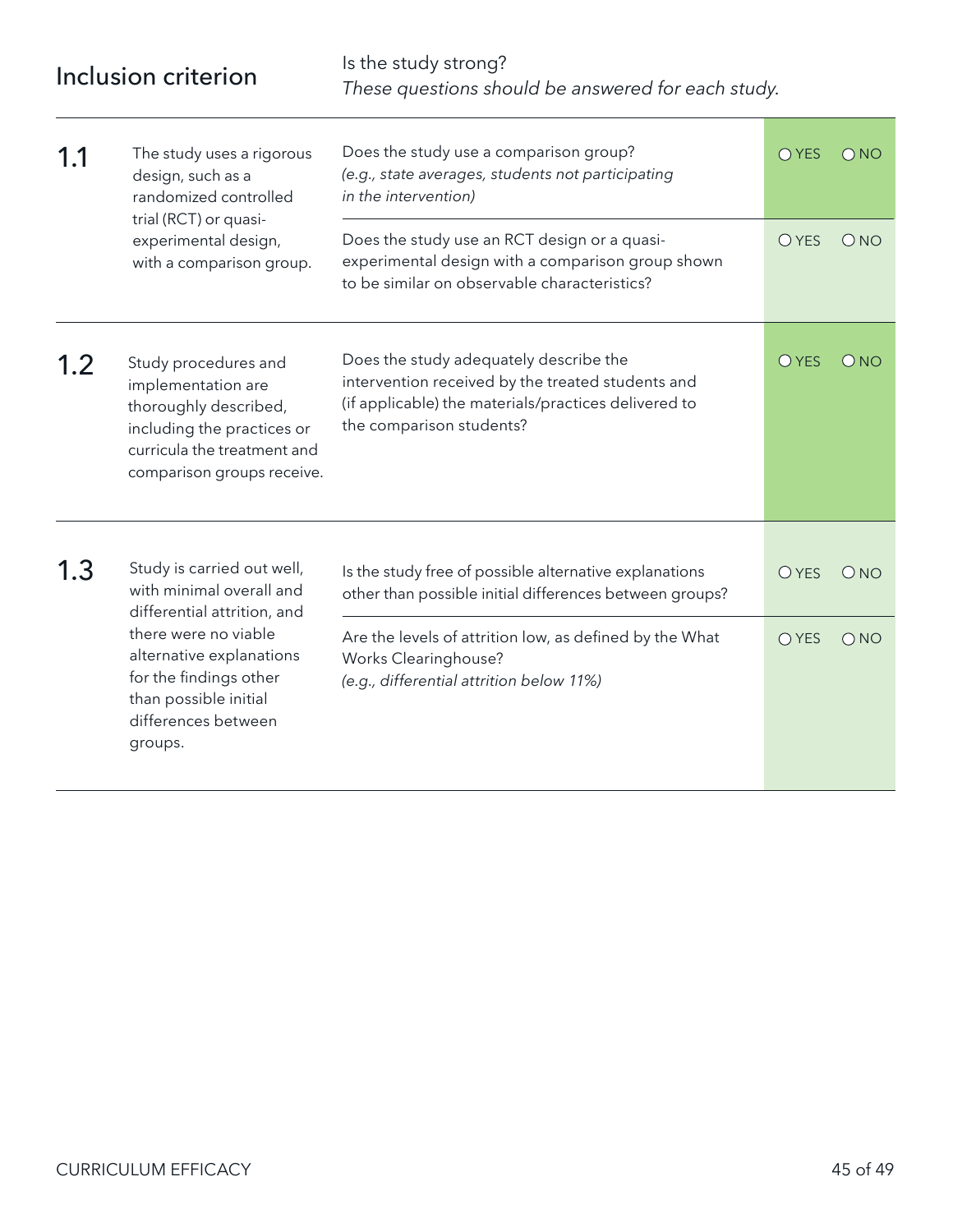| 1.4                                                                                                                                                         | The study outcome<br>measures are valid and<br>reliable, and outcome data<br>are collected the same way<br>across subjects. | Is there at least one student-level outcome?                                                                                             |                 | O <sub>NO</sub> |
|-------------------------------------------------------------------------------------------------------------------------------------------------------------|-----------------------------------------------------------------------------------------------------------------------------|------------------------------------------------------------------------------------------------------------------------------------------|-----------------|-----------------|
|                                                                                                                                                             |                                                                                                                             | Is the student outcome measure clearly defined<br>and a measure of the intended construct?                                               | <b>O</b> YES    | O <sub>NO</sub> |
|                                                                                                                                                             |                                                                                                                             | Are the student outcome measures collected in<br>the same manner for all study participants?                                             | <b>O</b> YES    | ONO             |
|                                                                                                                                                             |                                                                                                                             | Does the study measure student financial knowledge,<br>attitudes, or behavior?                                                           | <b>O</b> YES    | O <sub>NO</sub> |
|                                                                                                                                                             |                                                                                                                             | Does the study measure student financial behavior?                                                                                       | O YES           | ONO             |
|                                                                                                                                                             |                                                                                                                             | Does the study measure student outcomes<br>immediately after the curriculum has been completed<br>and at least three months later?       | <b>O</b> YES    | O <sub>NO</sub> |
|                                                                                                                                                             |                                                                                                                             | Does the study collect student outcome data from<br>a source other than (or in addition to) the students?                                | <b>O</b> YES    | ONO             |
| 1.5                                                                                                                                                         | The data are analyzed<br>using appropriate<br>statistical techniques.                                                       | Is the analysis performed using appropriate<br>statistical techniques?<br>(e.g., correct test of significance correct level of analysis) | $O$ YES         | O <sub>NO</sub> |
| 1.6                                                                                                                                                         | Evidence of impact<br>is recent enough to<br>be relevant.                                                                   | Was the study performed in the last 10 years?                                                                                            | $O$ YES         | ONO             |
| Add up the total number of essential components:<br>Score: Efficacy<br>inclusion criterion<br>Add up the total number of <b>beneficial</b> components:      |                                                                                                                             | 0<br><b>YES</b>                                                                                                                          | 0 <sub>NO</sub> |                 |
|                                                                                                                                                             |                                                                                                                             |                                                                                                                                          | 0 YES 0 NO      |                 |
| If all essential components scored "yes," complete criteria 2 and 3.<br>If one or more beneficial components scored "no," do not complete criteria 2 and 3. |                                                                                                                             |                                                                                                                                          |                 |                 |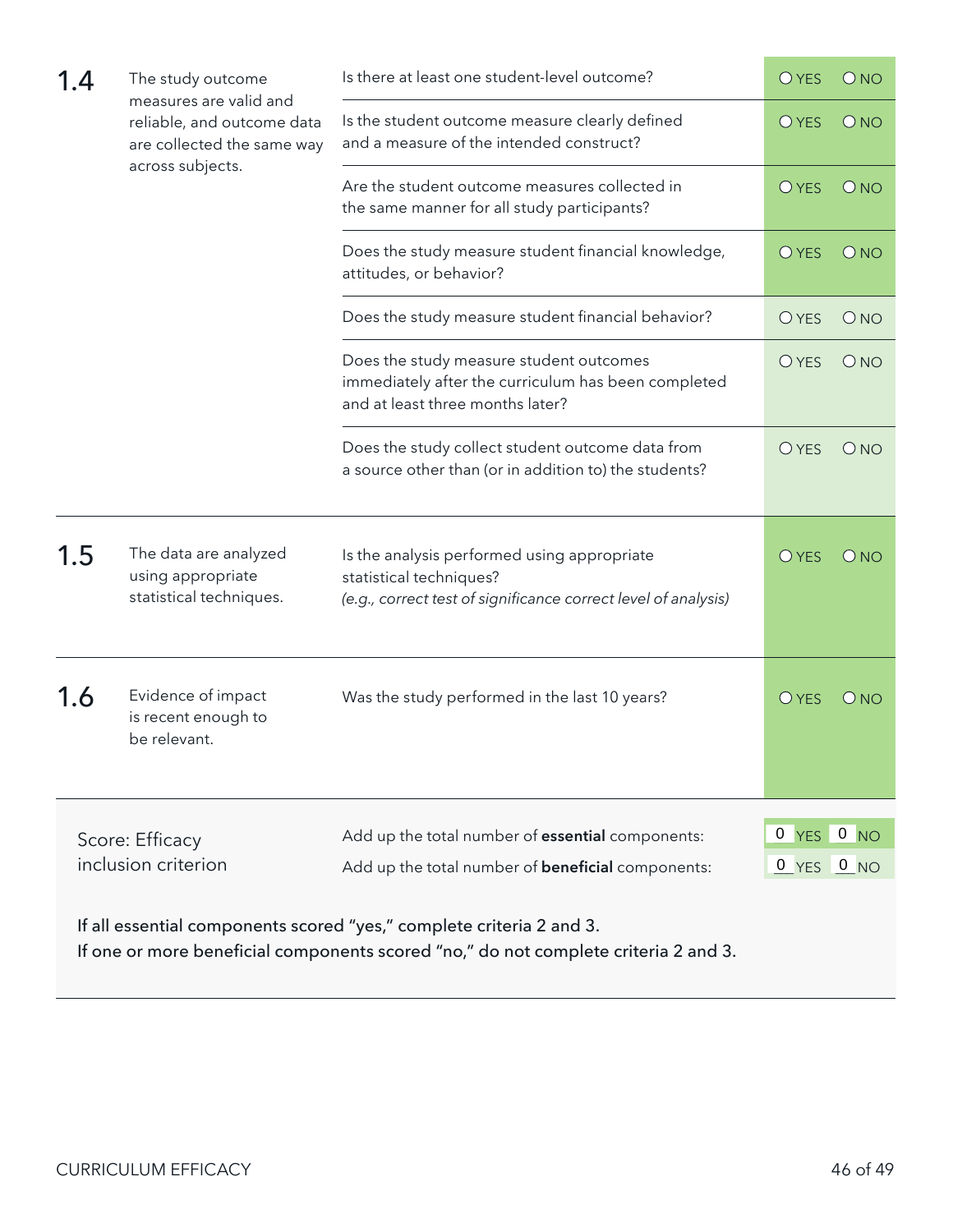| 2.1                      | There is sufficient research<br>to judge efficacy.                                                         | Are there at least two evaluations of the curriculum?                                                                                                                                                                                                             |         | $\bigcirc$ NO |
|--------------------------|------------------------------------------------------------------------------------------------------------|-------------------------------------------------------------------------------------------------------------------------------------------------------------------------------------------------------------------------------------------------------------------|---------|---------------|
|                          |                                                                                                            | Do the evaluations, collectively or individually, include<br>at least 350 students or 14 classrooms?                                                                                                                                                              | $O$ YES | ONO           |
| 2.2                      | The studies examine the<br>range of participants and<br>settings for which the<br>curriculum was designed. | Do the evaluations, collectively or individually,<br>span the range of participants (e.g., grade levels)<br>and settings (e.g., in class instruction) for which the<br>curriculum was designed?                                                                   | $O$ YES | ONO           |
| Score: Scope of evidence |                                                                                                            |                                                                                                                                                                                                                                                                   | 0 YES   | 0 NO          |
|                          |                                                                                                            | Add up the total number of <b>essential</b> components:                                                                                                                                                                                                           |         |               |
|                          |                                                                                                            | Add up the total number of <b>beneficial</b> components:                                                                                                                                                                                                          | 0 YES   | 0 NO          |
|                          |                                                                                                            | $\bigcirc$ Large body of evidence<br>The essential component scored "yes"<br>At least one beneficial components scored "yes"<br>Moderate body of evidence<br>$\bigcirc$<br>The essential component scored "yes"<br>None of the beneficial components scored "yes" |         |               |
|                          |                                                                                                            | $\bigcirc$ Small body of evidence<br>The essential component scored "no"                                                                                                                                                                                          |         |               |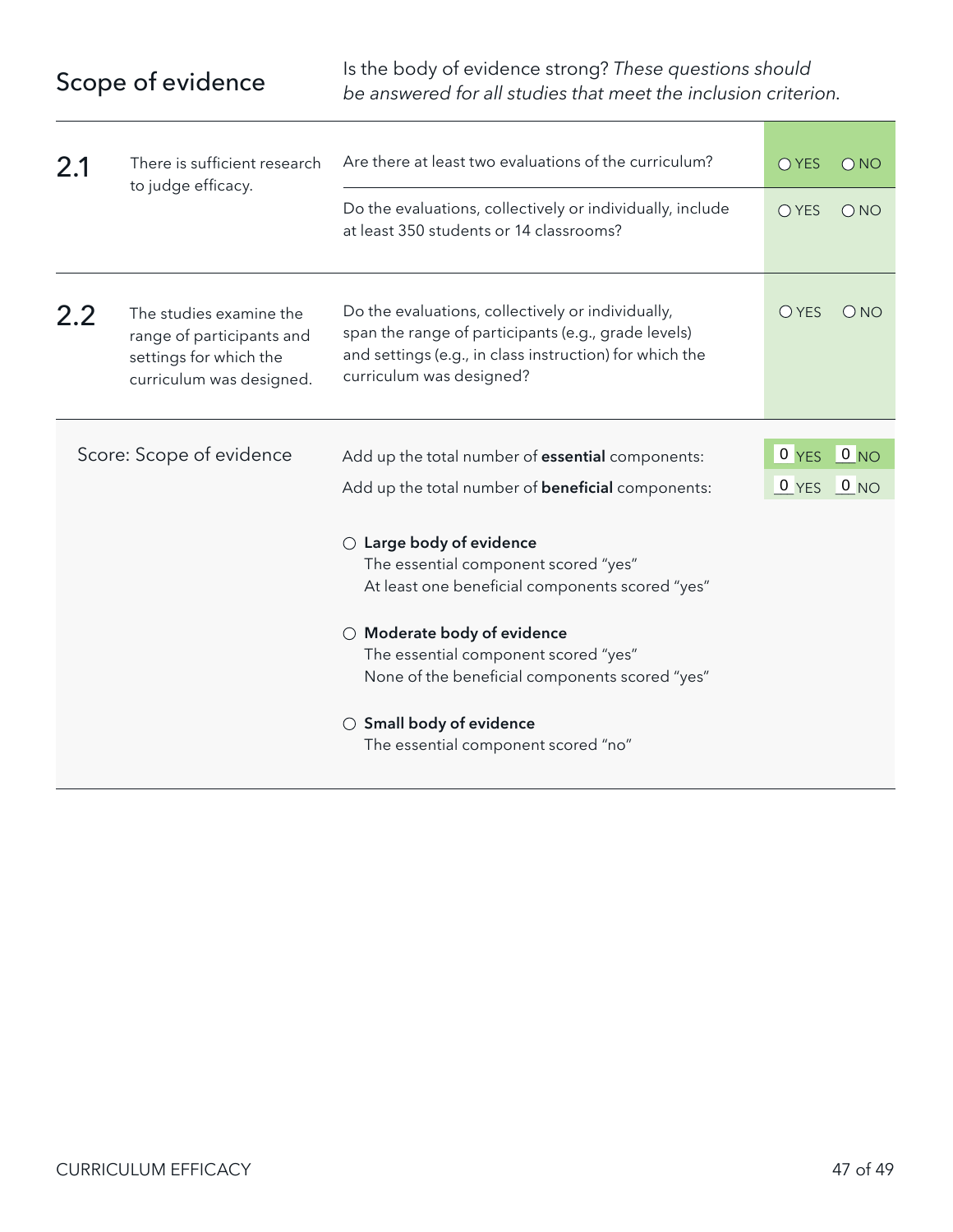## <span id="page-49-0"></span>Efficacy criterion

Does the body of evidence support conclusions of consistent, strong, positive impact? *These questions should be answered for all studies that meet the inclusion criterion.*

| 3.1                       | Positive impacts are<br>statistically significant and<br>substantively important                           | Does at least one evaluation indicate positive effects<br>significant at the 10% level?                                                                                                                                                | O YES        | $\bigcirc$ NO   |
|---------------------------|------------------------------------------------------------------------------------------------------------|----------------------------------------------------------------------------------------------------------------------------------------------------------------------------------------------------------------------------------------|--------------|-----------------|
| 3.2                       | The studies examine the<br>range of participants and<br>settings for which the<br>curriculum was designed. | Do all evaluations indicate either a positive effect<br>or no effect?<br>(i.e., not a statistically significant negative effect)                                                                                                       | $O$ YES      | ONO             |
|                           |                                                                                                            | Do at least two evaluations indicate statistically<br>significant positive effects with no evaluation<br>indicating statistically significant negative effects?                                                                        | <b>O</b> YES | ONO             |
|                           |                                                                                                            | Add up the total number of essential components:                                                                                                                                                                                       | $0$ YES      | 0 NO            |
| Score: Efficacy criterion |                                                                                                            | Add up the total number of <b>beneficial</b> components:                                                                                                                                                                               | 0 YES        | 0 <sub>NO</sub> |
|                           |                                                                                                            | $\circlearrowright$ Strong evidence of efficacy<br>Large or moderate body of evidence<br>Both essential efficacy components scored "yes"<br>The beneficial efficacy component scored "yes"<br>$\bigcirc$ Moderate evidence of efficacy |              |                 |
|                           |                                                                                                            | Large or moderate body of evidence<br>Both essential components scored "yes"<br>The beneficial component scored "no"                                                                                                                   |              |                 |
|                           |                                                                                                            | $\bigcirc$ Mixed evidence of efficacy<br>Mixed body of evidence<br>Essential efficacy component 3.1 scored "yes"<br>Essential efficacy component 3.2 scored "no"                                                                       |              |                 |
|                           |                                                                                                            | $\bigcirc$ Limited evidence of efficacy<br>Small body of evidence<br>Both essential efficacy components scored "no"                                                                                                                    |              |                 |
|                           |                                                                                                            | $\bigcirc$ Not enough information                                                                                                                                                                                                      |              |                 |